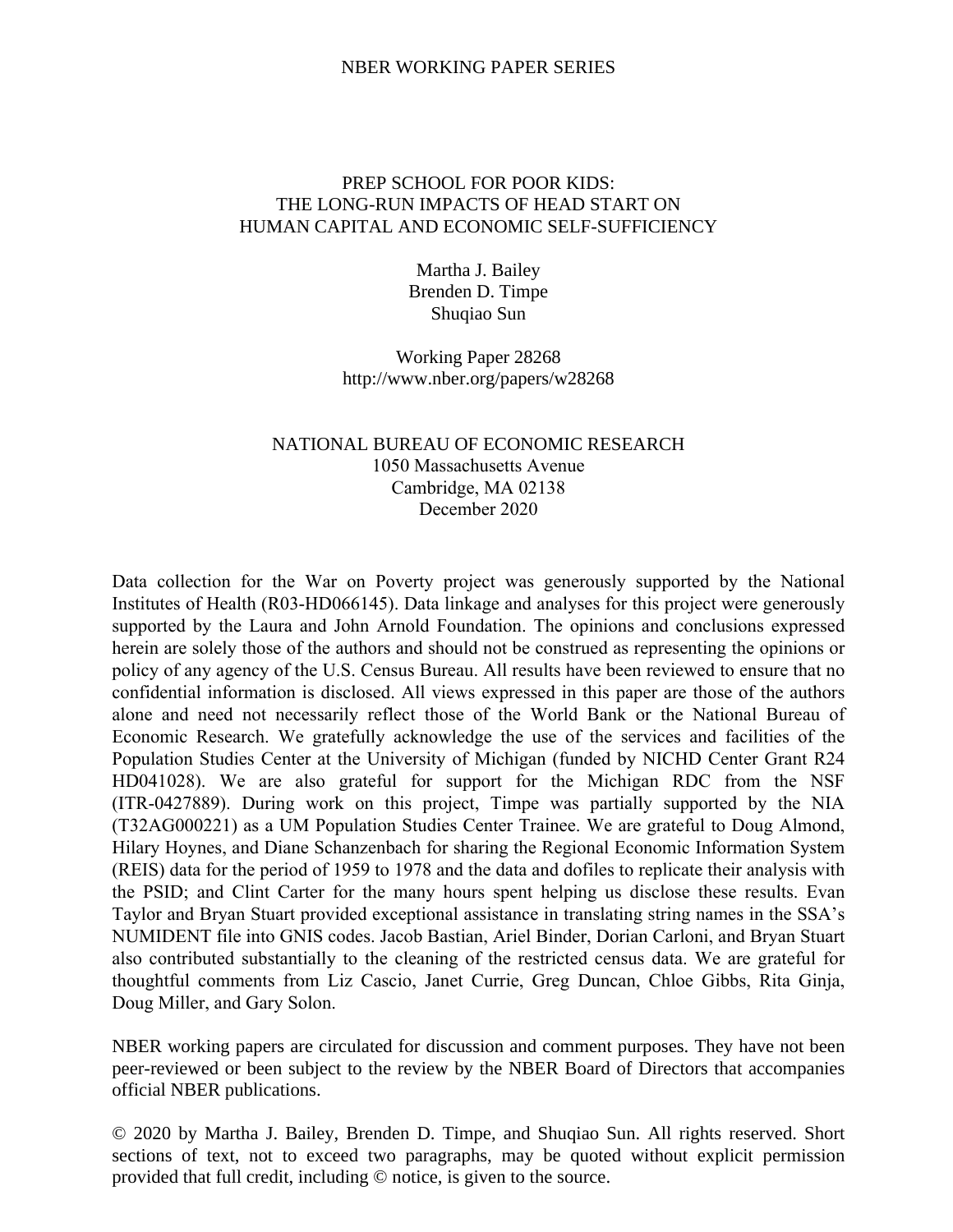Prep School for Poor Kids: The Long-Run Impacts of Head Start on Human Capital and Economic Self-Sufficiency Martha J. Bailey, Brenden D. Timpe, and Shuqiao Sun NBER Working Paper No. 28268 December 2020 JEL No. I2,I24,J6

# **ABSTRACT**

This paper evaluates the long-run effects of Head Start using large-scale, restricted 2000-2018 Census-ACS data linked to the SSA's Numident file, which contains exact date and county of birth. Using the county rollout of Head Start between 1965 and 1980 and age-eligibility cutoffs for school entry, we find that Head Start generated large increases in adult human capital and economic self-sufficiency, including a 0.65-year increase in schooling, a 2.7-percent increase in high-school completion, an 8.5-percent increase in college enrollment, and a 39-percent increase in college completion. These estimates imply sizable, long-term returns to public investments in large-scale preschool programs.

Martha J. Bailey University of California, Los Angeles Department of Economics Bunche Hall 315 Portola Plaza Los Angeles, CA 90095 and NBER marthabailey@ucla.edu

Brenden D. Timpe University of Nebraska-Lincoln Department of Economics 525W HLH Lincoln, NE 68588 btimpe@unl.edu

Shuqiao Sun The World Bank 1818 H Street NW 611 Tappan Street 207 Lorch Hall Ann Arbor, MI 48109-1220 Washington, DC 20433 sqsun@worldbank.org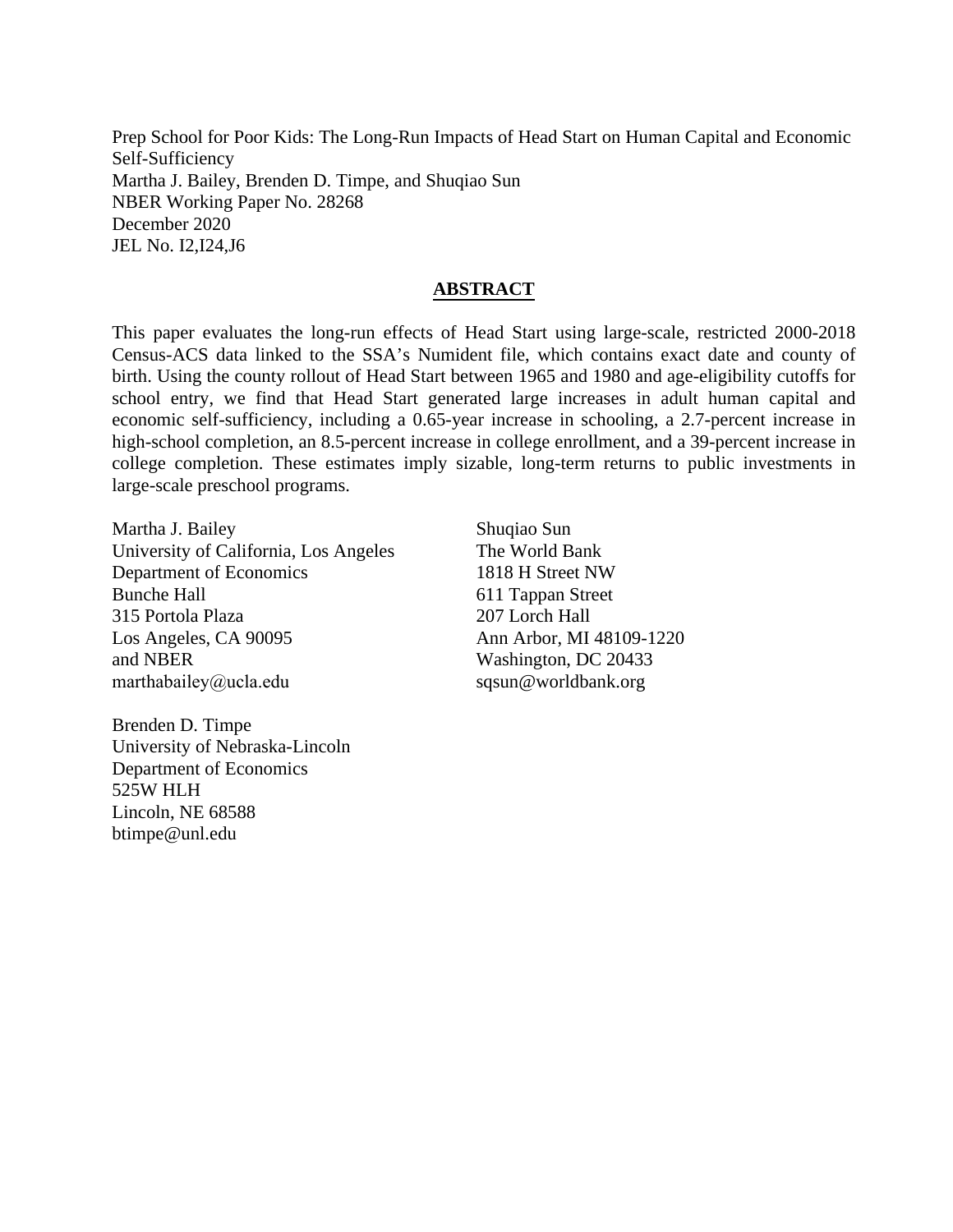In 1965, the U.S. began a new experiment in the provision of public preschool for disadvantaged children. The motivation was simple: "the creation of and assistance to preschool, day care, or nursery centers for 3- to 5-year-olds…will provide an opportunity for a *head start* by canceling out deficiencies associated with poverty that are instrumental in school failure" (United States Senate Committee on Labor and Public Welfare, 1964). The program that ensued is the now-famous "Head Start," a "prep school for poor kids" which aimed to help millions of children escape poverty (Levitan, 1969).

More than fifty years later, Head Start is one of the most popular of the War on Poverty's programs, serving more than [1](#page-2-0) million children at a cost of \$10 billion in 2019.<sup>1</sup> Unlike expensive, small-scale "model" programs such as Perry Preschool and Abecedarian, Head Start's architects prioritized widespread access, calculating that a massive preschool expansion would maximize its poverty-fighting (and political) benefits. Skepticism about the quality of this large-scale preschool program coupled with difficulties in evaluation have generated controversy about its short-term benefits for decades (Currie, 2001; Duncan & Magnuson, 2013; Westinghouse Learning Corporation, 1969). Convincing evidence regarding Head Start's long-term effects has remained even more elusive, thanks to the lack of program randomization in its early years, small sample sizes of longitudinal surveys, and the difficulty of measuring adults' access to Head Start decades ago. Consequently, the best estimates of Head Start's long-term effects are limited by lingering concerns about endogeneity (sibling comparison designs, Currie and Thomas 1995, Garces et al. 2002, Deming 2009) and imprecision (due to measurement error in funding and access, Ludwig and Miller 2007, and small sample sizes, Carneiro and Ginja 2014). Whether Head Start achieved its goal of increasing life opportunities for children remains an open question.

This paper uses large-scale data to estimate Head Start's long-term effects on human capital and economic self-sufficiency. By linking the restricted long-form 2000 Census and 2001-2018 American Community Surveys (ACS) to the exact date and place of birth from the Social Security Administration's (SSA) Numident file, we observe outcomes for one-quarter of U.S. adults as well as a high-quality measure of their access to and eligibility for Head Start as children. The resulting sample is four orders of magnitude

<span id="page-2-0"></span><sup>1</sup> https://eclkc.ohs.acf.hhs.gov/sites/default/files/pdf/no-search/hs-program-fact-sheet-2019.pdf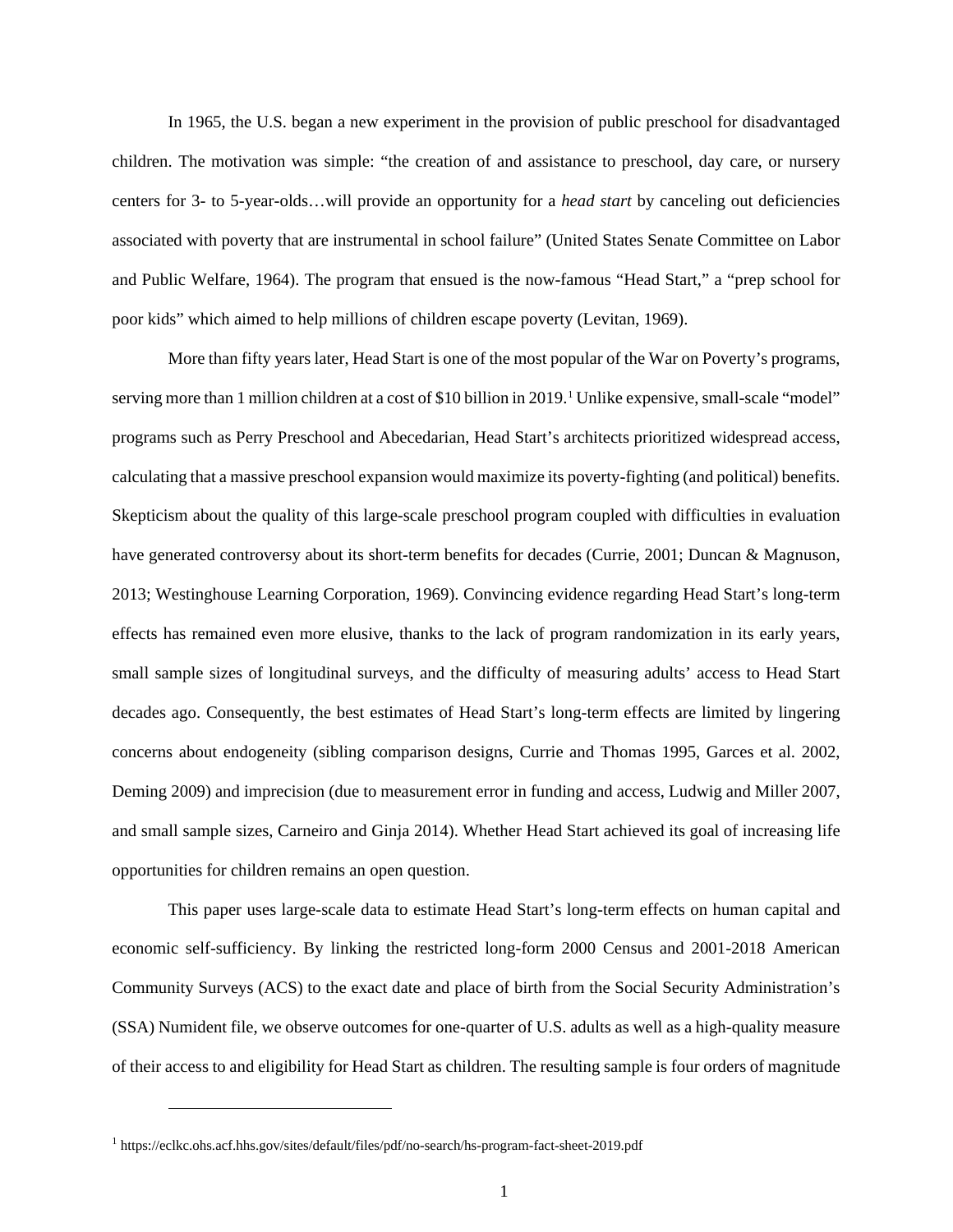larger than longitudinal surveys, and information on place of birth and exact date of birth ameliorates measurement error in childhood access to Head Start.

Our research design exploits the county-level roll-out of Head Start programs from 1965 to 1980 at the Office of Economic Opportunity (OEO) (Bailey, 2012; Bailey & Danziger, 2013; Bailey & Duquette, 2014; Bailey & Goodman-Bacon, 2015; Levine, 1970). This approach exploits the well-documented "great administrative confusion" at the OEO (Levine 1970), mitigating problems of measurement error in archival funding data (Barr & Gibbs, 2017) and concerns about the endogeneity of Head Start funding *levels*. An additional strength of our design is that it leverages Head Start's age-eligibility guidelines, comparing cohorts who were age-eligible when it launched (ages 5 and younger) to cohorts born in the same county that were age-*in*eligible (children 6 and older). A key identifying assumption is that Head Start's causal effect is the *only* reason for a change in the *relationship* between a child's age at the program's launch and her outcomes as an adult. We examine changes in this relationship using an event-study specification and summarize them using a three-part, linear spline, which permits a formal test of a trend break at age six the age where eligibility for the Head Start program abruptly changed.

The results suggest that Head Start increased the human capital and economic self-sufficiency of disadvantaged children. An index of adult human capital rose by 18 percent of a standard deviation among Head Start participants relative to children born in the same county who were age 6 when the program began. Participating children achieved 0.65 more years of education, were 2.7 percent more likely to complete high school, and were 8.5 percent more likely to enroll in college. College completion rates rose by 12 percentage points among participating children, an increase of 39 percent. In addition, Head Start increased economic self-sufficiency in adulthood by 9 percent of a standard deviation—gains driven by increases in the extensive and intensive margins of employment and reductions in adult poverty and public assistance receipt. Children participating in Head Start were 4 percentage points more likely to have worked as adults; they also worked two more weeks per year and three more hours per week on average as adults. Although selection into paid employment results in no measured effect on wage earnings, participation in Head Start appears to have reduced men's public assistance receipt (e.g., disability insurance) by 4.9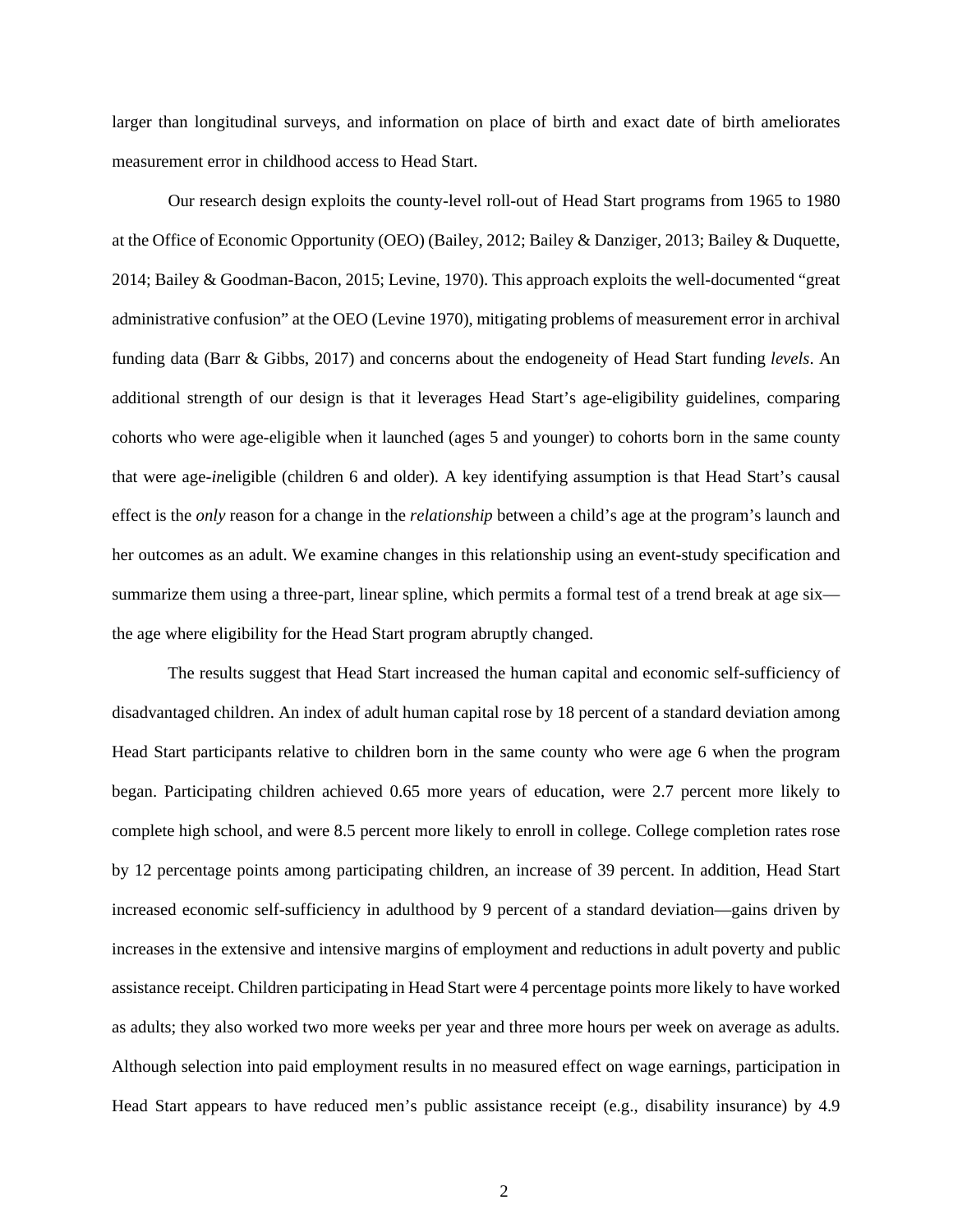percentage points (43 percent) and adult poverty rates among women by 4.3 percentage points (31 percent).

Heterogeneity in Head Start's effects suggests that they reflect, in part, practices outside of a formal preschool curriculum. In particular, health screenings and referrals as well as more nutritious meals appear to be important mechanisms for the program's effects on disadvantaged children. In addition, the effects of Head Start seem to complement greater family and public resources arising from a stronger economy. Overall, Head Start appears to have achieved the goals of its early architects, both increasing children's economic opportunities and reducing poverty.

A final analysis quantifies the private, internal rates of return to dollars spent on Head Start in the 1960s and 1970s. Rather than using changes in wage income directly, we use the *National Longitudinal Survey of Youth* 1979 (NLSY79) to predict changes in earnings for the relevant cohorts net of any ability differences (Deming, 2009; Neal & Johnson, 1996). Using potential earnings accounts for Head Startinduced negative selection in men's employment (driven by reductions in disability) and positive selection in women's employment (due to the income effect dominating for the least skilled women). This exercise suggests a private internal rate of return to Head Start of 13.7 percent, which is similar for both men and women. Using *only* savings on public assistance expenditures as a conservative method to calculate the program's social returns, we find that the internal rate of return of putting one child through Head Start is 2.3 percent. In short, this paper's estimates suggest substantial long-run returns to America's first scaledup, public preschool program. While the results do not imply that all of today's large-scale preschool programs work, they suggest that some less-than-model preschool programs may have lasting effects—a key finding for current policy deliberations (Phillips et al., 2017).

### **I. THE LAUNCH OF HEAD START IN THE 1960S AND EXPECTED EFFECTS**

In the 1960s, the idea that preschool could improve children's cognitive development was revolutionary. Challenging the conventional notion that IQ was immutable and fixed at birth, Joseph McVicker Hunt's (1961) book, *Intelligence and Experiences*, persuasively argued that children's intelligence could be significantly improved by altering their experiences. Benjamin Bloom further emphasized that the first four years of children's lives was a "critical period," noting that "intelligence appears to develop as much from conception to age 4 as it does from age 4 to 18" (1964). This idea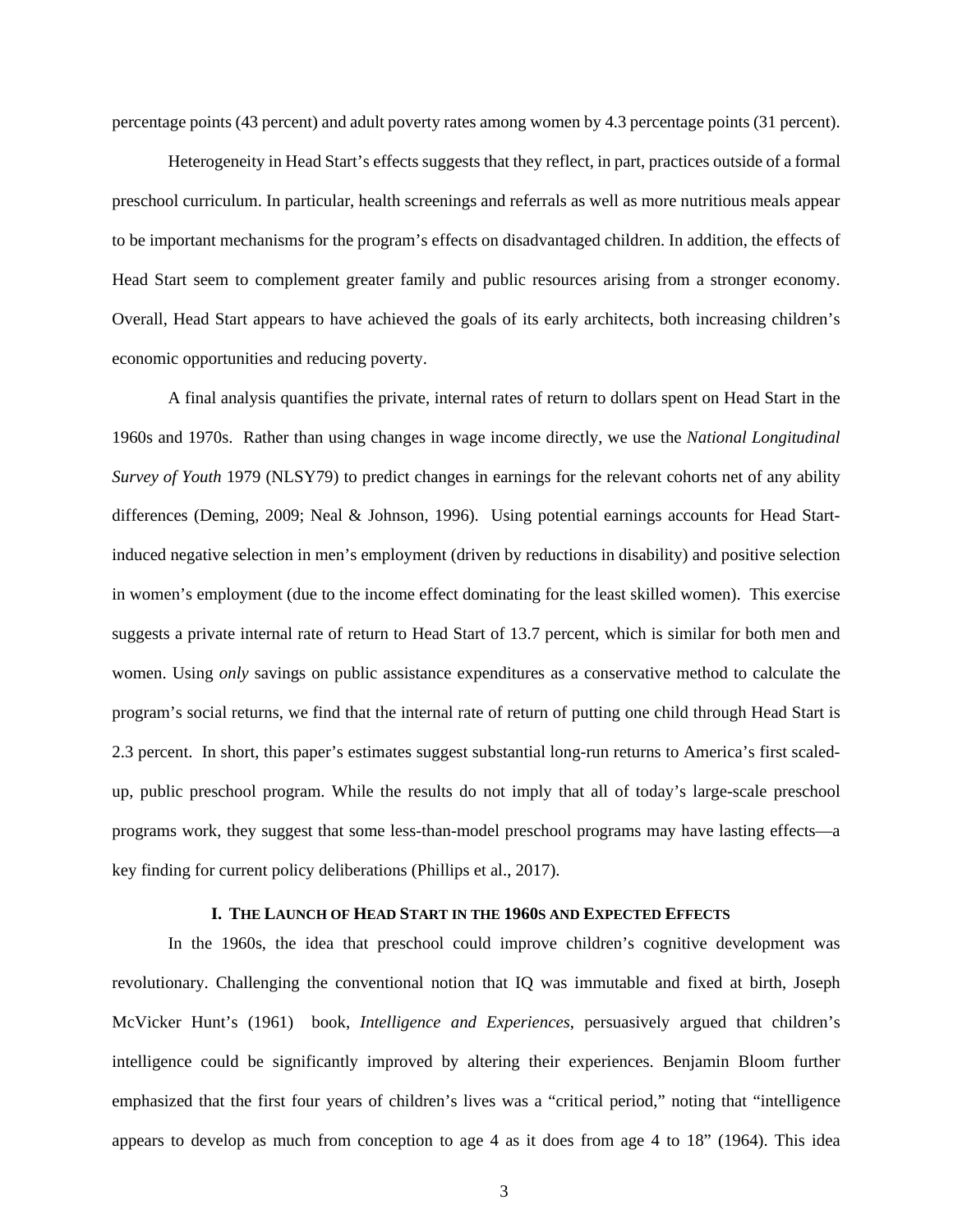suggested an innovative strategy for poverty prevention. Because poor children started school with significantly less educational background, comprehensive preschool could give them a "Head Start," improving their success in school and addressing a root cause of poverty.

#### *A. A Brief History of Head Start's Launch*

Funded by the OEO, Head Start began as an 8-week summer program in 1965. After a successful first summer, President Lyndon Johnson announced that Head Start would become a full-year program for children ages 3 to 5. [2](#page-5-0) The director of the OEO wrote 35,000 letters to public health directors, school superintendents, mayors and social services commissioners to encourage applications. The OEO also made a special effort to generate applications in America's 300 poorest counties (Ludwig & Miller, 2007).

Head Start's political popularity led to an even faster launch than other War on Poverty programs. Figure 1 shows the program's quick expansion. By 1966, Head Start had begun in more than 500 counties where over half of the nation's children under age 6 resided. By 1970, federal expenditures on the program reached \$326 million, or \$2.1 billion in 2018 dollars (OEO, 1970). This early expansion ensured that by 1970, Head Start existed in nearly half of U.S. counties, putting preschool programs within a short drive for 83 percent of children under age six (Appendix Table A1).

The exact timing of Head Start's launch depended on many idiosyncratic factors. The OEO's "wild sort of grant-making operation" has been well documented in oral histories (Gillette 1996: 193) as well as in more recent, quantitative analyses (Bailey & Duquette, 2014). In the case of Head Start, other factors were key as well: how excited were local institutions or politicians about the program? Was there adequate and available space to launch? Could the program be integrated within the public school system or would it remain separate? The final result of the grant-making process and local constraints was that Head Start began earlier in areas that were significantly more populous and urban (Appendix Table A2)—areas where more children could be served. After accounting for population and urban differences, the roll-out of Head Start was not strongly affected by other county characteristics (Appendix Table A3). Consistent with the historical evidence that this national program was rushed into existence, pre-existing local characteristics

<span id="page-5-0"></span><sup>2</sup> "Preschool" also included five-year-olds, because public kindergarten was not yet universal (E. U. Cascio, 2009).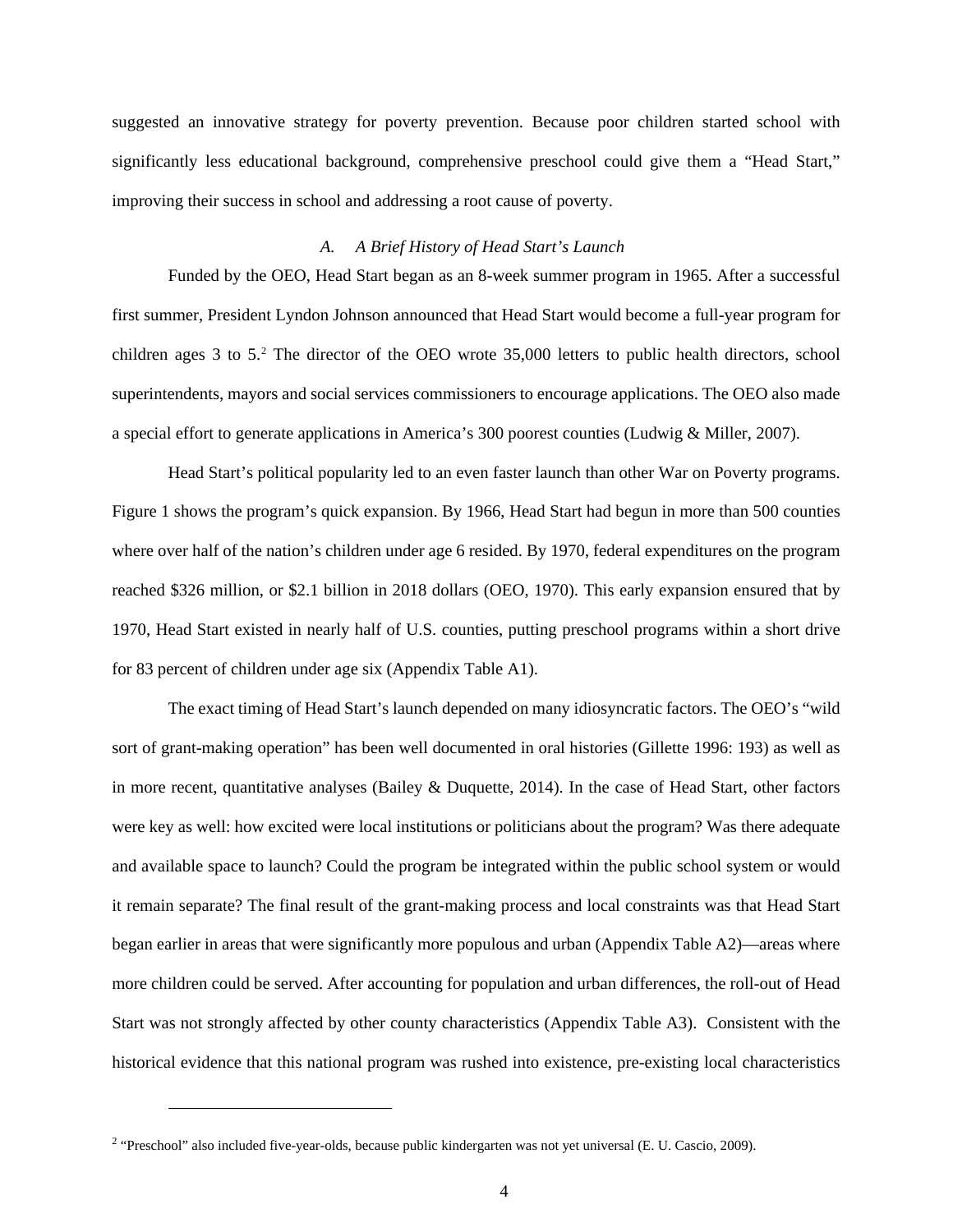do not systematically predict the date that Head Start programs launched.

#### *B. Head Start's Mission*

Head Start's architects adopted a holistic approach that aimed to develop children's mental and physical abilities by improving health; self-confidence; verbal, conceptual, and relational skills; and raising parental involvement. Levitan (1969) notes that Head Start's 1966-7 budget included early childhood education (daily activities and transport, 70 percent), and health services (including immunizations, screenings and medical referrals) and nutrition (17-20 percent). Parental involvement, social services (e.g., helping families cope with crises), and mental health services accounted for the remaining budget.

The expected effects of Head Start on adult outcomes could flow directly from the early learning facilitated by the program. But the role of health services and nutrition may be important as well. Head Start's vaccinations and screening (e.g., tuberculosis, diabetes, vision, hearing) and referrals to local physicians may have prevented complications from childhood diseases (Ludwig & Miller, 2007; North, 1979) and helped parents obtain simple, cost-effective technologies to improve learning (e.g., eye glasses and hearing aids or antibiotics to reduce hearing damage from ear infections). Healthy meals and snacks may have also raised children's ability to learn. Early estimates suggest that more than 40 percent of children entering Head Start were receiving less than two-thirds of the recommended allotment of iron, and 10 percent were extremely deprived in terms of their daily calories (Fosburg et al., 1984). Among children who received blood tests in the 1968 full-year program, 15 percent were found to be anemic (DHEW 1970). Reducing these nutritional deficiencies could also translate into significant gains in educational achievement in both the short and longer term (Frisvold, 2015).

The challenges of *quickly* starting a new *national* program meant that implementation often deviated from ideals. Not only did Head Start lack curricular standardization, but programs struggled to find high-quality teachers to achieve the suggested pupil-to-teacher ratio of 15:1. As a practical solution, many centers relied on para-professionals, most of whom lacked post-secondary education; thirty percent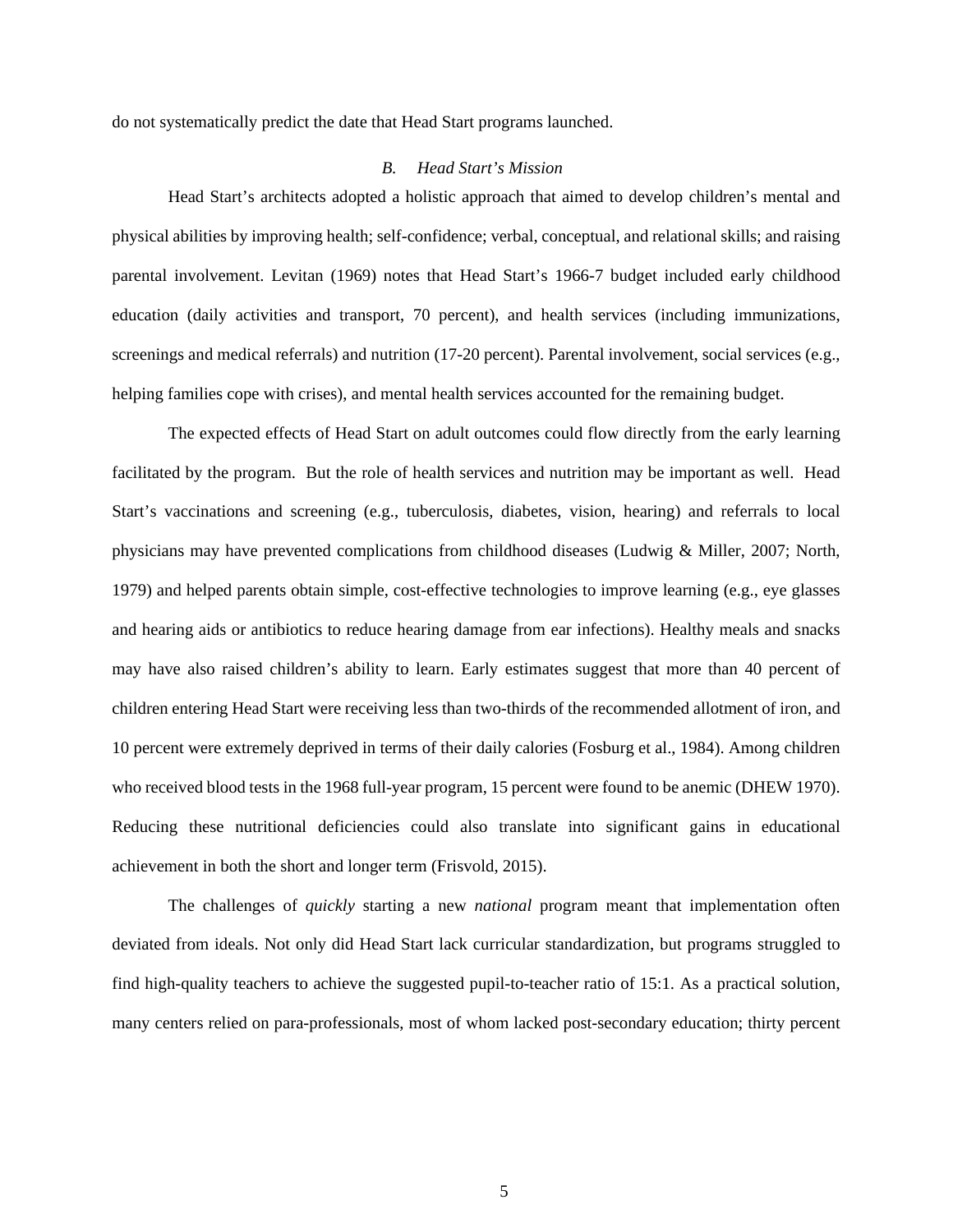had not finished high school (Braun & Edwards, 1972; Hechinger, 1966). [3](#page-7-0) In addition, many components of Head Start phased in slowly. For instance, the OEO wrote that in 1965, "the proportion of children receiving treatment for conditions discovered in Head Start medical and dental examinations…was probably under 20 percent. It rose to over 65 percent in 1966, and in 1967 we fully expect it to have reached over 90 percent" (OEO, 1967).

Consequently, Head Start in its earliest years was far from a model preschool program. Nevertheless, even the less-than-ideal implementation of Head Start was likely higher quality than the alternatives available to low-income children in the 1960s (Currie, 2001). Importantly, similar concerns hold today: Head Start's quality score from the National Institute for Early Education Research places Head Start program quality around the median of the score distribution (Espinosa, 2002) but the program may still be much better than informal child care (Loeb, 2016).

# **II. LITERATURE REGARDING THE LONG-TERM EFFECTS OF HEAD START**

Previous evaluations of Head Start provide suggestive evidence of the program's long-term effects on human capital and economic self-sufficiency.[4](#page-7-1) One pioneering approach was the use of family fixed effects with longitudinal data. Building on work by Currie and Thomas (1995), Garces, Thomas, and Currie (2002) used the Panel Study of Income Dynamics (PSID) to compare children who participated in Head Start to their siblings who did not. They show that Head Start increased high school graduation rates and college enrollment among whites and reduced arrest rates among blacks. Using a similar research design for more recent cohorts in the National Longitudinal Survey of Youth (NLSY), Deming (2009) finds that Head Start participation had large and positive effects on a summary index of adult outcomes (including high school graduation, college attendance, "idleness," crime, teen parenthood, and health status). Bauer and Schanzenbach (2016) use sibling-based comparisons with more recent NLSY cohorts than Deming and find increases in high school completion and college attendance, especially among African-Americans.

<span id="page-7-0"></span> $3$  Sizable variation in preschool quality persists today. For an overview see Currie (2001), E. U. Cascio and Schanzenbach (2013), and Duncan and Magnuson (2013).

<span id="page-7-1"></span><sup>&</sup>lt;sup>4</sup> See reviews of studies of Head Start's short-term effects (E. U. Cascio & Schanzenbach, 2013; Currie, 2001; Duncan & Magnuson, 2013; Gibbs, Ludwig, & Miller, 2014).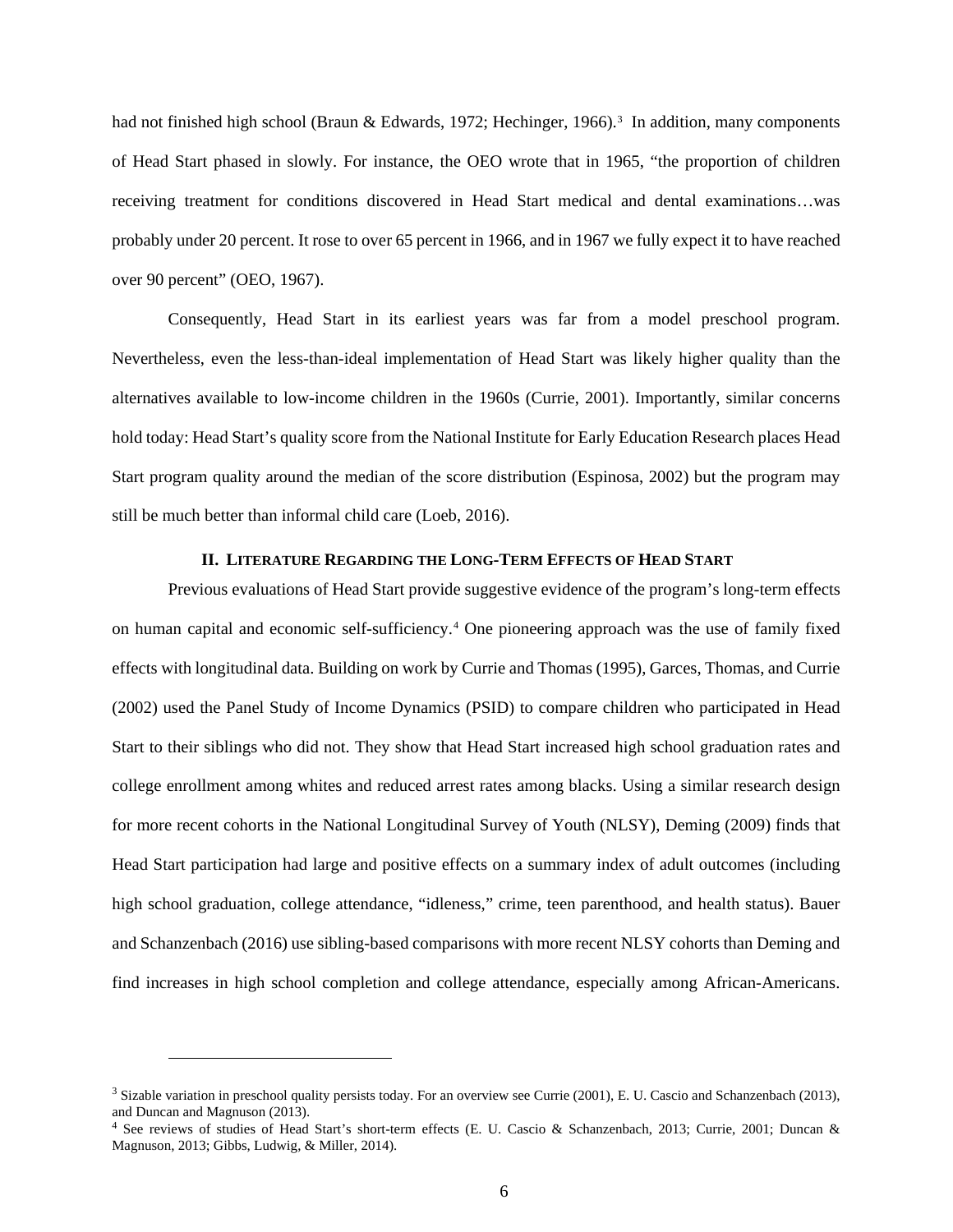They also find an increase in receipt of post-secondary credentials, including post-secondary licenses or certificates, associate's degrees, and bachelor's degrees. Well-known critiques caution that sibling comparisons may suffer from sources of endogeneity bias (Bound & Solon, 1999; Griliches, 1979), and the sample identifying the treatment effects may be highly selected (Miller, Grosz, & Shenhav, 2019). In addition, small sample sizes in longitudinal surveys may provide unreliable estimates of Head Start's effects (Miller et al., 2019).

More recent work exploits variation in access to Head Start using four distinct research designs. The path-breaking application of RD in Ludwig and Miller (2007) exploited the OEO's special effort to generate grant proposals from the 300 poorest counties. Comparing the outcomes of children on either side of this threshold, they find evidence that Head Start reduced childhood mortality and increased the receipt of high-school degrees and college enrollment. However, because the 1990 and 2000 Censuses required them to use county of residence in adulthood to proxy for childhood Head Start access, measurement error causes their education results to be sensitive to specification and often statistically insignificant.[5](#page-8-0) Carneiro and Ginja (2014) use an RD in state-, year-, and household-based income eligibility cutoffs for more recent Head Start programs. They find that Head Start decreased behavioral problems, the prevalence of some health conditions (including obesity) between the ages of 12 and 17, and crime rates around age 20. They find a positive though statistically insignificant effect on receiving a high-school diploma as well as suggestive evidence that Head Start *reduced* college enrollment. Finally, De Haan and Leuven (2020) place bounds on Head Start's effects using a partial identification approach and imposing assumptions on the distribution of potential outcomes. Using data from the NLSY, they rule out null and negative effects at low levels of educational attainment and wage income, and they also find that the program's effects are largest among the most disadvantaged and women. However, the procedure limits their ability to characterize the treatment effects precisely.

In work closely related to this paper, three studies make use of county-year variation in Head Start

<span id="page-8-0"></span><sup>&</sup>lt;sup>5</sup> Also, limited evidence shows the poorest 300 counties were more likely to get funding for Head Start (see Ludwig and Miller 2007: Table II and Pihl 2017).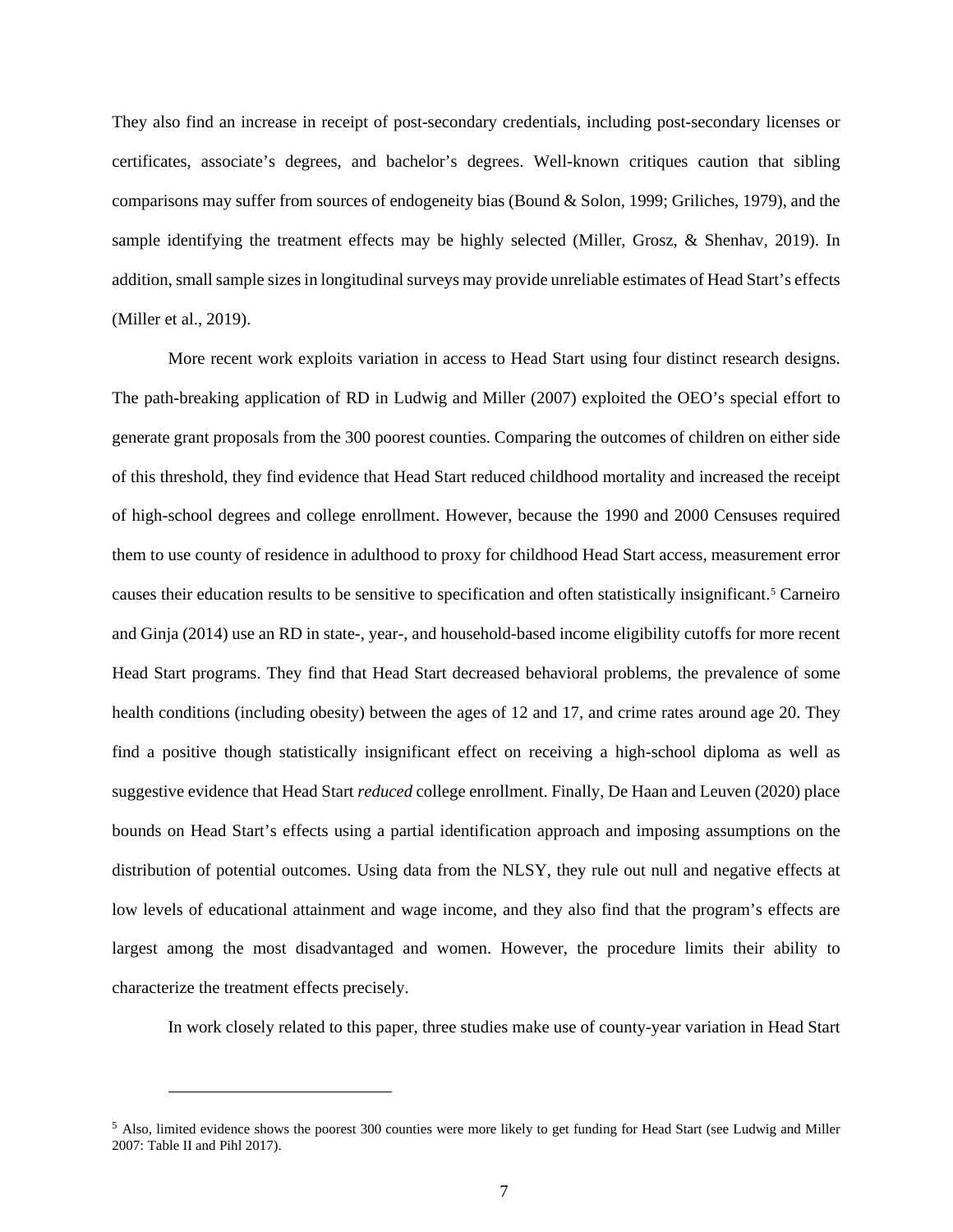funding in the 1960s and 1970s to quantify the program's long-term effects. Using a sample of likely eligible children from the NLSY, Thompson (2018) finds that greater funding for Head Start at ages 3 to 6 raised college graduation rates, reduced the incidence of health limitations, and tended to raise adult household income. Focusing on a "high impact" sample in the PSID, Johnson and Jackson (2019) find that exposure to an average level of Head Start and education spending increased years of schooling by about one-third of a year and increased high school graduation rates by 10 percentage points. These children also experienced a 10 log-point increase in adult wages, a 7.6 percentage-point reduction in poverty at ages 20 to 50, and a 2.5 percentage-point reduction in adult incarceration. Finally, Barr and Gibbs (2017) examine the intergenerational effects of Head Start using the NLSY and two research designs: family fixed effects and variation in program *availability* across birth counties (also referred to as "roll-out"). To alleviate concerns about the endogeneity of funding levels and measurement error in the National Archives data, their roll-out design uses a binary measure of Head Start access that is equal to one if funding exceeds the 10<sup>th</sup> percentile of observed funding per four-year-old. They find evidence of large first-generation effects on women (including a gain of half a year of schooling) and large second-generation effects on their children's high school graduation and completed education.

# **III. DATA AND RESEARCH DESIGN**

This study combines the long-form 2000 Census and 2001-2018 ACS with the SSA's Numident file to shed new light on Head Start's long-term effects. The Census/ACS data represent almost one quarter of the U.S. population and are four orders of magnitude larger than previously used longitudinal samples. Linking these data to the Numident file, a database of administrative records of applications for Social Security cards, adds information on exact date of birth and county of birth (rather than adulthood residence or state of birth) which allows us to approximate Head Start access and age eligibility in childhood[.6](#page-9-0) The data's main disadvantage is that they contain no information on family background. [7](#page-9-1) This lack of covariates

<span id="page-9-0"></span><sup>6</sup> The Numident place-of-birth variable is a string variable detailing place of birth. We adapt Isen, Rossin-Slater, and Walker (2013) and Black, Sanders, Taylor, and Taylor (2015) to construct a crosswalk between this string variable and county FIPS codes. See Taylor, Stuart, and Bailey (2016) and Appendix section 2 for more details.

<span id="page-9-1"></span> $<sup>7</sup>$  For instance, we cannot focus on a high impact sample: adults who were very poor as children and would have been much more</sup> likely to participate in Head Start. In 1970, 62 percent of Head Start's participants were from families with annual incomes less than the poverty line for a family of four (~\$4,000) (OEO, 1970).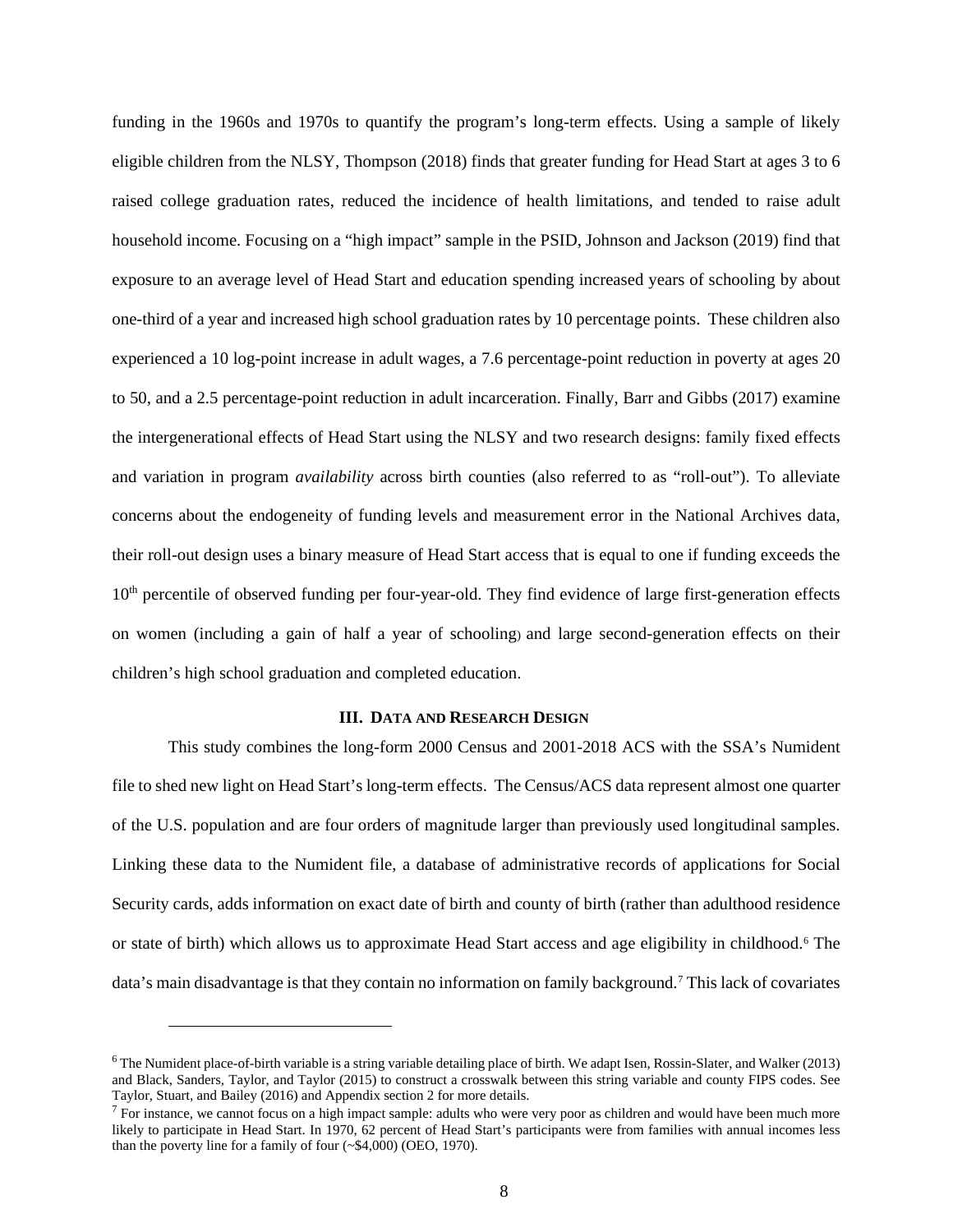means that we cannot model many determinants of adult outcomes—which limits precision even in this large dataset—or model treatment effect heterogeneity by childhood characteristics.

Our sample is comprised of 22.48 million children born from 1950 to 1980 in the continental U.S. We additionally limit our sample to individuals who are in their prime earning years (ages 25 to 54).<sup>[8](#page-10-0)</sup> We collapse these data to means by birth year, survey year, county of birth, and school age.[9](#page-10-1) We also weight our regressions using the number of observations in each cell (Solon, Haider, & Wooldridge, 2015). To minimize disclosure concerns at the Census Bureau, we use only observations with non-allocated and nonmissing values for all outcomes. [10](#page-10-2)

Primary outcomes of interest include summary measures of human capital and economic selfsufficiency, which permit tests of co-movements of related adult outcomes and limit the number of statistical tests (Kling, Liebman, & Katz, 2007). The human capital index includes as subcomponents four binary variables for achievement of a given level of education or greater: high school or GED, some college, a 4-year college degree, and a professional or doctoral degree; years of schooling, and an indicator for working in a professional occupation. The index of self-sufficiency includes binary indicators of employment, poverty status, income from public sources, family income, and income from other nongovernmental sources; continuous measures of weeks worked, usual hours worked, the log of labor income, log of other income from non-governmental sources, and log ratio of family income to the federal poverty threshold. All subcomponents are coded so that positive values reflect improvements: the binary indicators of poverty status and public-source income receipt are, therefore, reverse coded. The indices standardize each subcomponent and average them, weighting each subcomponent equally. Because changes in the indices do not distinguish an effect driven by a dramatic shift in one subcomponent from an effect driven by changes in all subcomponents, we also examine the subcomponents separately to understand the mechanisms.

<span id="page-10-1"></span><span id="page-10-0"></span><sup>&</sup>lt;sup>8</sup> We find no evidence that Head Start affected survival to 2000 (see Appendix Table A6).<br><sup>9</sup> School age is defined using exact date of birth and school-entry age cutoffs and relies on Bedard and Dhuey (2006) as well as t authors' research.<br><sup>10</sup> This restriction has minimal effects on our estimates (see Appendix Figures A5 and A6), and we find no evidence that this sample

<span id="page-10-2"></span>restriction induces differential selection by treatment status into our sample.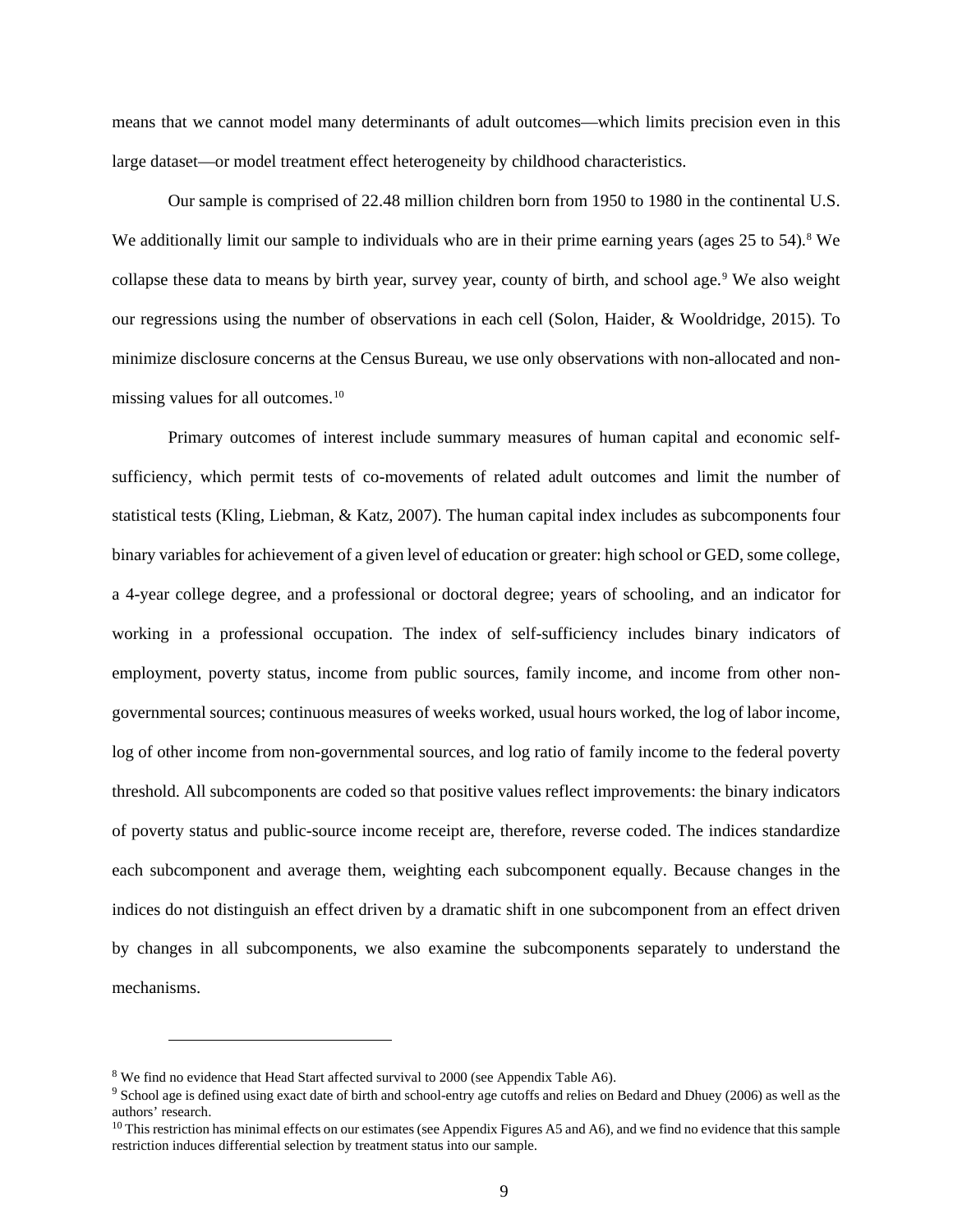#### *A. Measuring Exposure to Head Start*

Combining data on the launch of Head Start programs from Bailey and Goodman-Bacon (2015) with the Census/ACS-Numident permits two refinements to previously used research designs (Barr & Gibbs, 2017; Johnson & Jackson, 2019; Thompson, 2018). First, we use only variation in the launch of the Head Start program rather than a continuous measure of Head Start spending. This refinement (1) addresses the potential endogeneity of Head Start funding levels to the program's *performance* and (2) sidesteps issues of measurement error in the National Archives grant data (Barr & Gibbs, 2017). [11](#page-11-0) Second, we examine changes in outcomes for children who were *age-eligible* for Head Start (ages three to five or younger) relative to those who were age-ineligible (ages six and older) when it launched, allowing for the effects to vary by the number of years each cohort was potentially eligible. Age eligibility is based on exact date of birth in the Numident and school-entry age cutoffs, which alleviates measurement error in defining the potential treatment and control groups. Finally, our large dataset allows us to use state-by-birth-year fixed effects to adjust estimates for state economic and policy changes that could have affected children's outcomes independently of Head Start.[12](#page-11-1) Our identifying assumption in the analysis that follows is that the causal effect of Head Start is the only reason for a *change* in the relationship between a child's age at the program's launch and her outcomes as an adult. (See Appendix for more description of our sample.)

#### *B. Event-Study Regression Model*

Our research design uses a flexible event-study framework and the roll-out of Head Start to estimate the effect of exposure to Head Start on long-term human capital and economic outcomes,

(1) 
$$
Y_{bct} = \theta_c + \alpha_t + \delta_{s(c)b} + \mathbf{Z}_c'b\boldsymbol{\beta} + HeadStart_c \boldsymbol{Age}_{bs(c)}'\boldsymbol{\varphi} + \varepsilon_{bct}.
$$

Children's birth years are indexed by *b*=1950−1980, county of birth by *c*, and Census/ACS year by *t=*2000- 2018. Specifications include fixed effects for county of birth,  $\theta_c$ , year,  $\alpha_t$ , and state-by-birth-year,  $\delta_{s(c)b}$ , which, respectively, capture time-invariant differences across counties, national changes affecting all

<span id="page-11-0"></span><sup>&</sup>lt;sup>11</sup> Thompson (2018) also tries this strategy but notes that his estimates in the NLSY are statistically insignificant.<br><sup>12</sup> For instance, state policies surrounding the funding of education were changing for our cohorts

<span id="page-11-1"></span>Lewis, & Reber, 2010). Appendix Tables A8-A9 document how the estimated effects of Head Start change in our Census/ACS-Numident dataset using (1) alternative measures of access to Head Start including funding per capita and years of access to Head Start as well as (2) including state-by-birth-cohort fixed effects.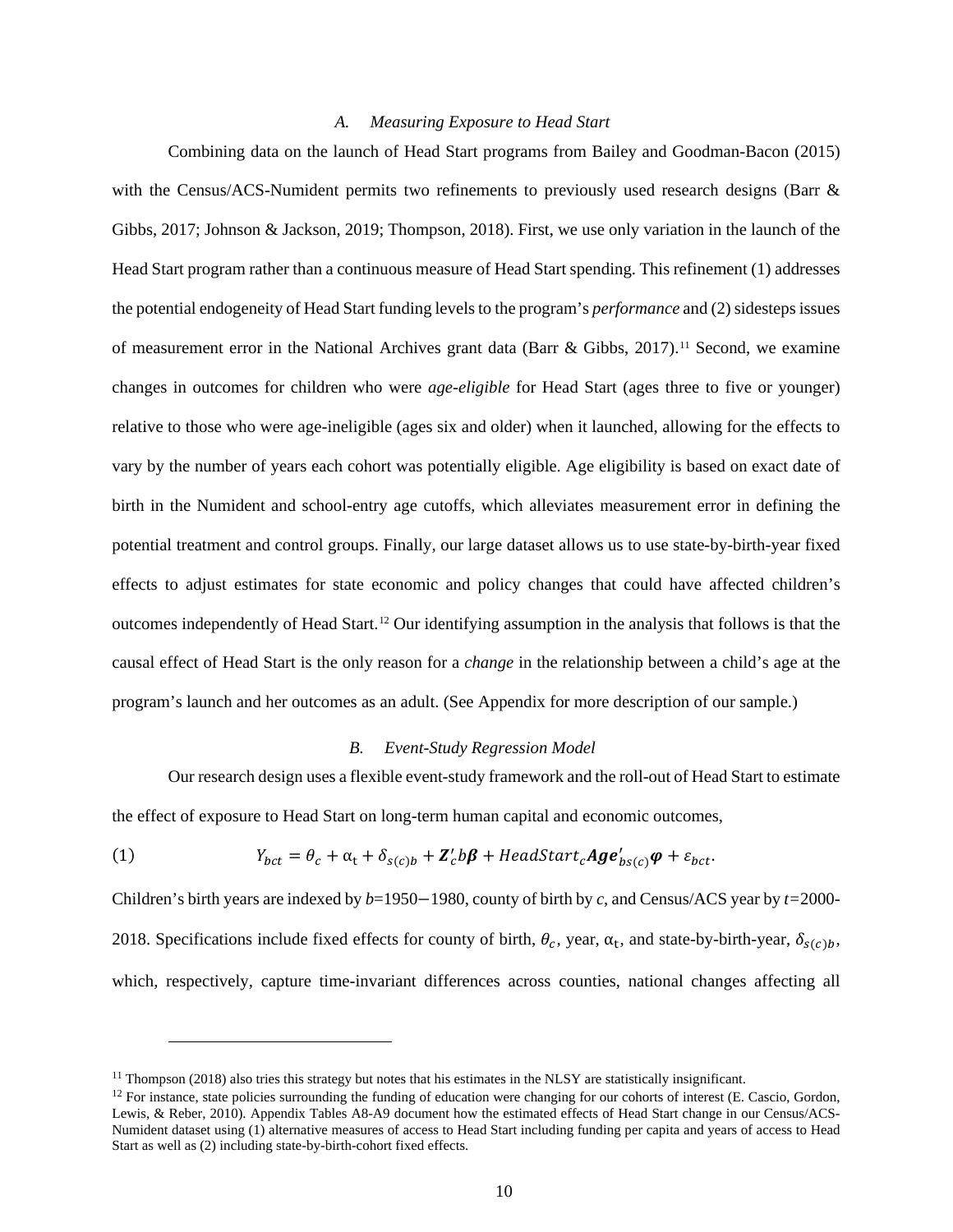cohorts, and changes in state policies that differentially affect birth cohorts. We follow the literature and include county characteristics,  $\mathbf{Z}_c$  interacted with a linear trend in year of birth, *b* (Bailey, 2012; Bailey & Goodman-Bacon, 2015; Hoynes, Page, & Stevens, 2011; Hoynes & Schanzenbach, 2009; Hoynes, Schanzenbach, & Almond, 2016). These county characteristics include the 1960 poverty rate, log county population, population share over age 65, under age 5, living in an urban setting, and non-white, and account for secular trends toward *worse* outcomes in poor, urban areas over the 1960s and 1970s.

*HeadStart* is a binary variable equal to 1 if a child was born in a county that received a Head Start grant before 1980, and 0 for children born in counties that never received Head Start grants during our sample period. *Age* is a vector of dummy variables for a child's age relative to the district school age entry cutoff at the time of Head Start's launch,  $1(T_c^* - B_{s(c)} = a)$ , where  $T_c^*$  is the year Head Start began in county *c* and *B* is the child's school-year of birth in her birth state *s.* Being age-eligible for Head Start in our analysis depends on both a child's exact date of birth and a state's school-age entry cutoff. [13](#page-12-0) We include individual event-study dummies for  $-10$  to  $+14$  in our estimating equation, and we group event-time less than or equal to  $-11$  or greater than or equal to  $+15$  into single dummies to avoid collinearity. Our eventstudy coefficients are balanced by county and cohort from event-time −2 through 14, but imbalanced county-cohorts make up a relatively minor share of the sample outside this range so are included in all figures.[14](#page-12-1) We omit school age six (that is, age 6 by the school entry cutoff date), because these children would have been age-eligible for first grade and, therefore, unlikely to attend Head Start during the school year. Our point estimates of interest,  $\varphi$ , describe the evolution of the intent-to-treat (ITT) effects of Head Start on long-term human capital and economic self-sufficiency.

and a child is born in early 1950, or  $T_c^* = 1978$  and  $B_{s(c)} = 1950$ .

<span id="page-12-0"></span> $13$  School year of birth takes into account whether the child was old enough to enter school as of the school age entry cutoff date. As an example, consider a child born October 1, 1960, in a state where Head Start started in fall of 1966. If the state's age cutoff for turning age six for first grade entry was December 1, we would code the child as school age six in fall of 1966. However, if the state's age cutoff for first grade entry was September 1, we would code the child as school age five in fall of 1966 and, therefore, age-eligible to participate in Head Start. Because our sample includes cohorts born from 1950-1980 and Head Start programs launched between the 1965-66 and 1978-79 school years, *a* potentially varies from −16 (an individual born after the school-entry cutoff in 1980 in a county that launches Head Start in 1965, or  $T_c^* = 1965$  and  $B_{s(c)} = 1981$ ) to +28 (Head Start launches in 1978

<span id="page-12-1"></span> $14$  Between ages -3 and -10, we lose about 85 late-adopting counties out of more than 1,500 treated counties in all (see Appendix Tables A1), representing about 2 percent of the children born in Head Start counties during our sample period. Our estimates are very similar when we omit 85 counties from the analysis.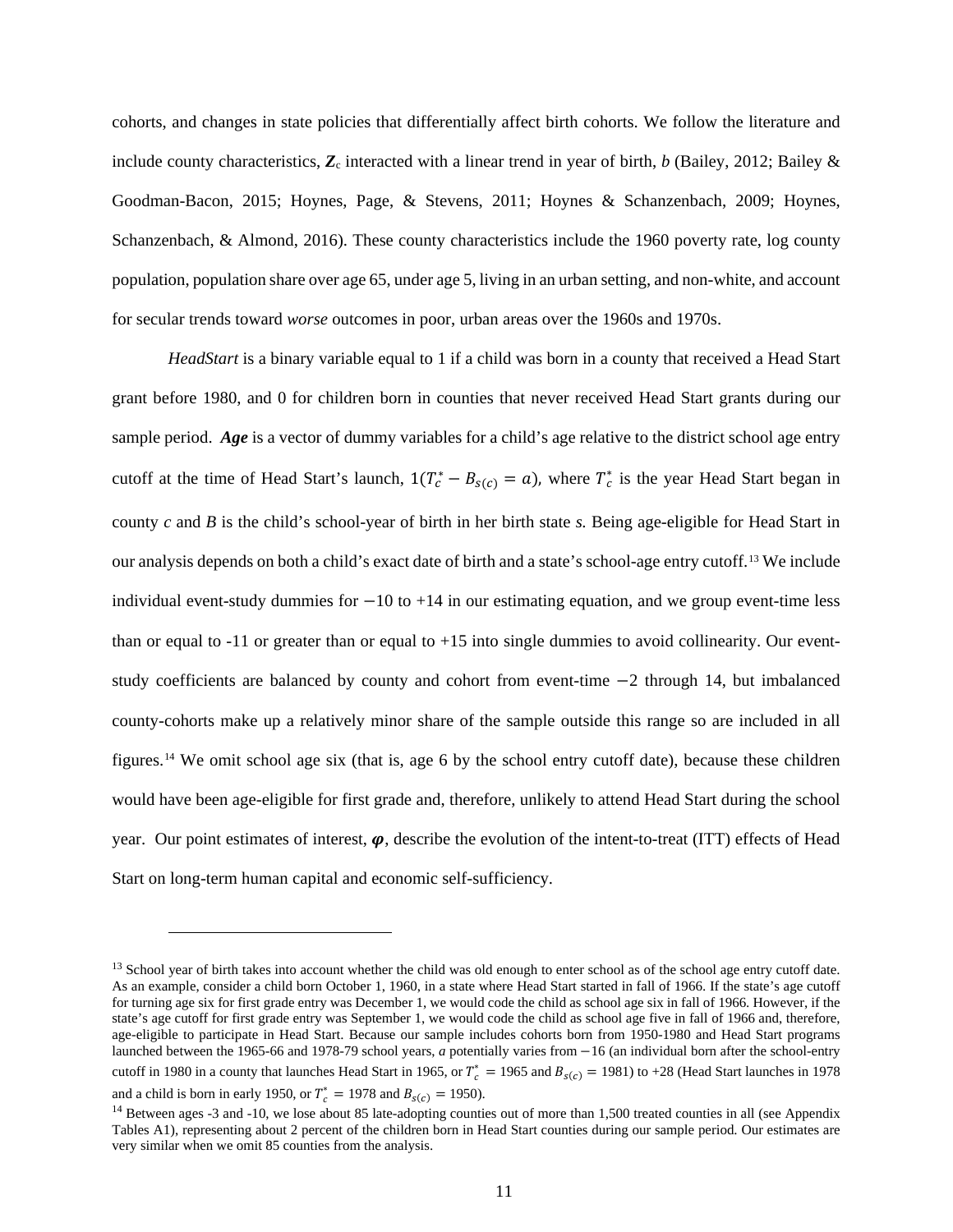All standard errors are corrected for heteroskedasticity and adjusted for an arbitrary within-birthcounty covariance structure (Arellano, 1987; Bertrand, Duflo, & Mullainathan, 2004). [15](#page-13-0) In our tables, we also report p-values using the Bonferroni-Holm method to correct for multiple hypothesis testing (Duflo, Glennerster, & Kremer, 2007; Holm, 1979).

## *C. Expected Effects of Exposure to Head Start by Age at Launch*

The event-study model provides a flexible approach that imposes few restrictions on the relationship between Head Start and adult outcomes. Although economic theory does not make predictions as to the magnitudes of the event-study coefficients, the program's phased implementation and the greater potential for some children to enroll (due to multiple years of exposure) predict a specific *pattern* of estimates.

First, if we assume Head Start had no effect on children who were over age five when the program launched (and no spill-over effects onto older siblings), then the relationship between adult outcomes and Head Start for these children should be zero. This is equivalent to a test for a pre-trend in our analysis and is illustrated as a flat line for children ages six to 14 in each panel of Figure 2.

Second, if Head Start has a positive causal effect on adult outcomes, we expect the outcomes of treated cohorts to *change* relative to the cohorts too old to benefit (i.e., cohorts age ineligible). This change should be apparent as a level shift or a slope change for children under age five when the program launched, because these cohorts would have been the first to have been age-eligible *and* have access. A level shift would be consistent with a one-time, immediate change in Head Start's capacity (in terms of participants) and quality (in terms of services and funding per child) which remained constant (Figure 2A, solid line no markers). However, several institutional features suggest a more gradual change.

> 1. Head Start's capacity grew as the national program and individual programs matured. Consistent with this prediction, the full-year program served only 20,000 children in 1965

<span id="page-13-0"></span><sup>&</sup>lt;sup>15</sup> We also implement alternative standard error corrections for clustering by birth state and, separately, two-way clustering by birth-county and year (Cameron, Gelbach, & Miller, 2011)—neither of which affects inference. Because the Census Bureau has requested that we reduce disclosures for this project and because these alternative corrections have little effect on our conclusions, we have not disclosed these additional estimates.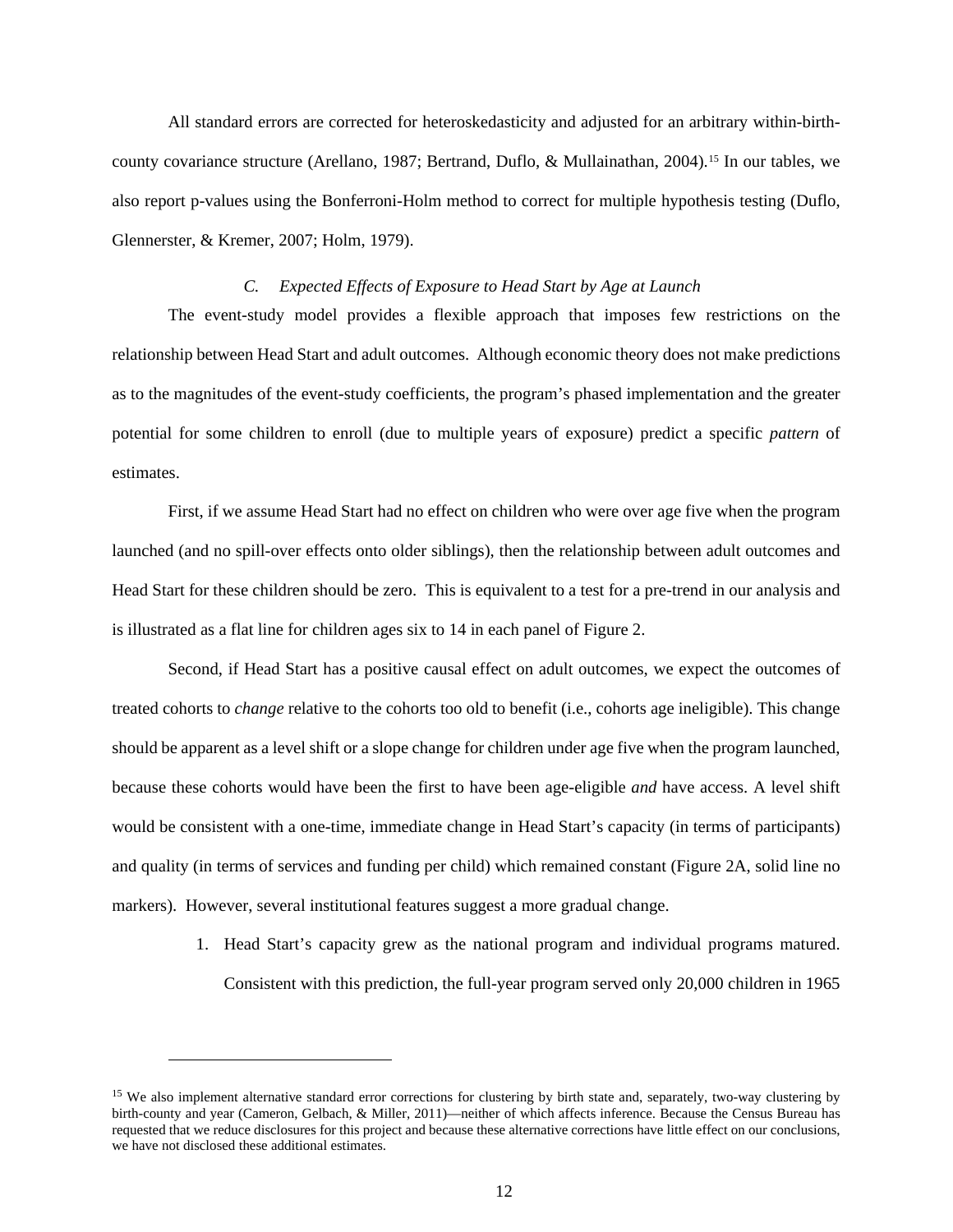but 160,000 in 1966, 215,000 in 1967 and 1968, and 257,700 in 1970 (OEO, 1965, 1966, 1967, 1968, 1970). (See Appendix Figure A2 for the growth in capacity.)

- 2. Program quality also increased over time with better hiring and training of teachers, curriculum development, and the implementation of auxiliary services (e.g., health).<sup>[16](#page-14-0)</sup>
- 3. We expect larger effects for children who were younger when Head Start launched due to the age structure of program admissions. For instance, a child 5 years old when Head Start launched could participate for at most one year, whereas a 3-year-old child would be ageeligible for three years. This does not necessarily assume that a 3-year-old is more likely enrolled for more than one year, but rather that it is more likely that a child would enroll if s/he had three years to do so.

The combination of phased implementation and cumulative potential access to Head Start implies a shift in the *slope* of the relationship between adult outcomes and a child's age at Head Start's launch around age six (Figure 2B). In addition, differences in the likelihood of enrollment by age could make this relationship more S-shaped because enrollment in the early years was more likely at ages four than five (circle markers).

Another possibility is that Head Start benefitted some older children or had spill-over effects on older children or the older siblings of three- to five-year-olds participating in the program. This implies that the relationship could begin to slope up *at ages older than six* (Figure 2C). This relationship would be consistent with reports that 10 percent of children in full-year Head Start were six or older (Vinovskis 2008), and age-ineligible children could still benefit from their younger siblings' participation (Garces et al., 2002). [17](#page-14-1) Because our analysis computes the event-study effects relative to age six, effects of Head Start on older children would appear as the event-study estimates falling below zero.

A third feature in the pattern of intention-to-treat effects is that we expect them to flatten, as in each of the cases in Figures 2A-2C. A leveling off of the intention-to-treat effects reflects the fact that program

<span id="page-14-0"></span><sup>&</sup>lt;sup>16</sup> We suspect that the speed of implementation varied with the year of Head Start's implementation—programs starting later could adopt best practices faster. However, the rapid roll-out of Head Start programs limits our ability to test for this heterogeneity. Studies of other War on Poverty programs such as family planning or community health centers suggest that many of these programs reached maturity around 4 to 5 years after launch (Bailey, 2012; Bailey & Goodman-Bacon, 2015). 17 For the age distribution of children in Head Start, see Thompson (2018)'s Table 1.

<span id="page-14-1"></span>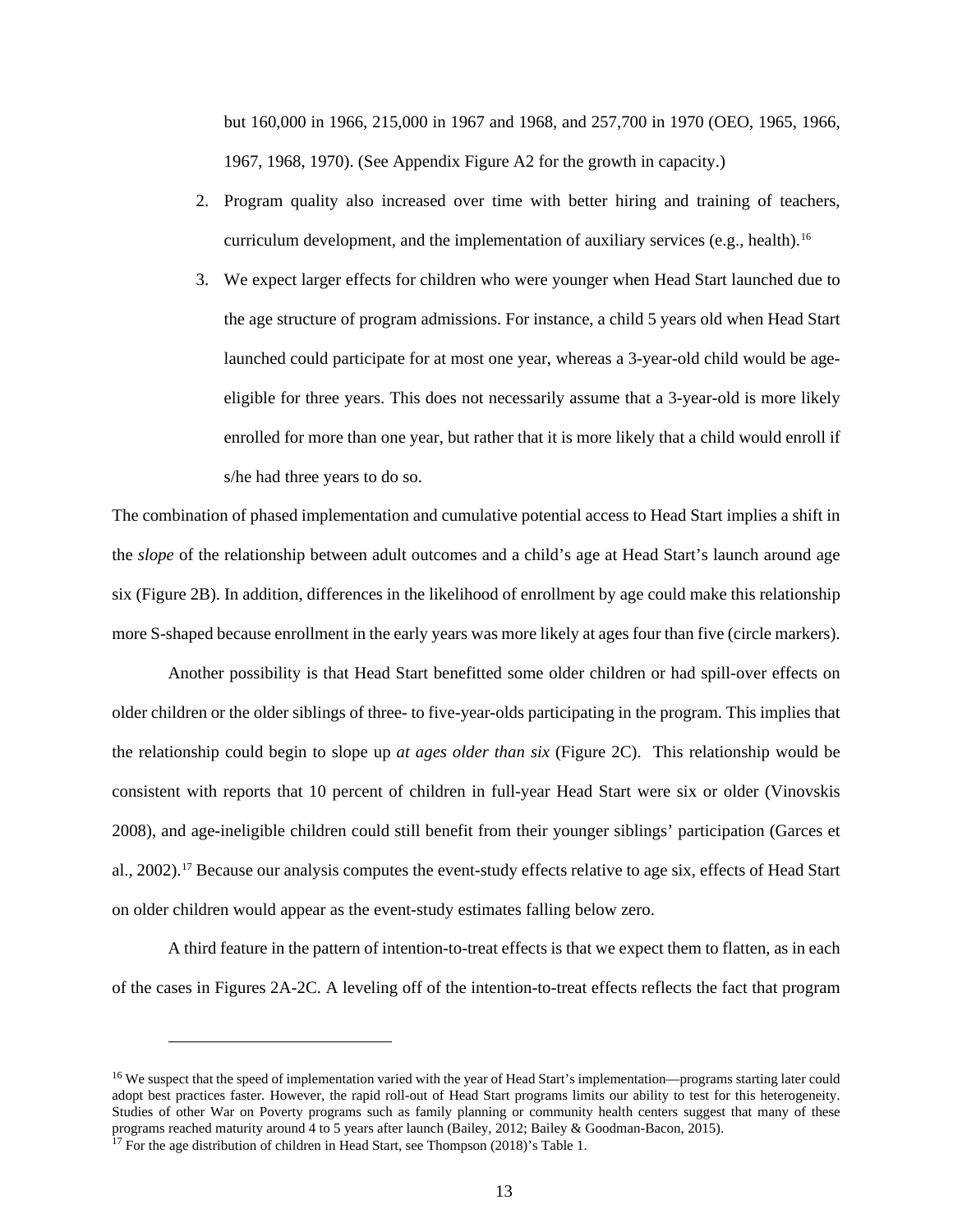capacity is reached, full implementation is achieved, and all children born after a certain point will have three years of access to a fully implemented and full-capacity program. Unfortunately, statistics are only published for Head Start programs open in a fiscal year and not for programs by their years in existence. This means that little quantitative evidence informs a prediction as to when programs reached full capacity or quality, and the data provide no straightforward predictions about when full implementation—and leveling off—should occur. Our event-study specification allows us to estimate the relationship using the data without imposing assumptions about which of the patterns in Figures 2A-2C – or which combinations of these patterns – we might find.

#### *D. Spline Summary Specification*

We supplement our event-study estimates with spline estimates. The spline parsimoniously summarizes the pattern of event-study estimates, which is especially helpful in cases where we do not have space to present the event studies and for smaller samples and noisier outcomes (as it improves precision). The spline also sidesteps the drawbacks of simpler differences-in-differences estimators, which would only fit predictions in Figure 2A and may be difficult to interpret in settings with staggered adoption and dynamic treatment effects (Borusyak & Jaravel, 2018; Callaway & Sant'Anna, 2019; de Chaisemartin & D'Haultfœuille, 2020; Goodman-Bacon, 2018).

Based on Figure 2's predictions, we *restrict*  $Age_{bscc}$  in equation (1) to be a three-part, linear spline with its components defined by age at the time of Head Start's launch,  $a = T_c^* - B_{s(c)}$ . One knot of the spline falls at age six—the age at which most children attended primary school and not full-year Head Start. The location of the second knot—the leveling-off point—is not defined by institutional or theoretical considerations, because local capacity growth and quality is unobserved for most Head Start programs. We adopt a data-driven approach to inform this choice. We regress a composite of the human capital and economic self-sufficiency indices on our covariates in equation (1) and replace  $Age_{bs(c)}$  with different spline specifications, fixing one knot at age six and allowing the other knot to vary between −8 and +5*.*  The idea is to use the outcome data to find the location of the second knot that maximizes the within Rsquared. We find that this occurs at *a*=−5, which is consistent with Head Start enrollment increasing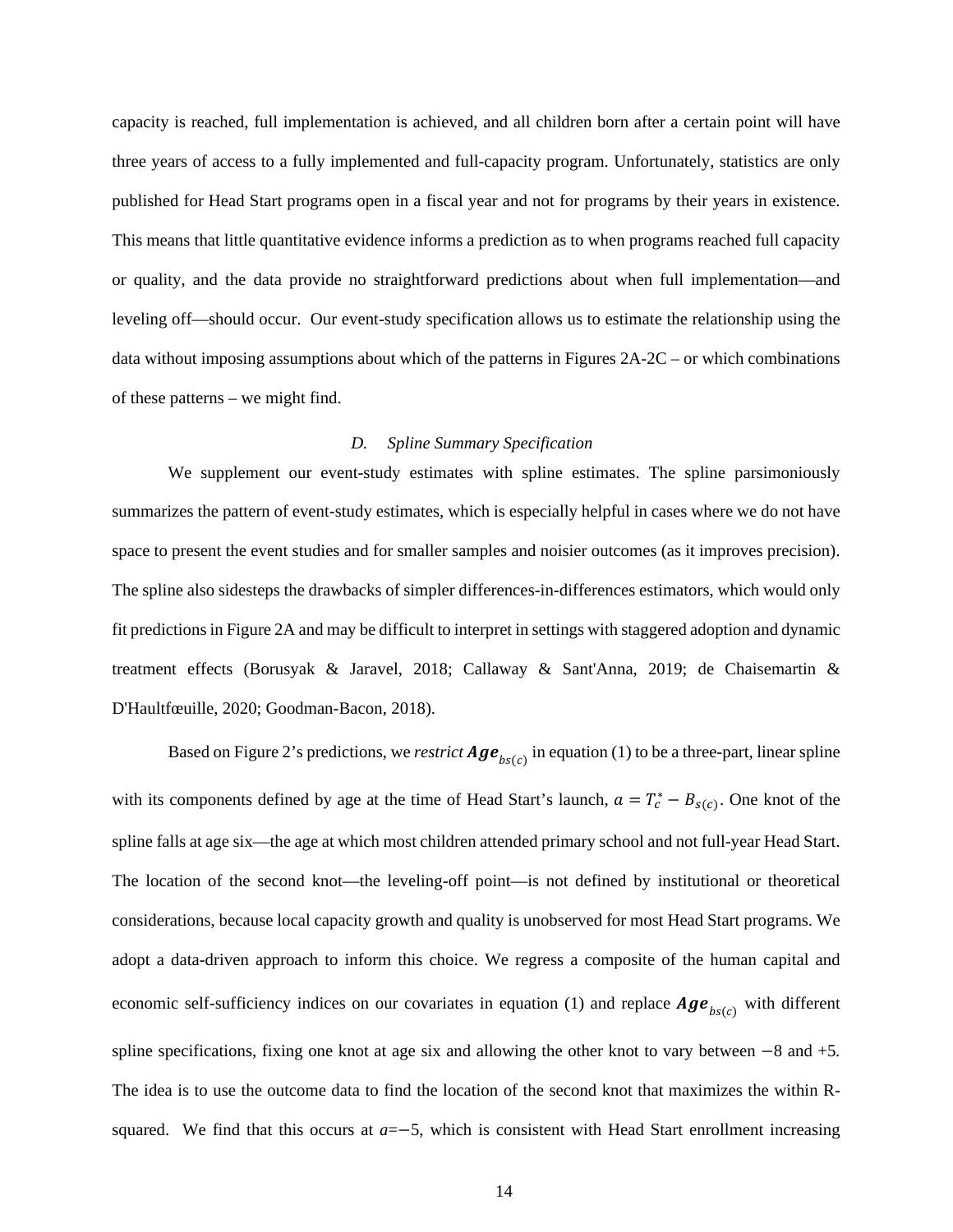through roughly the late 1970s—roughly one decade after it began—although few individual programs launched after 1970. In keeping with the result of this data-driven procedure, we define age −5 as treated with a fully implemented and full-capacity program and focus on this cohort for the main estimates.

We estimate the following specification, constraining  $\rho_1$  and  $\rho_2$  to ensure that the spline joins at  $a=6$  and  $-5$ ,

(2) 
$$
Y_{bct} = \theta_c + \alpha_t + \delta_{s(c)b} + Z_c'b\beta + HeadStart_c(\boldsymbol{D}_{cb}^{\prime}\boldsymbol{\rho}_1 + a\boldsymbol{D}_{cb}^{\prime}\boldsymbol{\rho}_2) + \varepsilon_{bct},
$$

where  $\mathbf{D}_{cb}$  is a vector of dummy variables,  $1(-10 \le a \le -5)$ ,  $1(-5 \le a \le 6)$ ,  $1(6 \le a \le 14)$ , and the other variables remain as previously defined. For comparability with the event study, we group estimates less than or equal to -11 or greater than or equal to +15 into single dummies.

Note that the spline also has the advantage of embedding formal tests of the research design's identifying assumptions. First, testing for parallel pre-trends is as simple as testing whether the slope of the spline for ages six to 14 is zero. Because in some cases and specifications we find a pre-trend that works against finding an effect, we use the spline to adjust for this violation of parallel trends in cases where it does not hold exactly. In practice, this involves extrapolating our estimated pre-trend to younger cohorts and then projecting the treatment effect at −5 relative to this counterfactual, where the standard error of this point estimate accounts for the variance of both spline components as well as their covariance. [18](#page-16-0) Second, the spline embeds a test of the post-trend slope (segment from −5 to −10), which we also expect to be zero (net of any pre-trend). Note that the goodness of fit procedure to select the second knot imposes no *ex ante* restrictions on the *slope* of the post-trend, which could take on any value. Third, the spline permits a formal trend-break test at age six, the age at which the relationship between adult outcomes and age at Head Start's introduction is expected to *change.* We report each of these tests in tables alongside our main estimates.

<span id="page-16-0"></span><sup>&</sup>lt;sup>18</sup> This projection takes the difference between the "phase-in" and "pre-trend" spline slopes and multiplies the result by -11 (the number of years between age 6 and age -5). We calculate the standard error of this linear combination of estimates using standard procedures.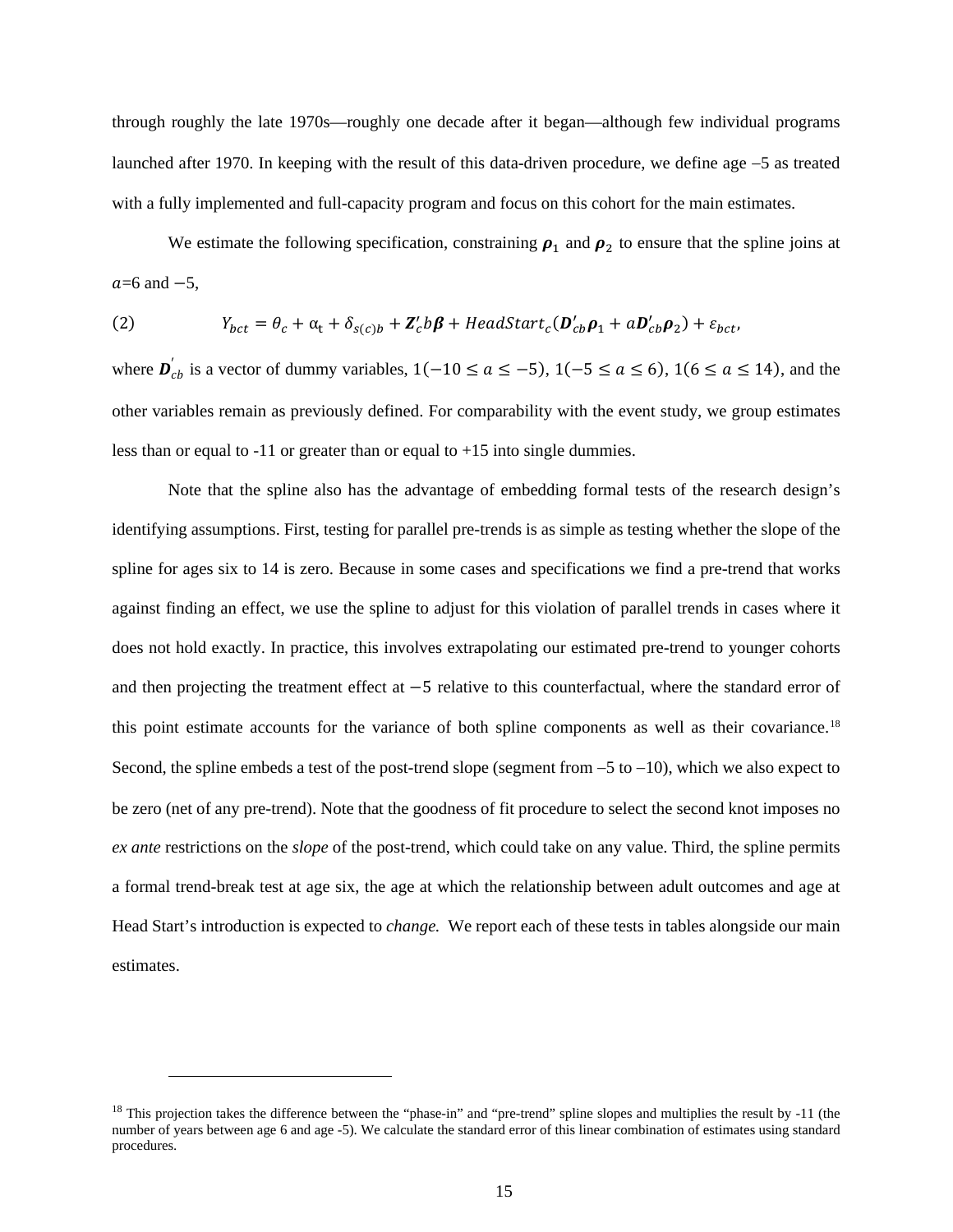#### **IV. TESTS OF IDENTIFYING ASSUMPTIONS**

The research design relies on two crucial assumptions: (1) receiving a Head Start grant increased participation in Head Start (relevance), and (2) the "parallel trends" assumption that the outcomes of interest for treated cohorts would have evolved similarly to those of untreated cohorts in the absence of the Head Start program (validity). This section provides evidence regarding both assumptions.

#### *A. How Much Did Head Start Increase Preschool Enrollment?*

Administrative data suggest that the launch of a Head Start program significantly increased children's enrollment. The OEO reported that full-year Head Start served over 600,000 children before 1968, rising from 20,000 children in 1965, to 160,000 in 1966, to around 215,000 in 1967 and 1968 (OEO, [19](#page-17-0)65, 1966, 1967, 1968, 1970).<sup>19</sup> About 257,700 children attended full-year Head Start in 1970. Threequarters of the children were aged 4 or 5, three-quarters were nonwhite, and 62 percent came from families with less than \$4,000 in annual income. Between 1971 and 1978, enrollment increased as funding grew. Directory information suggests that the average county with a Head Start program served roughly 309 children. These sources imply that the average Head Start program served from about 10 percent of resident age-eligible children in 1971 to 15.8 percent in 1978.

While there is little doubt that introducing a Head Start program increased children's attendance in the program, the magnitude of this relationship net of crowd-out is crucial for interpreting the ITT effects in equations (1) and (2). If Head Start substituted for private preschool for some children (Bassok, Fitzpatrick, & Loeb, forthcoming; E. U. Cascio & Schanzenbach, 2013; Kline & Walters, 2016), administrative data may overstate the role of Head Start programs in increasing exposure to preschool. To examine this possibility, we use the 1970 Census, which was the first to ask children *younger than age 5* about school enrollment as of February 1—a date *during* the school year, which should capture enrollment

<span id="page-17-0"></span><sup>&</sup>lt;sup>19</sup> Enrollment in summer Head Start was much higher, but we expect the summer program to have smaller effects than full-year exposure to a Head Start program. Even at the beginning of the program, few experts on the planning committee believed that an 8-week summer program could produce lasting benefits (Vinovskis 2008 citing Edward Zigler). Moreover, in this period, 30 to 40 percent of children in summer Head Start were aged six and older, whereas no more than 10 percent of those in full-year programs were older than five. See also Table 1 in Thompson (2018).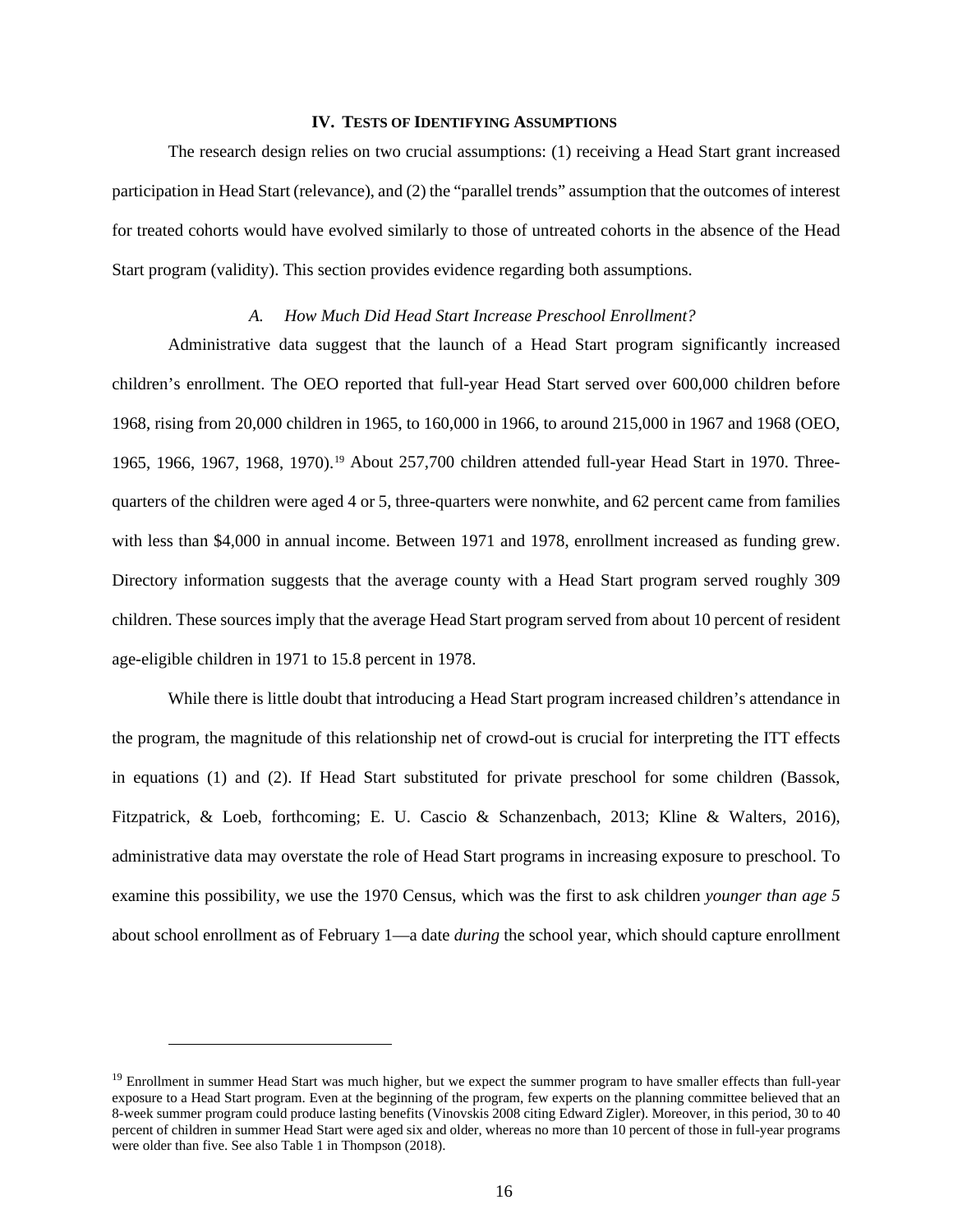in *full-year* Head Start (Ruggles, Genadek, Grover, & Sobek, 2015). [20](#page-18-0) Public-use Census data show that four-year-old children in counties without Head Start programs were 3.4 percentage points less likely to be enrolled in school (16.8 versus 20.2 percentage points, see Figure A1). Five-year-old children were 17 percentage points less likely to be enrolled in school (48.9 versus 65.9 percentage points). These gaps are 5.9 percentage points among 4-year-olds and 21.3 percentage points among 5-year-olds when looking only at children of mothers with less than a high school education.[21](#page-18-1)

We use a linear probability model and restricted-use Census data, which provides greater detail on place of residence, to adjust these differences for state fixed effects (to account for age-invariant, state-level factors that determine the local supply of preschools) and 1960 county characteristics (share of county population in urban areas, in rural areas, under 5 years of age, 65 or older, nonwhite, with 12 or more years of education, with less than 4 years of education, in households with income less than \$3,000, in households with incomes greater than \$10,000, local government expenditures, income per capita, and whether the county was among the 300 poorest counties). The regression results show that school enrollment was 14.9 percentage points higher for all five-year-olds, 15.1 percentage points higher for boys, and 14.5 percentage points higher for girls (Appendix Table A5). These results are robust to the inclusion (or exclusion) of different covariates (see Appendix section 6).

Consistent with crowd-out being minimal, the 14.9 percent increase in enrollment in the Census is only slightly smaller than the 15.8 percent contained in administrative data. This estimate is also comparable to other studies. Garces et al. (2002) estimates the national Head Start participation rate was between 10 percent and 17 percent for the 1964 to 1970 cohorts in the PSID (p. 1002). A slightly higher estimate comes from Ludwig and Miller (2007), who estimate that children's enrollment in Head Start was 17 percentage points higher at the 300-poorest county discontinuity in the 1988 National Educational Longitudinal

<span id="page-18-0"></span><sup>&</sup>lt;sup>20</sup> Although the 1960 Census asked about school enrollment (including kindergarten), the question was only reliably asked of children ages 5 and older which precludes analysis of preschool aged children.<br><sup>21</sup> Note that Head Start was not exclusively for poor kids in the 1960s and 1970s. To encourage interaction between poor children

<span id="page-18-1"></span>and those from less disadvantaged backgrounds, OEO policy allowed 15 percent, and later 10 percent, of children to come from families that did not meet its poverty criteria. Roughly two-thirds of children in the full-year 1969 and 1970 programs came from families in which the mother had less than a high school education, although the mothers of about 7 percent of children had attended or graduated from college.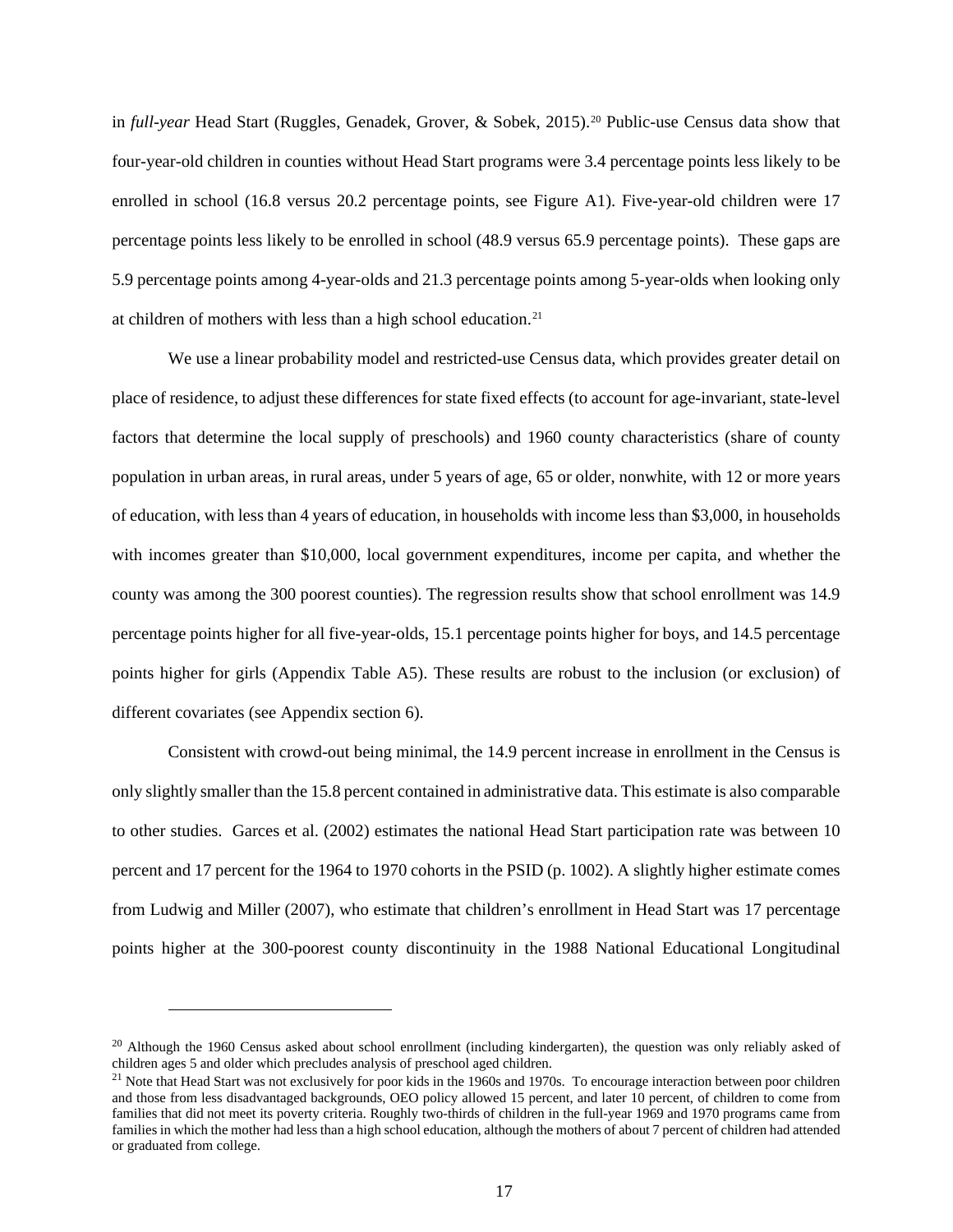Survey.

Based on this evidence, we use the estimate of 0.149 from the Census to transform the ITT effects from the spline specifications into average treatment-effects-on-the-treated (ATET). We also construct confidence intervals using a parametric bootstrap procedure with 10,000 draws from normal distributions with means and standard deviations equal to the point estimates and standard errors from the reduced-form and first-stage estimates. [22](#page-19-0) Rather than impose independence between the magnitude of the Head Start takeup estimates (first stage) and ITT estimates (reduced form), we sample counties with replacement, estimate separate regressions for the first stage and reduced form, and repeat the procedure 1,000 times to compute the correlation between first-stage and reduced-form effects. This produces an estimated correlation of 0.07, which modestly reduces the 95-percent confidence intervals for these estimates.

# *B. Did Head Start's Launch Correspond to Other Policy Changes?*

The parallel trends assumption is also central to our analysis. Our event-study and spline specifications provide visual and formal statistical tests for parallel *pre-*trends, which we present alongside the results in the next section. However, the parallel trends assumption additionally requires that there were no confounding shocks or policy changes that occurred at the same time or just after Head Start began, which would violate the parallel trends assumption after the policy took effect.

To provide additional evidence regarding the validity of our research design, we use information on other War on Poverty programs compiled from the National Archives and estimate regressions similar to equation (1). In particular, we replace the dependent variable with an indicator for receiving funding in county *c* in fiscal year *t*, or  $Y_{ct} = \theta_c + \delta_{s(c)t} + X'_{ct} \beta + \sum_k \pi_k 1(t - T_c^* = k) + \varepsilon_{cbt}$ . We include county and state-year fixed effects,  $\theta_c$  and  $\delta_{s(c)t}$ , and county-level covariates,  $X_{ct}$ , as we do in our main regression specifications. Our variable of interest is event-time,  $t - T_c^* = k$ , the year of observation relative to the date Head Start launched (the year before Head Start began,  $k = -1$ , is omitted).

Figure 3 shows the relationship between the launch of Head Start and the launch of other OEO

<span id="page-19-0"></span><sup>&</sup>lt;sup>22</sup> This procedure follows Efron and Tibshirani (1993) (pp. 53-6) and Johnston and DiNardo (1997) (pp. 365-6).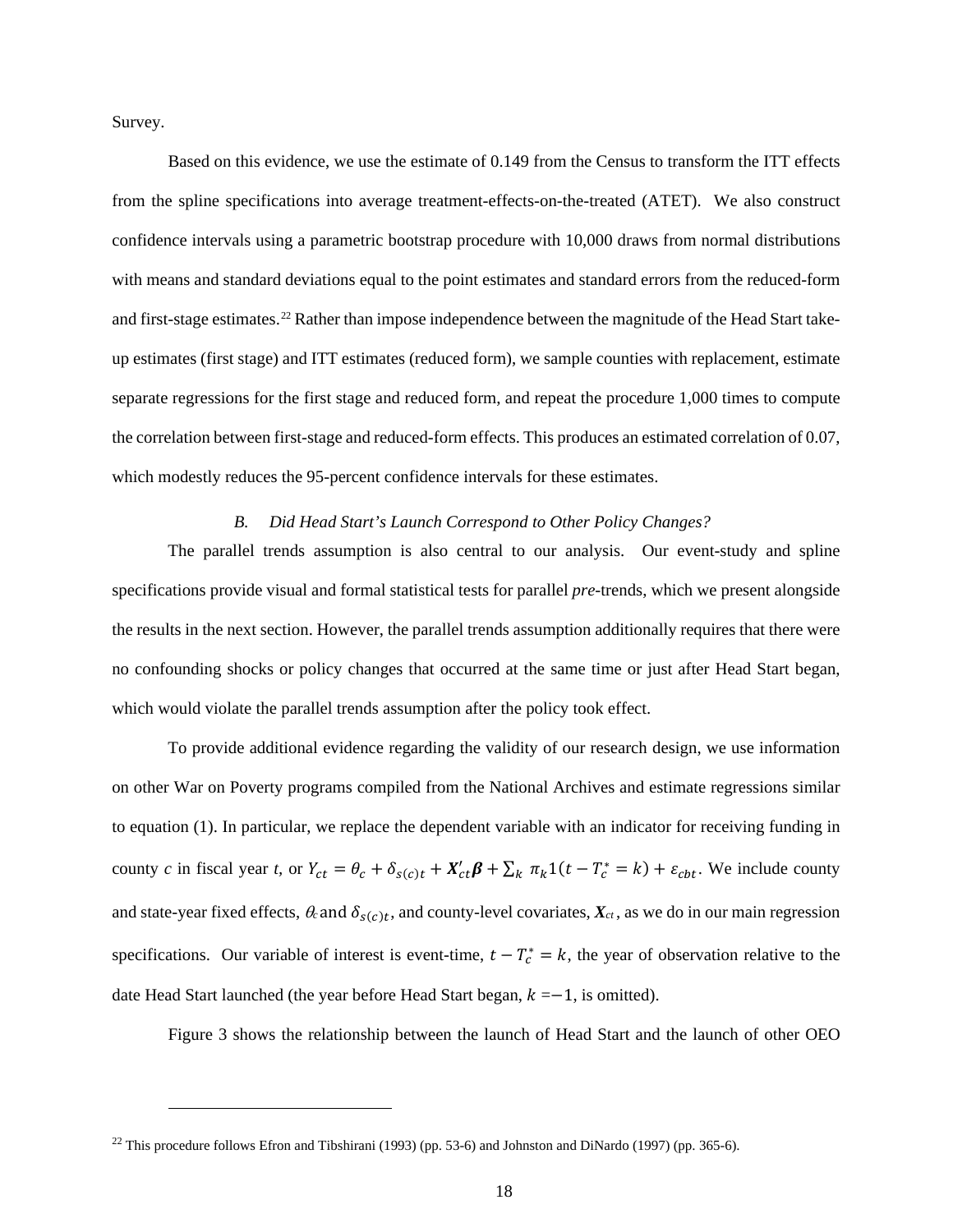programs. As expected, 100 percent of treated counties in our sample first received a Head Start grant in event-year 0. This is by design. The share of counties receiving a Head Start grant tapers off to 70 percent after around five years—this reflects the fact that some counties received multi-year grants and also the fact that not all of the early programs continued.

For our estimates of Head Start's effects to be confounded by other federal programs, grants for other programs would need to happen around the time Head Start launched in event-year 0. Figure 3, however, finds little evidence of such a relationship. Analyses of Food Stamps, Community Health Centers (CHCs), and other child health programs show no such pattern. The one program that shows a small change in funding after Head Start began is the CAP health project. Most CAP health grants were for the Emergency Food and Medical Services program (EFMS), later known as the Community Food and Nutrition Program, which was designed to provide food and medical supplies to counteract malnutrition and starvation and connect poor families to programs like Food Stamps. Importantly for this paper, the CAP health program the program was not directly targeted toward children or families with children. EFMS assistance was targeted at a broader population, including the elderly, and CAP health grants also included initiatives such as treatment of alcoholism and outreach to elderly individuals who were eligible for Medicare. In addition, it reached far fewer communities and was much smaller in funding at around \$8 in 2013 dollars per person versus annual Head Start funding of nearly \$1,500 per 4-year-old during the same period. In short, we find no evidence that the parallel trends assumption is violated. Although we cannot rule out funding changes in programs we do not measure, these results support the validity of our research design.

#### **V. HEAD START'S EFFECTS ON HUMAN CAPITAL**

Figure 4 plots the event-study estimates for the human capital index and its subcomponents, with the x-axis plotting the ages of cohorts of children when Head Start launched (i.e., -10 is the cohort born 10 years after Head Start began, whereas  $+14$  is the cohort born 14 years before the program launched).<sup>[23](#page-20-0)</sup> The

<span id="page-20-0"></span><sup>&</sup>lt;sup>23</sup> Note that cohorts to the left of -2 are slightly imbalanced. See Appendix for analyses of program roll-out by cohort and age. Accounting for this imbalance has negligible effects on the results.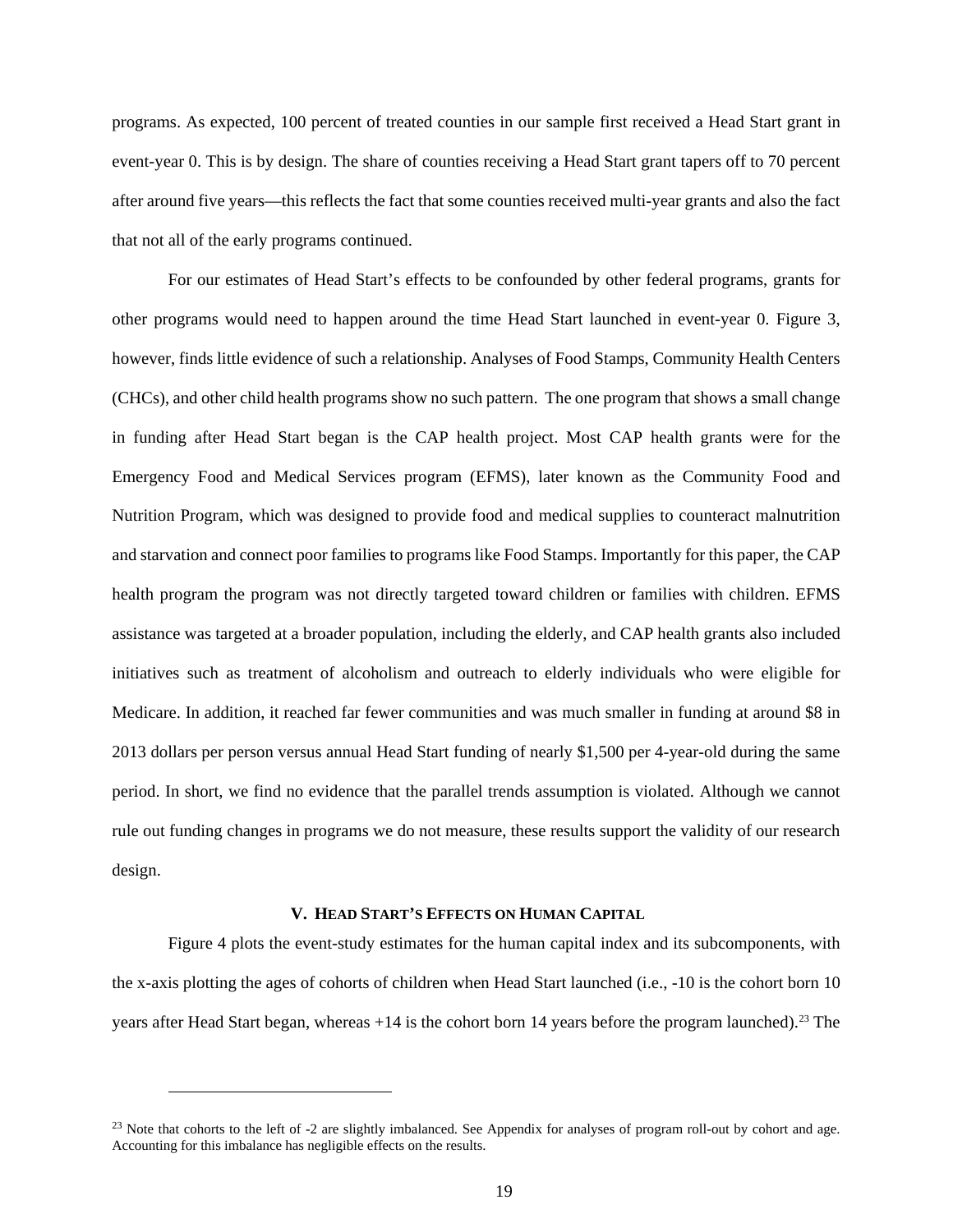bold, solid line plots the event-study estimates (95-percent, point-wise confidence intervals in dashed lines), and the dashed gray line plots the corresponding spline estimate. Consistent with the patterns in Figure 2B and 2C and the validity of the parallel trends assumption, the human capital index and each of its components exhibit little relationship to adult outcomes for cohorts too old to benefit from Head Start (i.e., age 6 or older when it launched). In many cases, the slight trend works *against* the analysis finding effects. Positive estimates for pre-trends suggest that cohorts with access to Head Start would have been *worse* off than their older peers in the absence of the program.<sup>[24](#page-21-0)</sup> However, the human capital index and its subcomponents exhibit a striking trend-break around age 6, suggesting that access to Head Start improved the human capital of adults.

Figure 4 also suggests our spline specification provides an informative parameterization of the intent-to-treat effects of Head Start on long-run outcomes. Using the spline estimates, Table 1 translates the ITT-effects into ATETs and summarizes statistical tests of the pre- and post-trends and the trend-break at age six; all estimates except those for years of schooling are multiplied by 100 to place them in percentagepoint units. The ITT-spline estimate at −5 (the cohort that was exposed to a full capacity and fully mature program) suggests that Head Start significantly improved adult human capital. The standardized index was 2.7 percent of a standard deviation higher for the fully exposed cohort (column 2). If we assume these gains came solely from attendance in full-year Head Start (and not through indirect channels such as sibling or peer participation in Head Start), this amounts to an increase of 18 percent of a standard deviation for treated children (column 6 divides the ITT estimate in column 2 by the take-up estimate of 0.149). Supporting the visual impression in the event-study plots, the data fail to reject the null of no pre-trend (slope of spline for ages six to 14 is equal to zero, column 3) but reject the equality of slopes in splines on both sides of age six (column 4). This evidence of a trend break supports the interpretation that Head Start had a causal and positive effect on children's long-term outcomes. Finally, the data show that the intention-to-treat effects of Head Start level off for children with access to a full-capacity and mature program (column 5).

<span id="page-21-0"></span> $24$  See the insightful discussion by Rambachan and Roth (2020) regarding the importance of pre-trends in differences-in-differences analysis.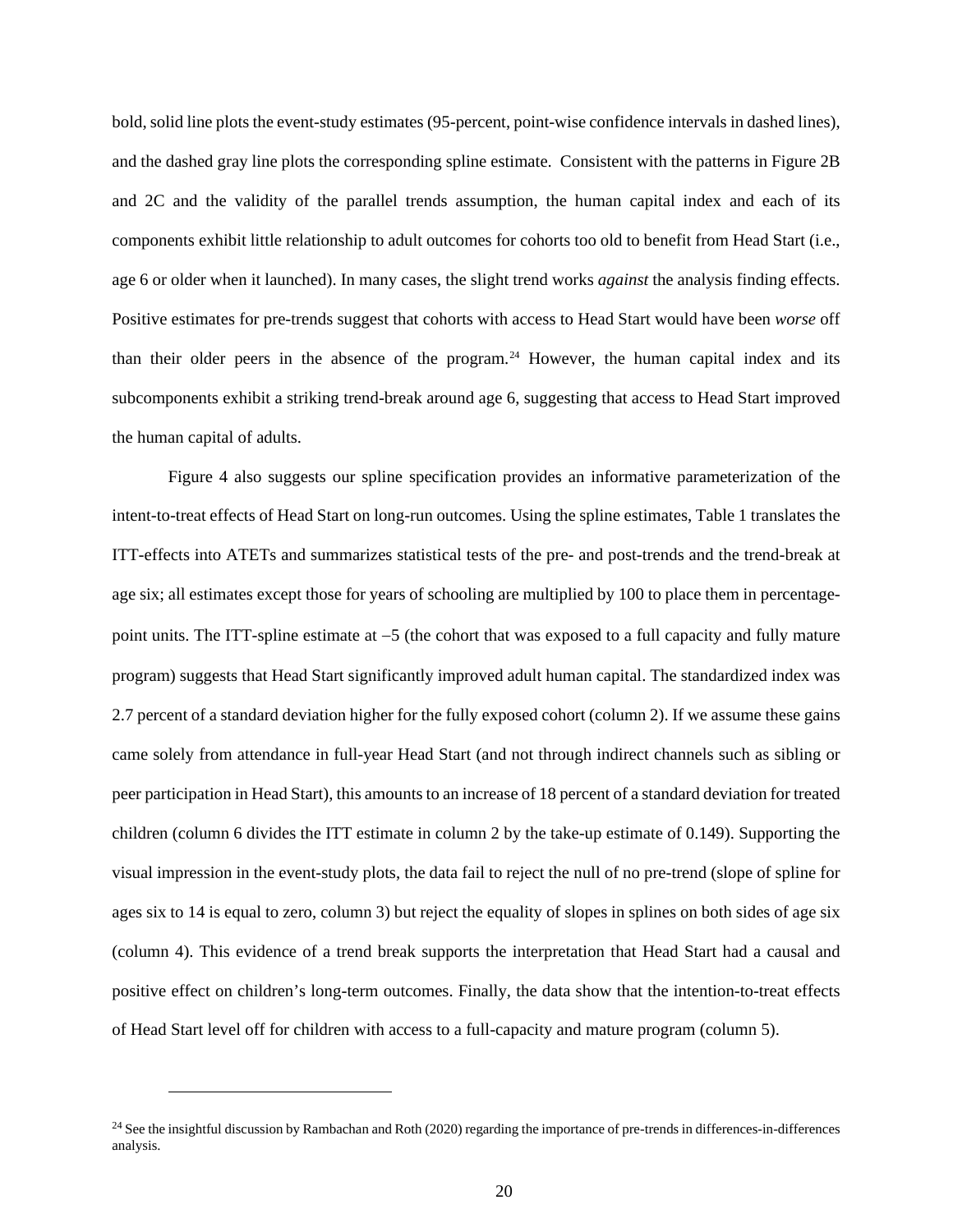Underlying the striking change in children's human capital are large effects on some of the most commonly studied outcomes in the preschool literature, including high school graduation and college enrollment. Table 1 shows that treated children were 2.4 percentage points more likely to complete high school/GED (column 6)—a 2.7-percent increase relative to the control mean (column 7). The magnitude of this estimate is precisely estimated, but smaller than other estimates of Head Start's effects in the literature. Figure 5A shows that the effect is roughly two-thirds the size of Garces et al. (2002)'s sibling comparison in the PSID and half the size of Thompson (2018)'s spending design in the NLSY. It is one quarter the size of Deming et al. (2009)'s sibling comparison for Head Start in the 1990s for more recent cohorts. In addition, it is one-sixth the size of Johnson and Jackson (2019)'s spending design estimates for the very disadvantaged sample in the PSID; and one-seventh the size of Ludwig and Miller (2007)'s RD estimates using the Census. It falls just below, but within the 95<sup>th</sup> percent confidence interval of, the lower bound on the average causal effect estimated by De Haan and Leuven (2020). Although this paper's estimate of the effect of Head Start on high school completion falls within the 95-percent confidence intervals of other studies, this fact reflects the imprecision of many of those estimates.

Table 1 also shows a statistically significant effect of Head Start on college enrollment. Among participants, Head Start raised college enrollment by 5.4 percentage points, or 8.5 percent (column 6, column 7). Figure 5B shows that this estimate is three-fifths the size of Garces et al. (2002) and one quarter the size of Ludwig and Miller (2007). The magnitude of the increase in college enrollment of 0.054 is only slightly smaller than Deming (2009)'s NLSY sibling comparison for Head Start in the 1990s, but less than half the size of the estimate obtained by Bauer and Schanzenbach (2016) using an updated NLSY sample. These estimates are one-quarter to one-fifth the size of those found for the Abecedarian Project (Barnett & Masse, 2007; Currie, 2001; Duncan & Magnuson, 2013).

While our estimated treatment effects tend to be smaller than others in the literature, our analysis suggests that commonly used measures of Head Start access and alternative specifications yield smaller results than our splines when used with our data and control variables. Standard differences-in-differences estimators takes a variance-weighted average of treatment effects across all years after Head Start's launch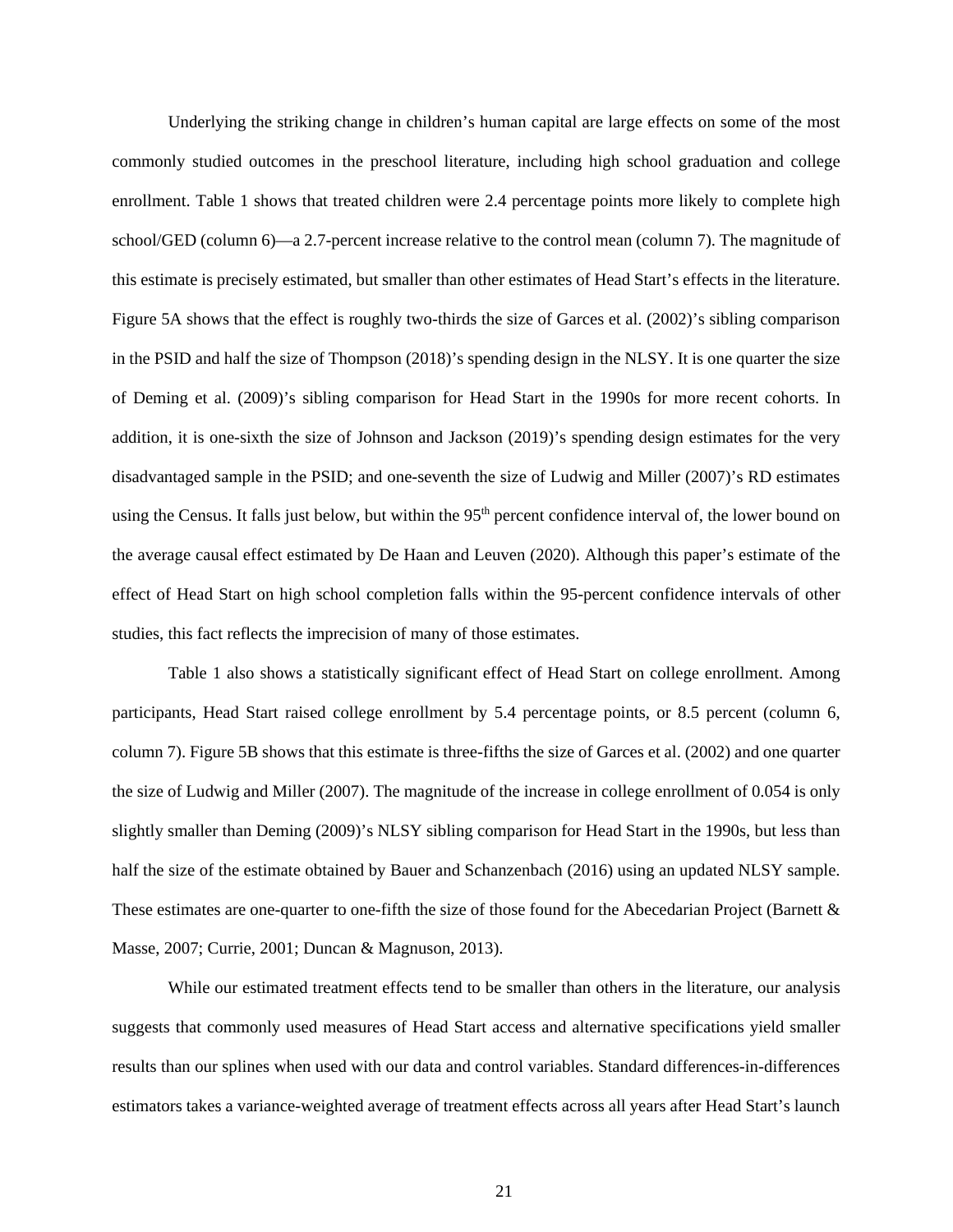(including the early years in which programs were small and of lower quality) and yields an ATET of 1.2 to 1.3 percentage points for high school completion (Appendix Table A9, columns 2 and 3 of panel B, scaled by our first-stage estimate of 0.149) versus our estimate of 2.4 percentage points, which captures the effect of a full-capacity and mature Head Start program relative to unexposed cohorts. For college attendance, the differences-in-differences estimator yields an ATET of around 3.6 to 4 percentage points versus 5.4 percentage points using our approach (Appendix Table A9, columns 2 and 3 of panel D). Using Head Start funding per capita to measure Head Start access yields even smaller estimates. This reflects measurement error in Head Start county funding per capita in the National Archives data and the fact that grant amounts are not highly correlated with program capacity or quality (Appendix Figure A8). [25](#page-23-0) The strength of our empirical strategy is that it minimizes the impact of measurement error in historical grant data (by using program launch dates) while explicitly allowing for the gradual implementation of Head Start, the potential for differential pre-trends, and the state-level changes in education policy and economic circumstances using state-by-birth-year fixed effects.[26](#page-23-1) 

Our large-scale data also permit a novel evaluation of the effects of Head Start on other dimensions of human capital, including college completion or higher degrees, which few previous studies have had power to detect. Table 1 shows that participating children were 12 percentage points more likely to graduate from college, an increase of 39 percent (column 7, ATET; column 4, trend break statistically significant at 1-percent level). Similarly, completion of professional or doctoral degrees increased by 2.6 percentage points among treated children. These gains across the education distribution are summarized in a 0.65-year increase in schooling. This estimate is larger than Johnson and Jackson (2019)'s estimate of 0.44 years for

<span id="page-23-0"></span><sup>&</sup>lt;sup>25</sup> This is well documented. Ludwig and Miller (2007) note that "the accuracy of these data [on Head Start funding from the National Archives] is less than perfect given poor documentation and some obvious errors. In the end, only data from 1968 and 1972 were usable, in the sense that the electronic data matched published Head Start and other federal spending figures at the national and state levels. Even here measurement error arises from complications such as providers that run Head Start programs in multiple counties but are listed as receiving federal funds only in the county with the organization's headquarters." Barr and Gibbs (2017) document similar problems and went to great lengths to clean the National Archives data. Measurement error in National Archives grant data for other War on Poverty programs has led other papers to use a roll-out design rather than funding per capita (Bailey, 2012; Bailey & Goodman-Bacon, 2015; Bailey, Hoynes, Rossin-Slater, & Walker, 2020; Bailey, Malkova, &

<span id="page-23-1"></span> $^{26}$  We provide further discussion of these estimates, including the implications of state-by-birth-year fixed effects, in section 8 of the Appendix.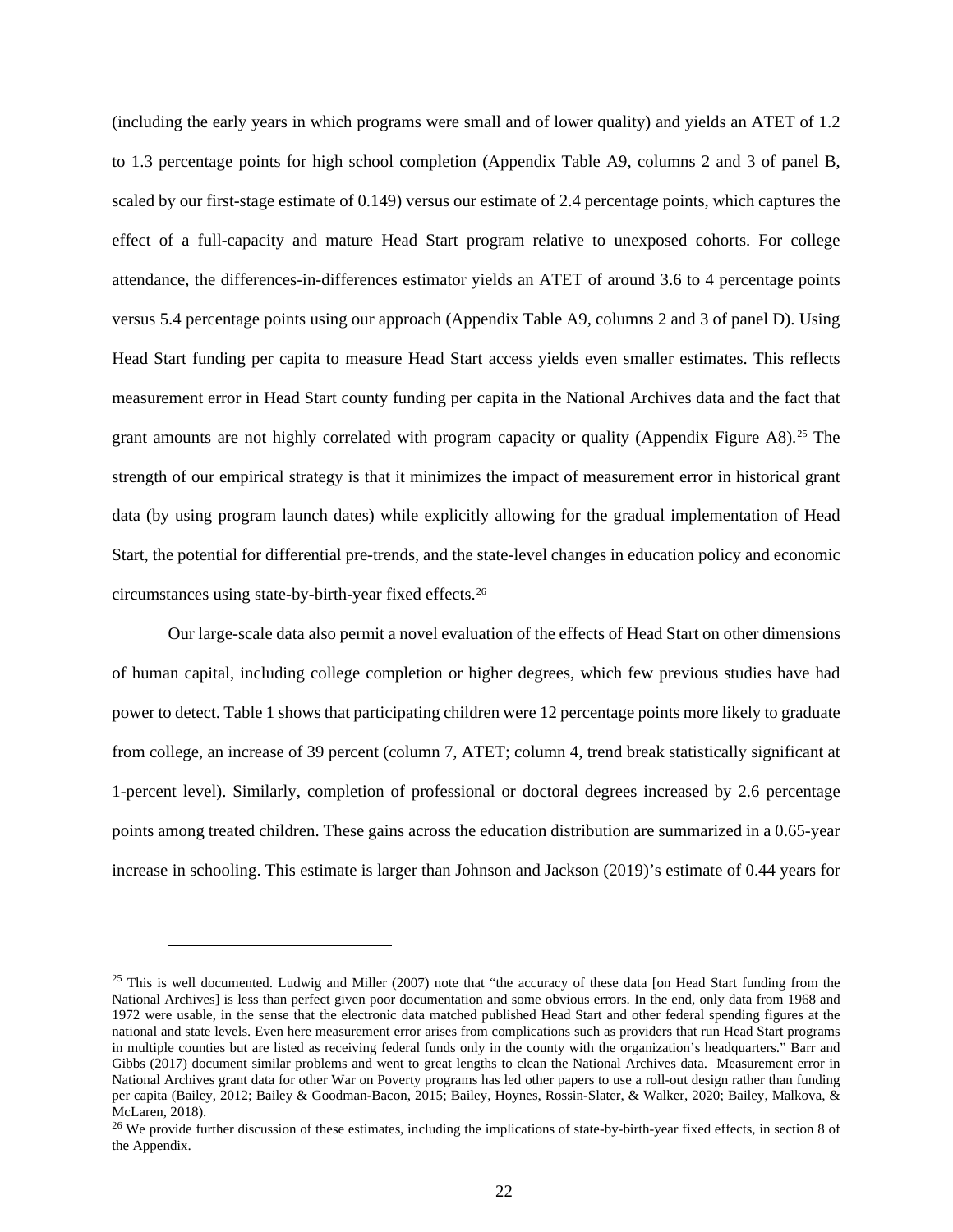very disadvantaged children (which may reflect the specification of Head Start access as funding per capita described above).[27](#page-24-0)

Large effects on college and higher degrees may be surprising, given that few other studies of preschool have documented effects on post-secondary education. This lack of evidence may, in part, reflect the small longitudinal samples or the small scale of model preschool programs. Differences in the participating children may also matter. Abecedarian and Perry's participants were *very* disadvantaged children and mostly black, and Perry's participants had low IQs.[28](#page-24-1) In contrast, Head Start was not exclusively for poor, African-American, or low-IQ children. Consequently, Head Start's participants in the 1960s and 1970s likely faced fewer socio-economic and cognitive disadvantages and less racism on average relative to participants in other model preschool programs. Differences in the background characteristics of Head Start's participants make it less surprising that they experienced gains in post-secondary education.

Because analyses of model preschool programs have found different educational effects for boys and girls, Table 2 stratifies our sample by sex. Among participating men, the human capital index increased by a statistically significant 17 percent of a standard deviation (ATET, column 6). For this group, high school completion rose by a statistically insignificant 3.1 percent, college attendance rose by 11 percent, and college completion rose by 37 percent (% change in ATET, column 7). The high school estimates are smaller than others in the literature, but the college attendance estimates are larger. Head Start cumulatively raised years of education among treated men by 0.61 years and the likelihood of completing a professional/doctoral degree by 3.2 percentage points (ATET, column 6). Men participating in Head Start as children were 20 percent more likely to hold professional jobs.

The human capital index increased by a similar amount among participating women at 19 percent of a standard deviation (ATET, column 6). Among women participating in Head Start as children,

<span id="page-24-0"></span><sup>&</sup>lt;sup>27</sup> Jackson and Johnson's ITT estimate is 0.07721 per \$1000 spent per poor 4-year-old. We translate this into an ATET by multiplying the coefficient by 4.23 (the average Head Start spending per poor 4-year-old measured in thousands) and dividing by 0.75 (their estimate of take-up among income-eligible 4-year-olds in counties with Head Start programs), so that 0.07721\*4.23/0.75=0.44.

<span id="page-24-1"></span><sup>&</sup>lt;sup>28</sup> The model Perry Preschool Program, which focused on lower IQ children, had no measured effects on postsecondary outcomes (Anderson, 2008).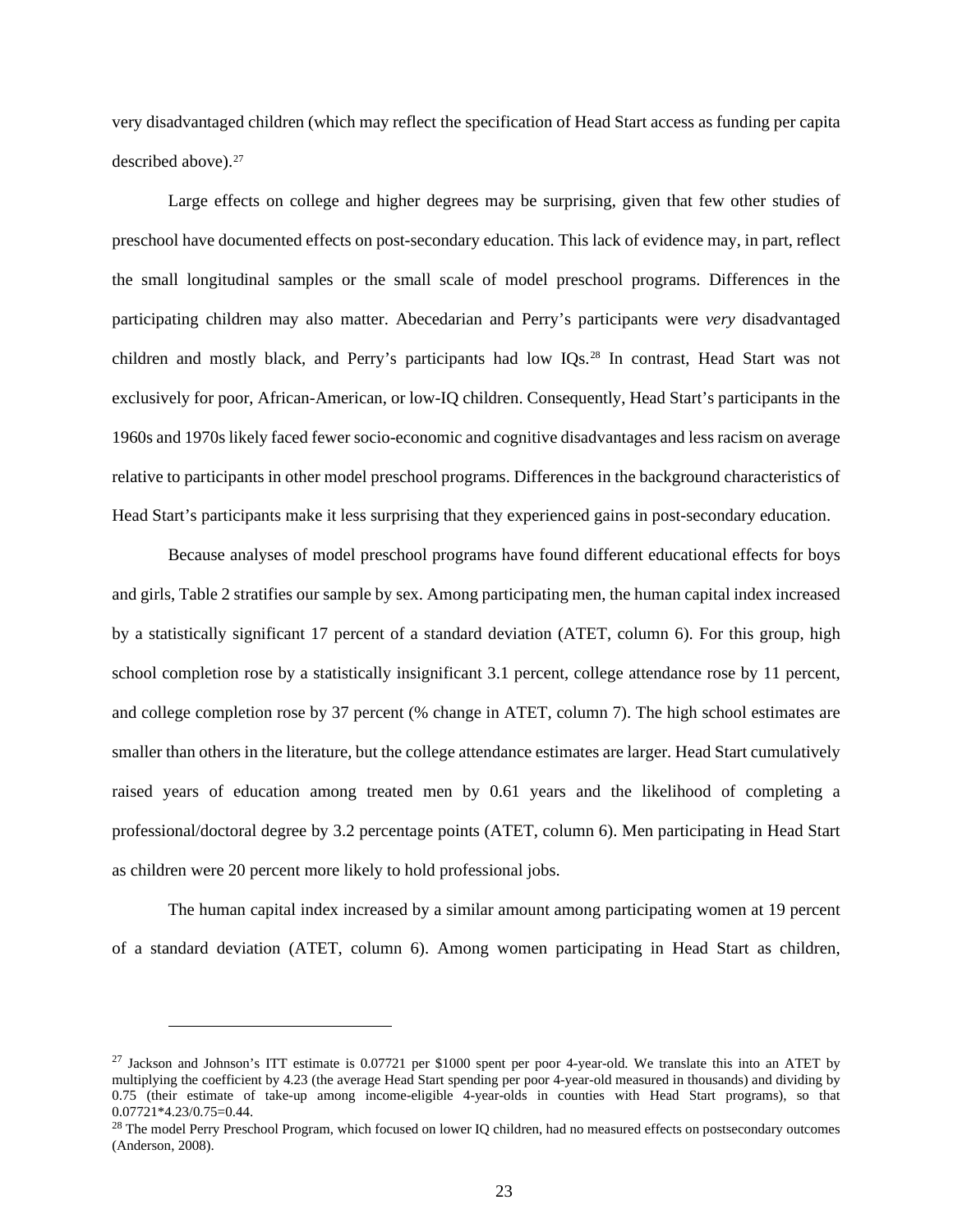completion of high school (or a GED) rose by 2.8 percent (% change in ATET, column 7) and college attendance rose by 5.6 percent (although the trend-break is not statistically significant). Changes in women's human capital index appear driven by increases in higher degrees, including a 12-percentagepoint increase in college completion and a 2-percentage-point increase in professional degree attainment (ATET, column 6). Overall, years of schooling among participating women rose by 0.68 years and their likelihood of holding a professional job rose by 12 percentage points.

Table 3 further breaks down these estimates by broad race categories. The patterns for whites are similar to those in Tables 1 and 2, because whites constitute 87 percent of the overall sample. We use "nonwhite" as a second group. Nonwhite is not a racial identity and combines the different experiences of many groups, but the grouping confers greater statistical power by aggregating the experiences of the 13 percent of our sample who were as a group more economically and socially disadvantaged in childhood and more likely to face discrimination in labor markets as adults. While the relatively small sample sizes among nonwhites generally leave us unable to distinguish effects statistically between these groups, the pattern of estimates is consistent with the idea that the program offered a "head start" to groups with fewer resources. Overall effects on the human capital index are comparable, increasing by 23 percent of a standard deviation for nonwhites and 17 percent for whites (ATET, column 6). However, an examination of the subindices suggests that human capital gains among whites represent increases in postsecondary education with weaker effects on high school graduation. In contrast, for nonwhites, these changes were driven by improvements across the educational distribution, including greater completion of high school (or a GED), college attendance, and college completion. Accordingly, years of schooling among participating nonwhites rose by 0.76 of a year, and the likelihood of attaining a professional degree and holding a professional job rose by 2.6 and 8 percentage points (ATET, column 6), respectively. Appendix Table A10-A12 estimates effects separately by sex-race subgroups for the interested reader.

### **VI. HEAD START'S EFFECTS ON ECONOMIC SELF-SUFFICIENCY**

The substantial effects of Head Start on human capital suggest that economic self-sufficiency may have also improved. Figure 6 plots the event-study estimates for the economic self-sufficiency index and its subcomponents. The index of economic self-sufficiency exhibits a similar pattern to the human capital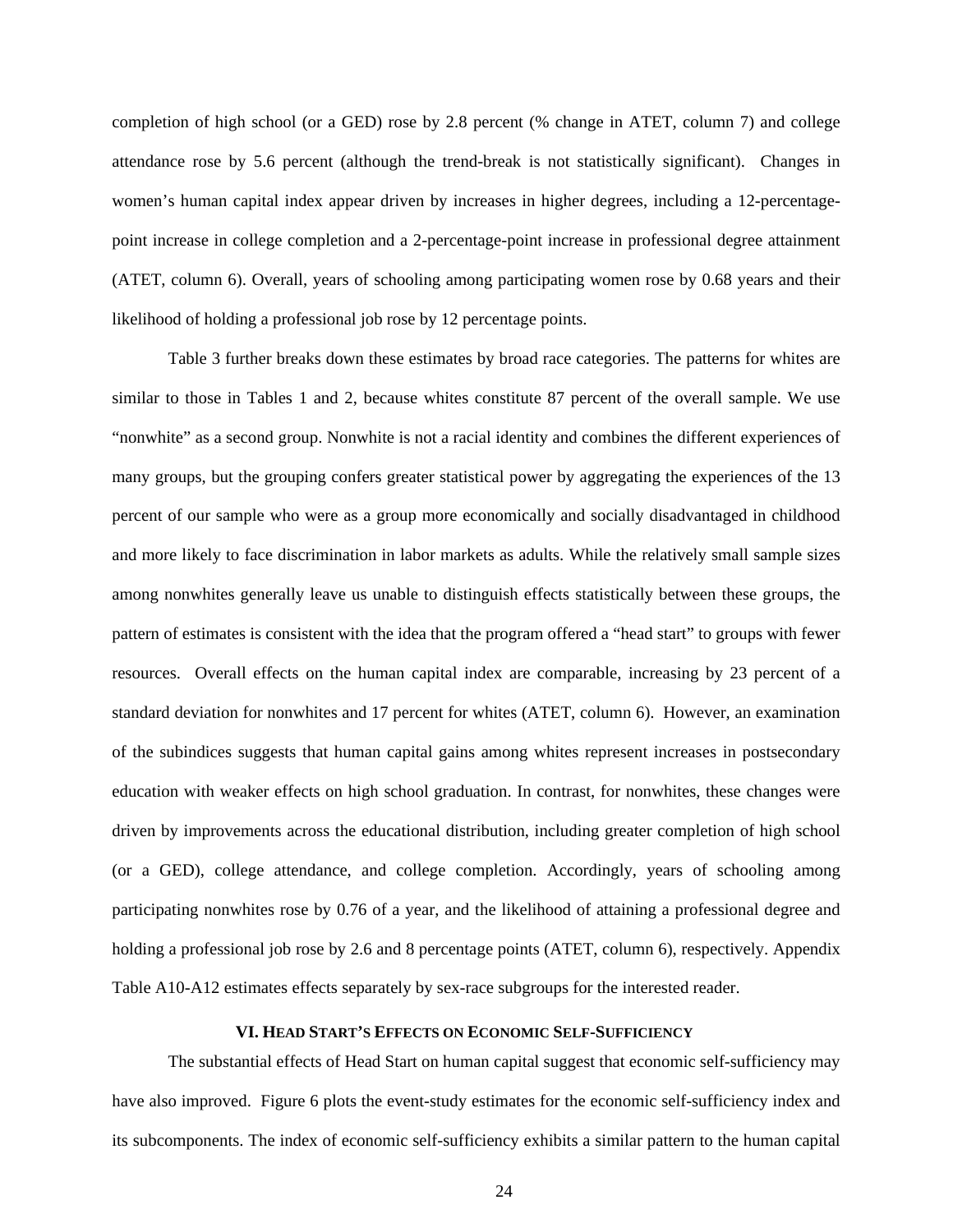index overall, but the event-study estimates are noisier. Our discussion, therefore, relies on Table 4, which summarizes the estimates for the spline and trend-break test, while also accounting for the off-setting pretrend in some of the subindices. Based on the spline estimates, the economic self-sufficiency index overall was 9 percent of a standard deviation higher for children who attended a full-capacity and mature Head Start program (ATET, column 6). Head Start participants were 5 percent (4.4 percentage points) more likely to work in the previous year, and they worked 2.3 weeks and 3 hours more on average (column 6). Consistent with Head Start affecting less skilled individuals, the program decreased the likelihood of adult poverty by 23 percent and receipt of public assistance income by 27 percent among participants (column 7). These subcomponents of the index are individually statistically significant at the 5-percent level when using the Bonferroni-Holmes method to account for multiple hypothesis testing. Perhaps surprising is that labor income or family income relative to the poverty line does not increase by a statistically significant amount. Note that this finding is consistent with Head Start raising employment among less skilled individuals, who tended to earn less than the average worker already in the labor force. Negative selection would tend to off-set wage gains due to increases in human capital and experience. We return to this point and use a potential wages framework to quantify the effect of Head Start on wages after accounting for selection.

Ample theoretical reasons suggest that the self-sufficiency of men and women may have changed in different ways. Whereas Head Start's effects on men's human capital may have led them to increase employment (e.g., the substitution effect dominates the income effect), the program's effects on women's human capital may have helped her marry a higher-earning spouse and, potentially, work less for pay and more in the household (e.g., the income effect dominates).

Table 5 investigates these differences. For male participants in Head Start, the self-sufficiency index increased by an insignificant 3.4 percent of a standard deviation (ATET, column 6). However, subcomponents of the index reveal meaningful changes in both the extensive and intensive margins of labor supply. The ATET of Head Start on male employment was a gain of 2.5 percentage points and 2.4 more hours per week (column 6). Although there is little evidence that Head Start decreased poverty for men, the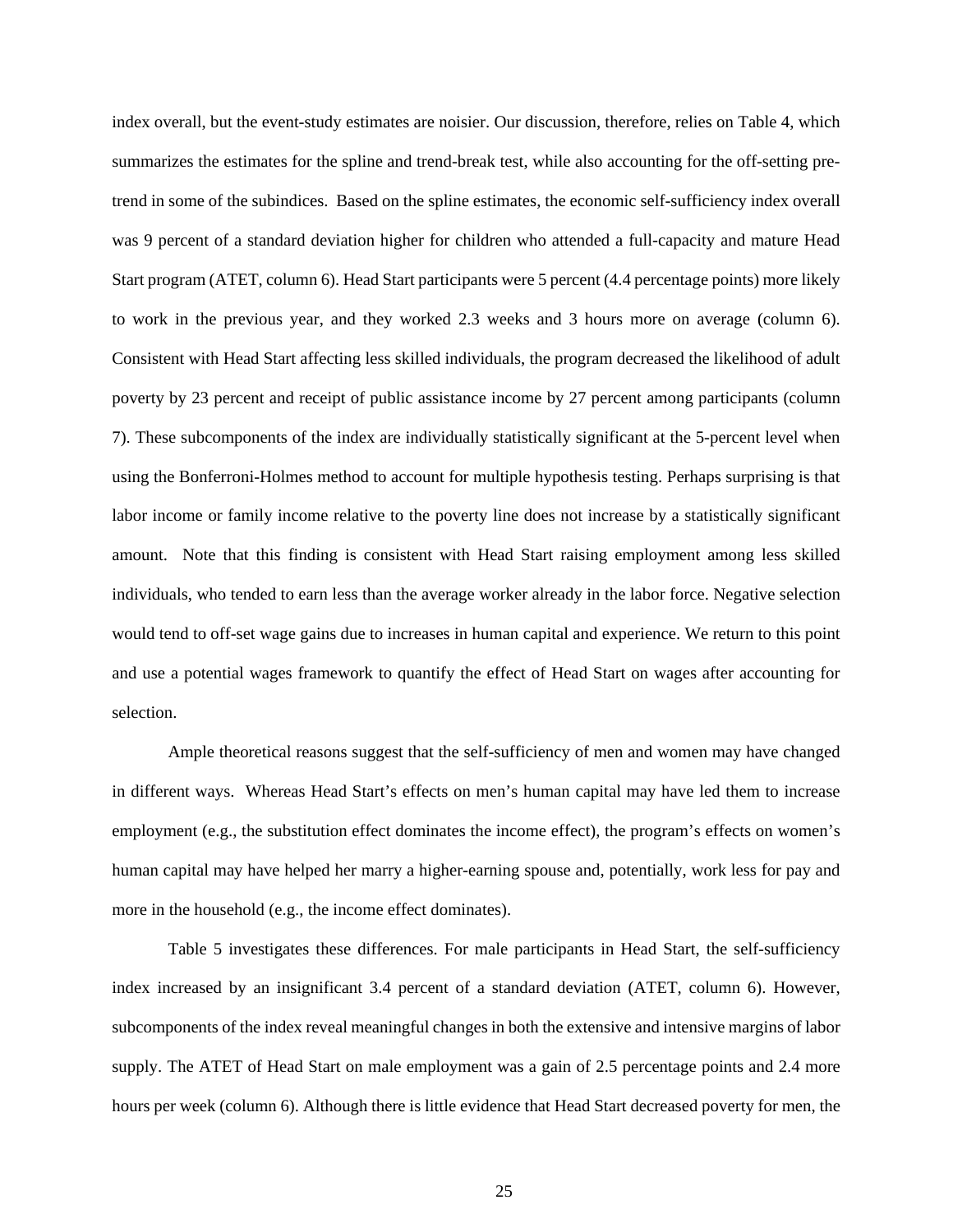program registers a sizable 43-percent reduction in public assistance receipt. This finding reinforces the suggestion that Head Start is shifting men from disability assistance into paid employment. Consistent with the negative selection implied by changes in men's employment, men participating in Head Start show little evidence of increases in their average wages, although the 95-percent confidence interval fails to rule out wage gains of over 7 percent. To investigate the implications of this negative selection further, we assume all new labor market entrants come from the least skilled part of the wage distribution. If we eliminate the lowest-earning individuals to offset the employment gains for men shown in Table 5, the NLSY shows that mean wages would have been 9.2 log points higher. Because we find a 2.7 log-point decrease in annual wages, this implies that Head Start led to an estimated 6.5-percent wage increase. Although we find no evidence of a concerning pre-trend for any outcome for men (column 3), the trend-break is not statistically significant for some outcomes (column 4). The noisiness of the estimates suggests some caution in drawing causal conclusions.

The pattern is different for women participating in Head Start. Their self-sufficiency index increased by 12 percent of a standard deviation. Their employment in the last year was 5.3 percentage points higher among women participating in a fully implemented Head Start program, and the average participant worked an average of 2.6 more weeks per year and 2.8 more hours per week—an increase of roughly 189 annual hours.[29](#page-27-0) Similarly, the estimates suggest that female participants in Head Start earned around 9 percent more, and their public assistance receipt declined by 10 percent, but neither effect is statistically significant at conventional levels (columns 6 and 7). As was the case for men, the trend-break is not statistically significant after accounting for multiple hypothesis testing, suggesting caution in the causal interpretation (column 4). The most striking changes for women occurred in their poverty rates, which were a highly statistically significant 4.3 percentage points, or 31 percent, lower among Head Start participants (columns 6 and 7).

Appendix Table A11 breaks these estimates down by race. Because the estimates for nonwhites are

<span id="page-27-0"></span><sup>&</sup>lt;sup>29</sup> 2.6 additional weeks x [30.2 mean hours (column 1) +2.8 additional hours] + 2.8 additional hours x 36.9 weeks (column 1) ~189 annual hours.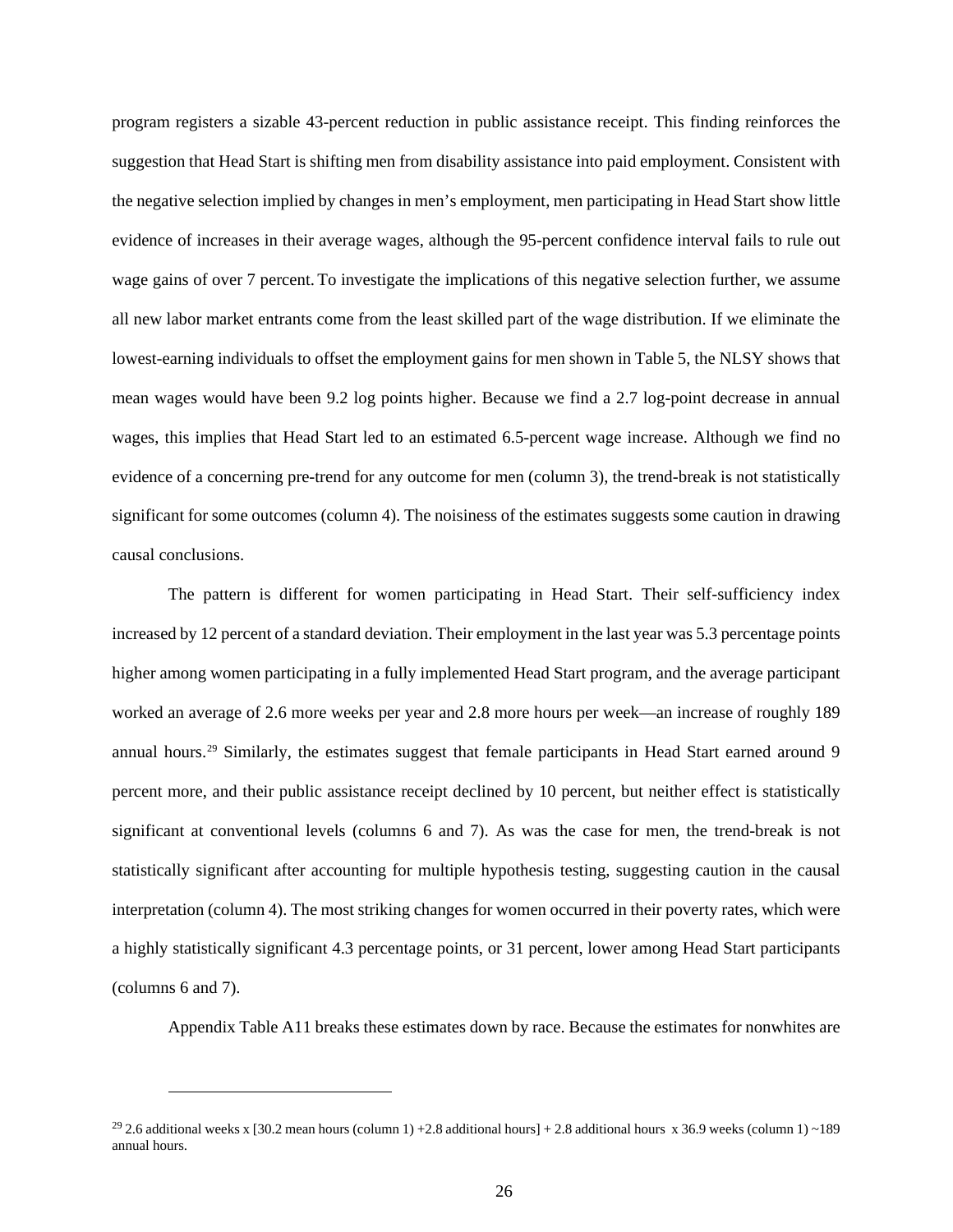highly imprecise, we omit these estimates from the main paper. Our sample sizes are too small for our research design to draw conclusions.

A final set of estimates examines the effect of Head Start on adult incarceration—an important domain in economic self-sufficiency and also a domain where pre-school programs like Head Start have shown effects. For example, using a family fixed-effects design, Garces et al. (2002) estimated that Head Start decreased the probability of being booked or charged with a crime by 5 percentage points, or nearly 12 percentage points for African-Americans, although other studies using this research design have failed to replicate this finding (Deming, 2009; Miller et al., 2019). Johnson and Jackson (2019) suggest a decrease of roughly 3 percent in the share of Head Start attendees who were ever incarcerated. Barr and Gibbs (2017) also find intergenerational effects of Head Start on criminal history: a reduction of 15.6 percentage points for the female children of mothers who attended Head Start with less than a high school education. Research has also found that the Perry Preschool program reduced criminal activity: Anderson (2008) found that by the teenage years, female students were 34 percentage points less likely to have a juvenile record, while estimates for men were statistically insignificant but too imprecise to rule out large effects.

Table 6 shows that our research design finds small, insignificant effects of Head Start on incarceration. The 95-percent confidence intervals for the ATETs (column 6) often do not contain estimates found in previous studies. However, we advise caution in interpreting this effect, because of limitations in the Census data. Importantly, previous studies have used longitudinal data or administrative crime data to measure the share of beneficiaries who were *ever* arrested or convicted of a crime. The only available measure of criminal activity in the Census/ACS is *incarceration* at the time of observation. Therefore, our data show that Head Start had very small, if any, effects on current incarceration and, potentially, longer spells of imprisonment. As for differences in effects from Perry Preschool students, this may reflect differences in the Head Start and Perry enrollees that were previously described.

### **VII. HETEROGENEITY IN HEAD START'S LONG-RUN EFFECT**

This final section seeks to understand the mechanisms for Head Start's effects by examining how the estimates vary with access to other public programs and local economic conditions. Understanding how heterogeneity in Head Start's effects is related to certain local programs or differences in community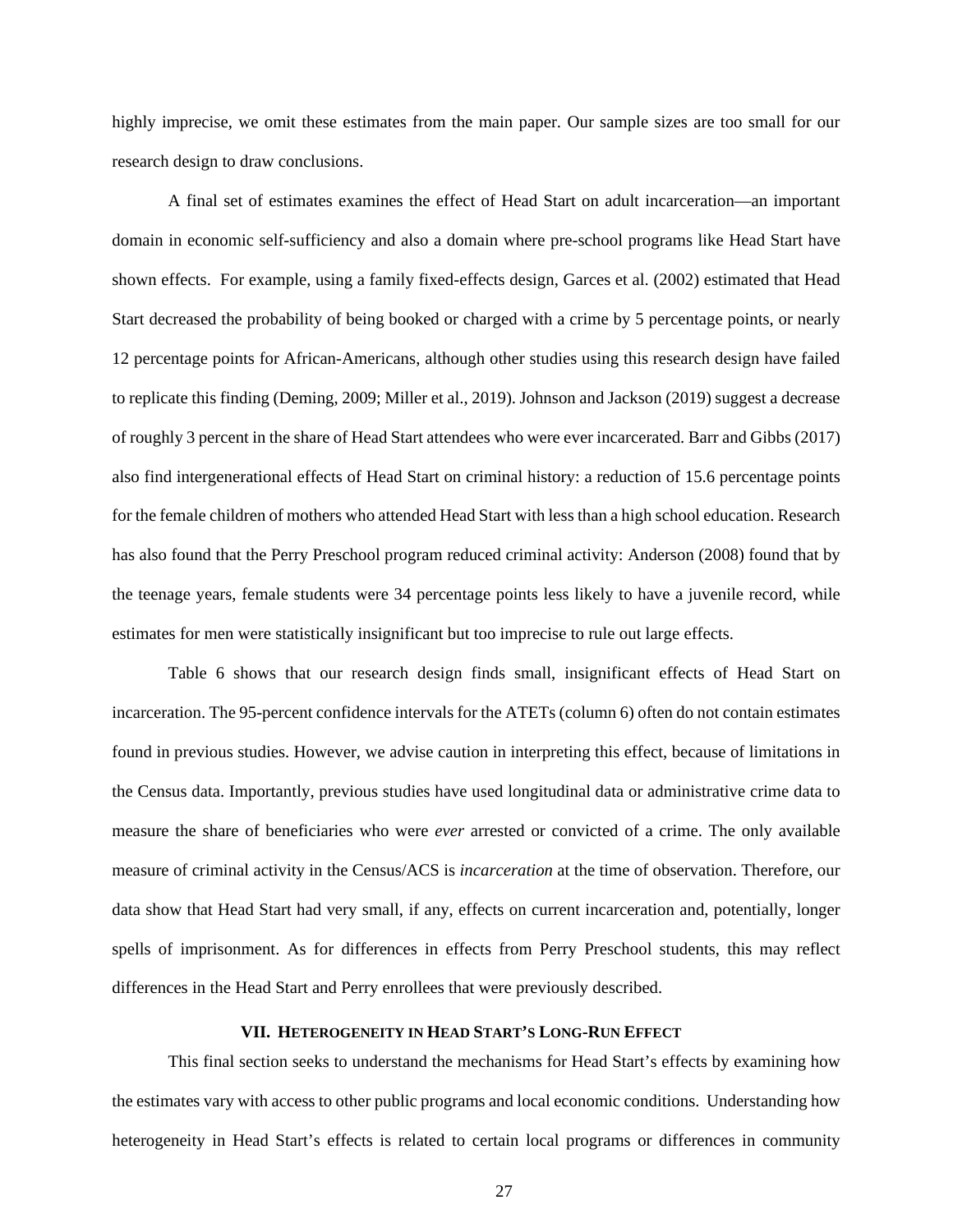characteristics sheds light on how the program worked. However, caution is warranted in the interpretation of these effects as causal, because other programs and community characteristics were not randomized. Our analysis interacts a binary indicator for whether cohorts lived in counties with "high" or "low" exposure to a program with the spline in equation (2), where "high" is equal to 1 for counties above the median in the characteristics and 0 otherwise. For parsimony and precision, we present only the human capital and economic self-sufficiency indices as the dependent variables. Additionally, we scale these effects by estimates of differential take-up to translate the ITT estimates into ATETs. Uncertainty about how program enrollment varied in these more disaggregated units means these estimates tend to be imprecise.

We first investigate the hypothesis that Head Start's long-run effects are driven by complementarities with other health programs for disadvantaged children. If health screening and referrals to health services (a sizable share of Head Start's budget) played a role in driving long-term effects, we would expect Head Start's effects to be larger for children with greater access to these services through community health centers (CHCs) and/or Medicaid.[30](#page-29-0) Table 7 provides evidence consistent with this mechanism, showing that the ATETs of Head Start for human capital were more than three times as large in states where children had access to Medicaid (31 percent increase relative to 10 percent for less-exposed children). Consistent with health services bringing more previously disabled workers into the labor market, Head Start's ATETs on economic self-sufficiency are smaller in locations with greater eligibility for Medicaid. (This is consistent with the selection effects on wages for men in Table 5.) As in Table 6, incarceration effects are too imprecisely estimated to find meaningful differences. On the other hand, greater access to CHCs is correlated with somewhat smaller effects, which suggests that Head Start may have substituted for CHC services for disadvantaged children, although the effects are not statistically different at conventional levels.

<span id="page-29-0"></span> $30$  To construct high and low CHC exposure, we use data from Bailey and Goodman-Bacon (2015). We use the first year in which the program began in the county to construct the number of person-years an individual in each county and cohort would have been exposed to CHCs between ages 0 and 5. For Medicaid, we use Goodman-Bacon's (2018) data on the year states adopted Medicaid and the share of children covered by Aid for Families with Dependent Children (AFDC) in the year of Medicaid's launch. Because AFDC recipients were categorically eligible for Medicaid, coverage rates are strongly correlated with take-up of Medicaid in the early years. By combining the year of launch with the child AFDC rate for each county and cohort, we can obtain a measure of person-years of access to Medicaid.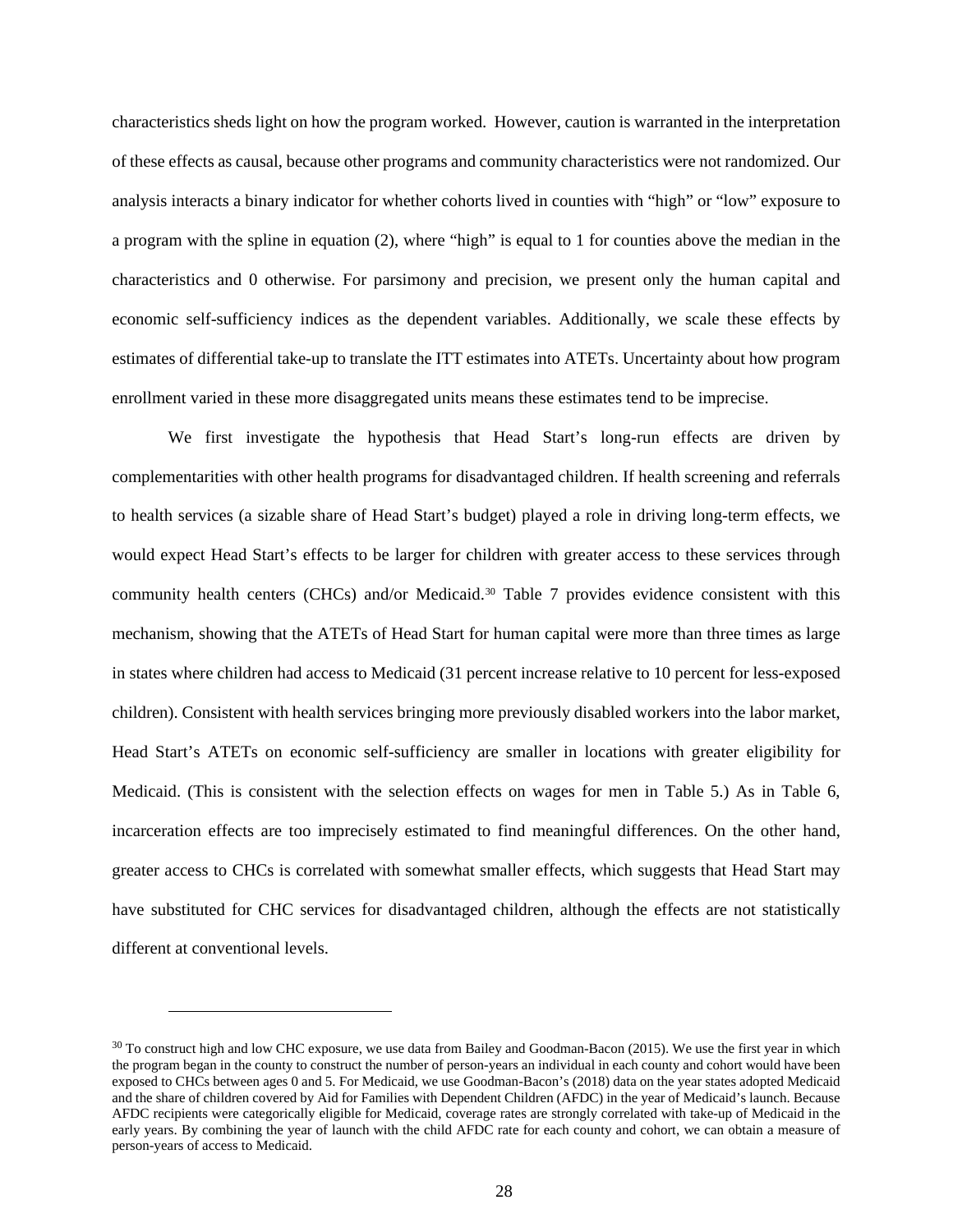A related hypothesis is that Head Start affected adult outcomes by providing healthy meals and snacks, improving child nutrition which increased both health and learning. If nutrition is an important mechanism for Head Start's long-run effects, we would expect the program's effects to be *smaller* for children with greater access to Food Stamps, which provided a substitute for healthy meals at Head Start.<sup>[31](#page-30-0)</sup> Consistent with healthy food mattering, Table 7 shows that children participating in Head Start with more access to Food Stamps experienced smaller—although still statistically significant—gains in human capital and economic self-sufficiency.

The OEO's larger effort to set up Head Start programs in the poorest 300 counties could also lead the Head Start program to be more intensive in these areas (Ludwig & Miller, 2007), leading the program to have larger treatment effects. For this test, we report the poorest 300 counties in the column for "above median" and report the effects for counties outside this group in the column "below median." While Table 7 shows little evidence of differential effects on human capital across these two groups of counties, children in poorer counties benefitted more from the program in terms of their economic self-sufficiency—although this difference is imprecise.

A final hypothesis is that Head Start's effects should be larger in areas with greater subsequent economic growth. Strong economic growth would increase the resources of children's parents, expand the provision of public goods (such as schools), and create stronger incentives for children to invest in themselves, as children could expect higher and more certain returns. In addition, strong economic growth should be associated with more and better jobs. Rather than using actual economic growth (that may be endogenous to Head Start's effects on local human capital), we use predicted economic growth between 1965 and 1985.[32](#page-30-1) The results in Table 7 show that the ATETs of Head Start for human capital were twice as large in areas with strong predicted economic growth than in areas with weaker predicted economic

<span id="page-30-0"></span><sup>&</sup>lt;sup>31</sup> We use data from Almond, Hoynes, and Schanzenbach (2011). Access to Food Stamps is constructed in the same manner as access to CHCs.

<span id="page-30-1"></span><sup>&</sup>lt;sup>32</sup> We use data from the Bureau of Economic Analysis (BEA) and County Business Patterns (CBP). We create a county-level panel of log real earnings from 1965 through 1985. We then regress growth in real earnings between 1965 and 1985 on a number of county characteristics from the 1960 Census: log of total population, share of a county in farmland, share of the population living in an urban setting, share black, share under age 5, share over age 65, and share living in poverty. We use predicted growth from this regression to select counties that were likely to have high economic growth from 1965-1985 and those that were not.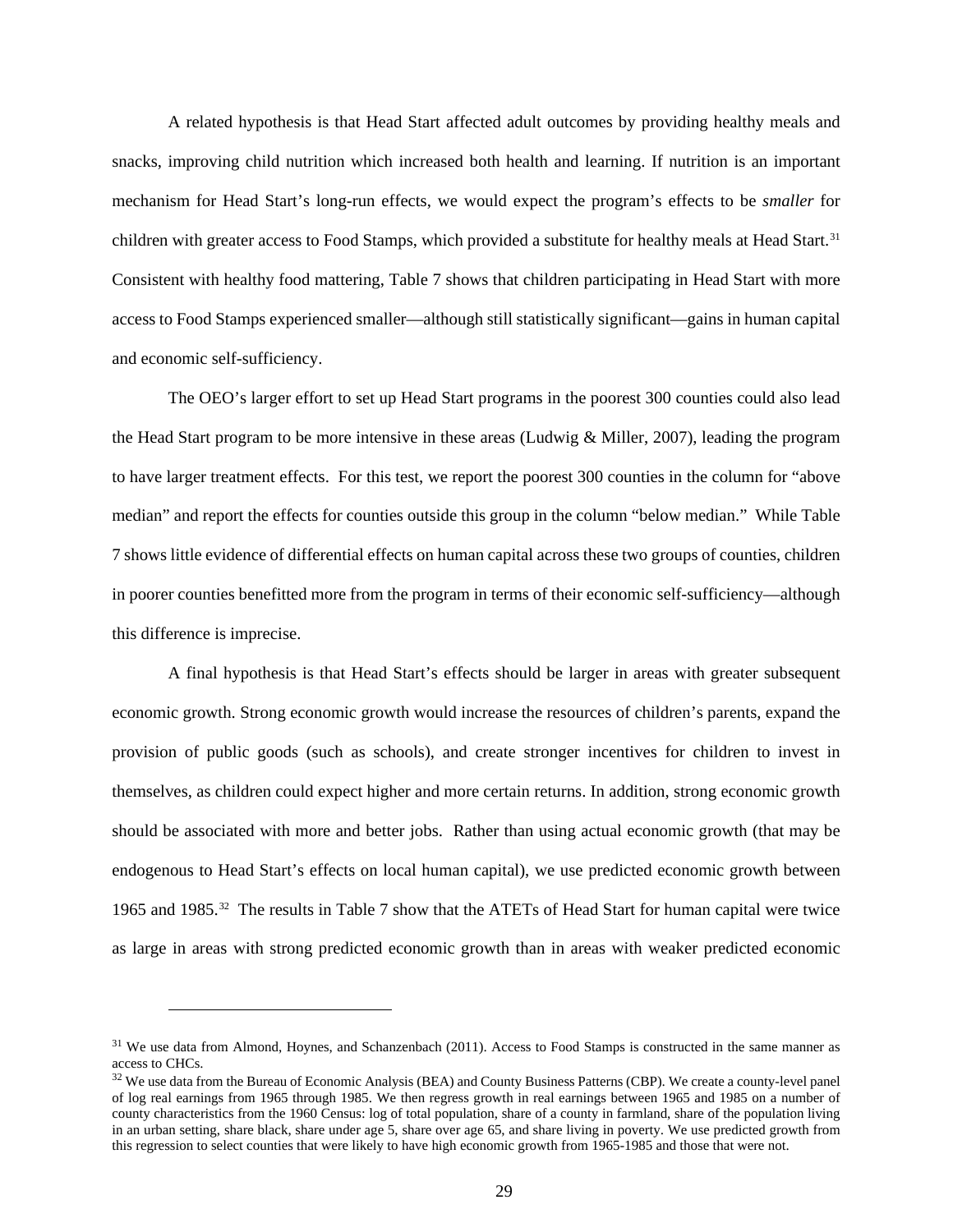growth. The ATETs of Head Start for economic self-sufficiency were fifty percent larger in areas with strong predicted economic growth. In short, children benefitted the most from Head Start in areas with stronger economies, which likely created complementary public and family resources and jobs.

All in all, these results suggest that Head Start's long-run effects may be driven by many factors beyond a preschool curriculum, including health screenings and referrals and more nutritious meals for a population that otherwise may have been under-nourished and had little access to health care. The effects of Head Start also appear to be complementary to the family and public resources arising from a stronger economy.

### **VIII. NEW EVIDENCE ON THE LONG-TERM RETURNS TO HEAD START**

Over the past 20 years, substantial evidence has accumulated that *model* preschool programs have sizable economic returns (Almond & Currie, 2011; Cunha & Heckman, 2007; Duncan & Magnuson, 2013; Heckman, Moon, Pinto, Savelyev, & Yavitz, 2010). However, convincing evidence on the long-run returns to larger-scale, public preschool has remained sparse (Phillips et al., 2017).

Using large-scale restricted Census/ACS data, this paper provides new evidence of the long-term effects of Head Start, the nation's longest-running, large-scale public preschool program. We find that Head Start had large effects on participants' human capital. Head Start children were 2.7 percent more likely to complete high school and 8.5 percent more likely to enroll in college. Their college completion rates rose by 12 percentage points. A second finding is that Head Start increased the economic self-sufficiency of adults, reducing the incidence of adult poverty by 23 percent and public assistance receipt by 27 percent. Heterogeneity tests suggest that these long-run effects reflect many aspects of the Head Start program beyond its academic curriculum: health screenings and referrals and more nutritious meals appear to be important mechanisms for the program's effects on disadvantaged children. In addition, a stronger economy increased Head Start's effect, likely due to its complementarity with growth in family and community resources as well as on the availability of jobs.

A full accounting of the costs and benefits of Head Start is beyond the scope of this paper, but we use data from the NLSY79 to summarize the implications of our estimates for program participants. We follow Deming (2009) and Neal and Johnson (1996) and use *potential* earnings rather than actual earnings,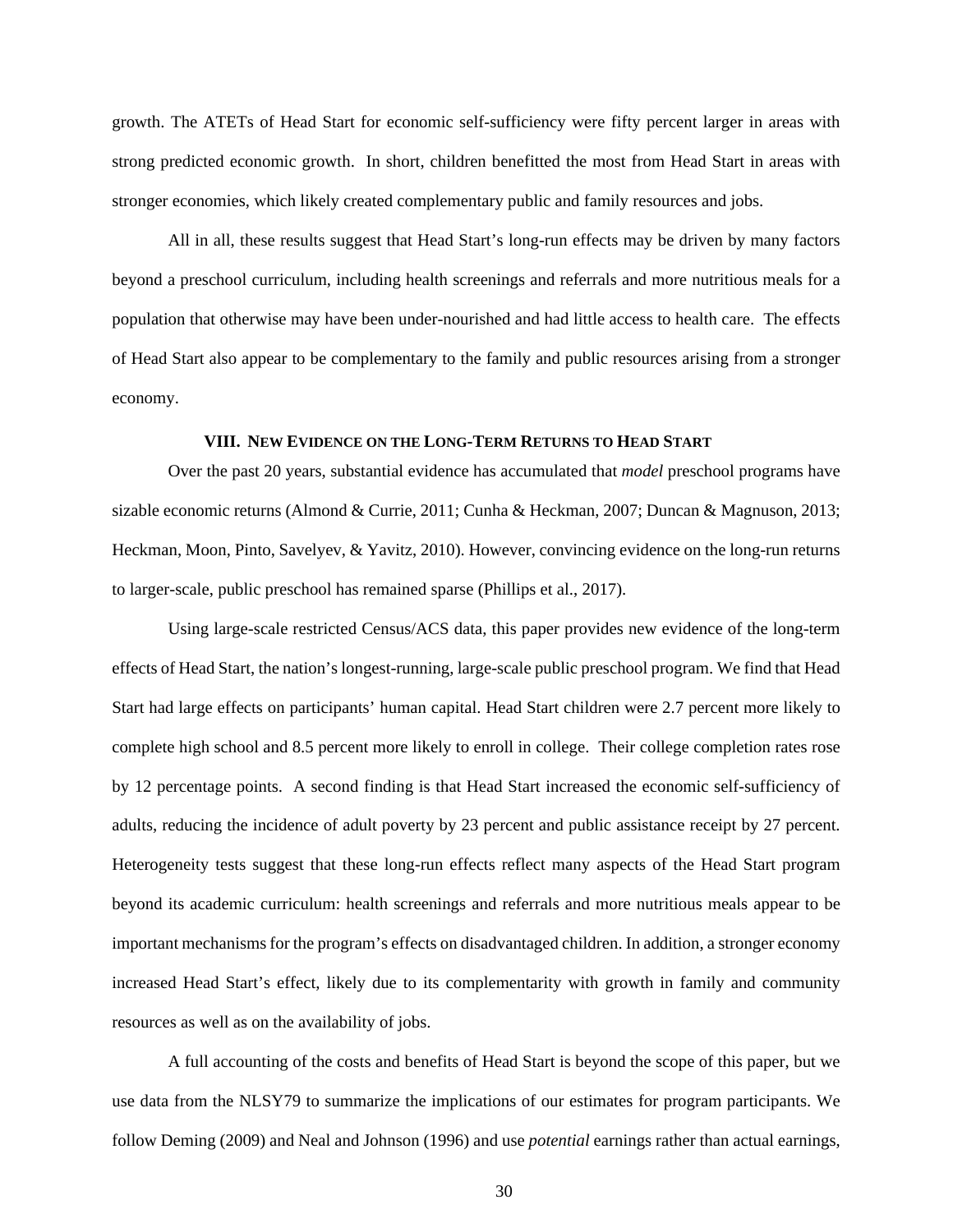motivated by our evidence that Head Start affected employment and, therefore, observed wages via selection. We regress log earnings on components of our human capital and economic self-sufficiency indices for individuals born from 1957 to 1965 (ages 14 to 22 in 1979), a time frame that overlaps our Census/ACS analysis. We also flexibly control for ability using the AFQT. (Although AFQT is not available in the Census/ACS, using this as a covariate helps mitigate omitted variables bias in ability in the education and earnings relationship.) We then combine these regression estimates with our estimated treatment effects of Head Start to calculate the effect of Head Start on potential earnings. The NLSY79 suggest a private internal rate of return to Head Start of 13.7 percent—an estimate nearly identical for men and women. Additionally factoring in savings on public assistance expenditures (estimated at \$9,967 in the *Survey of Income and Program Participation*) raises this rate by 2.3 percent for a total internal rate of return of 16 percent. (See Appendix section 10 for more details, regression results, and discussion.)

These estimates are likely to be conservative for several reasons. First, our research design differences out spill-over effects on siblings age six and older, which tends to reduce the estimated effect sizes. Second, reports of income and public assistance receipt may be severely underreported in major national surveys (Bound, Brown, & Mathiowetz, 2001; Meyer, Mok, & Sullivan, 2015), suggesting estimates of Head Start's effect on public assistance may be understated. Third, adding increases in tax revenues and reductions in deadweight loss from public assistance transfers would serve to increase our estimates of the returns to Head Start. Finally, estimates of the returns to Head Start neglect improvements in outcomes not measured here. For instance, they ignore the extent to which more education engenders better health, longevity, or well-being. These potential limitations, however, tend to strengthen the conclusion that Head Start achieved its goal of reducing adult poverty, delivering sizable returns to public dollars spent in the 1960s and 1970s. The results suggest potentially larger social returns.

The long-run returns to today's public preschool programs may be different for a number of reasons. Today, the curriculum is different, the target population is different, and the alternative programs and resources available to poor children are radically different than in the past. Of course, researchers will need to wait another 50 years to evaluate the long-run effects of today's preschool programs. In the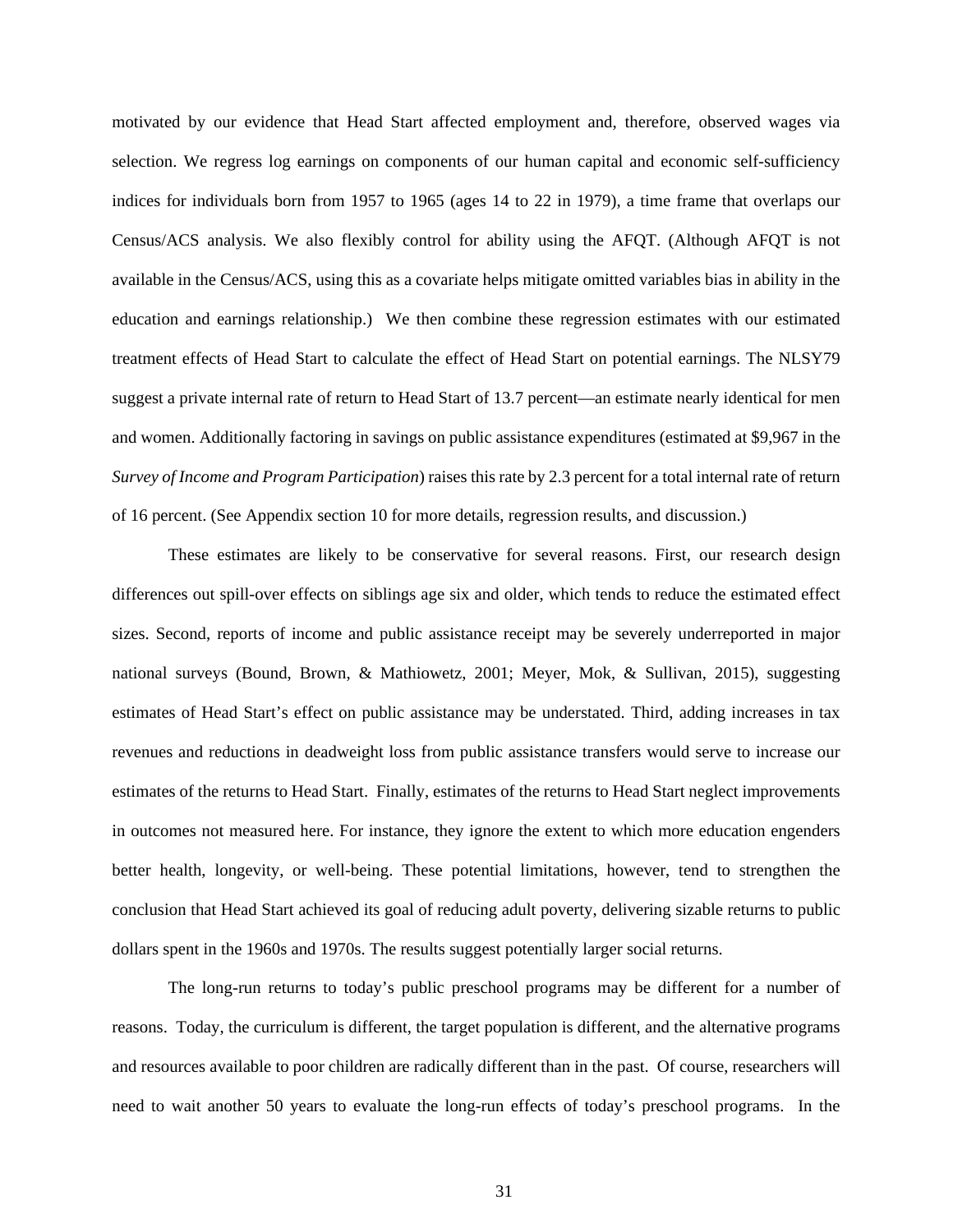meantime, the sizable returns to the "less-than-model" Head Start preschool program of the 1960s suggest

productive avenues for improving the lives of disadvantaged children today.

#### **IX. REFERENCES**

- Almond, D., & Currie, J. (2011). Human capital development before age five. *Handbook of labor economics, 4*, 1315-1486.
- Almond, D., Hoynes, H. W., & Schanzenbach, D. W. (2011). Inside the War on Poverty: The Impact of Food Stamps on Birth Outcomes. *Review of Economics and Statistics, 93*(2), 387-403.
- Anderson, M. A. (2008). Multiple Inference and Gender Differences in the Effects of Early Intervention: A Reevaluation of the Abecedarian, Perry Preschool, and Early Training Projects. *Journal of the American Statistical Association, 103*(484), 1481-1491.
- Arellano, M. (1987). Computing Robust Standard Errors for Within-Groups Estimators. *Oxford Bulletin of Economics and Statistics, 49*(4), 431-434. Retrieved from

<http://www.blackwellpublishing.com.proxy.lib.umich.edu/journal.asp?ref=0305-9049>

- Bailey, M. J. (2012). Reexamining the Impact of U.S. Family Planning Programs on Fertility: Evidence from the War on Poverty and the Early Years of Title X. *American Economic Journal: Applied Economics, 4*(2), 62-97.
- Bailey, M. J., & Danziger, S. (2013). The Legacies of the War on Poverty. In M. J. Bailey & S. Danziger (Eds.), *Legacies of the War on Poverty*. New York: Russell Sage Foundation.
- Bailey, M. J., & Duquette, N. J. (2014). How Johnson Fought the War on Poverty: The Economics and Politics of Funding at the Office of Economic Opportunity. *Journal of Economic History, 74*(2), 351-388. Retrieved from wwwpersonal.umich.edu/~baileymj/Bailey-Duquette.pdf
- Bailey, M. J., & Goodman-Bacon, A. J. (2015). The War on Poverty's Experiment in Public Medicine: The Impact of Community Health Centers on the Mortality of Older Americans. *American Economic Review, 105*(3), 1067-1104.
- Bailey, M. J., Hoynes, H. W., Rossin-Slater, M., & Walker, R. (2020). Is the Social Safety Net a Long-Term Investment? Large-Scale Evidence from the Food Stamps Program. *NBER Working Paper 26942*.
- Bailey, M. J., Malkova, O., & McLaren, Z. (2018). Do Family Planning Programs Increase Children's Opportunities? Evidence from the War on Poverty and the Early Years of Title X. *Journal of Human Resources*. Retrieved fro[m http://www](http://www-personal.umich.edu/%7Ebaileymj/Bailey_Malkova_McLaren.pdf)[personal.umich.edu/~baileymj/Bailey\\_Malkova\\_McLaren.pdf](http://www-personal.umich.edu/%7Ebaileymj/Bailey_Malkova_McLaren.pdf)
- Barnett, W., & Masse, L. N. (2007). Comparative benefit-cost analysis of the Abecedarian program and its policy implications. *Economics of Education Review, 26*(1), 113-125. Retrieved from [https://EconPapers.repec.org/RePEc:eee:ecoedu:v:26:y:2007:i:1:p:113-125](https://econpapers.repec.org/RePEc:eee:ecoedu:v:26:y:2007:i:1:p:113-125)
- Barr, A., & Gibbs, C. R. (2017). *Breaking the Cycle? Intergenerational Effects of an Anti-Poverty Program in Early Childhood*. Retrieved from

[https://curry.virginia.edu/sites/default/files/files/EdPolicyWorks\\_files/61\\_Anti\\_Proverty\\_Effects\\_ECE.pdf](https://curry.virginia.edu/sites/default/files/files/EdPolicyWorks_files/61_Anti_Proverty_Effects_ECE.pdf)

- Bassok, D., Fitzpatrick, M., & Loeb, S. (forthcoming). Does State Preschool Crowd-Out Private Provision? The Impact of Universal Pre-Kindergarten on the Childcare Sector in Oklahoma and Georgia. *Journal of Urban Economics*.
- Bauer, L., & Schanzenbach, D. W. (2016). The Long-Term Impact of the Head Start Program. *Hamilton Project Brookings*. Retrieved from [https://www.hamiltonproject.org/assets/files/long\\_term\\_impact\\_of\\_head\\_start\\_program.pdf](https://www.hamiltonproject.org/assets/files/long_term_impact_of_head_start_program.pdf)
- Bedard, K., & Dhuey, E. (2006). The Persistence of Early Childhood Maturity: International Evidence of Long-Run Age Effects *Quarterly Journal of Economics, 121*(4), 1437-1472.
- Bertrand, M., Duflo, E., & Mullainathan, S. (2004). How Much Should We Trust Differences-in-Differences Estimates? *Quarterly Journal of Economics, 119*(1), 249-275. Retrieved from<http://www.mitpressjournals.org/loi/qjec>
- Black, D. A., Sanders, S. G., Taylor, E. J., & Taylor, L. J. (2015). The Impact of the Great Migration on Mortality of African Americans: Evidence from the Deep South. *American Economic Review, 105*(2), 477-503.
- Bloom, B. S. (1964). *Stability and Change in Human Characteristics*. New York: Wiley.
- Borusyak, K., & Jaravel, X. (2018). Revisiting Event Study Designs. *SSRN Working Paper*. Retrieved from <http://dx.doi.org/10.2139/ssrn.2826228>
- Bound, J., Brown, C., & Mathiowetz, N. (Eds.). (2001). *Measurement Error in Survey Data* (Vol. 5). Amsterdam: Elsevier.
- Bound, J., & Solon, G. (1999). Double Trouble: On the Value of Twins-Based Estimation of the Return to Schooling *Economics of Education Review, 18*(2), 169-182.
- Braun, S. J., & Edwards, E. P. (1972). *History and Theory of Early Childhood Education*. Belmont, CA: Wadsworth.
- Callaway, B., & Sant'Anna, P. H. C. (2019). Difference-in-Differences with Multiple Time Periods. *SSRN Working Paper*. Retrieved from<http://dx.doi.org/10.2139/ssrn.3148250>
- Cameron, A. C., Gelbach, J. B., & Miller, D. L. (2011). Robust Inference With Multiway Clustering. *Journal of Business & Economic Statistics, 29*(2), 238-249. doi:10.1198/jbes.2010.07136
- Carneiro, P., & Ginja, R. (2014). Long-Term Impacts of Compensatory Preschool on Health and Behavior: Evidence from Head Start. *American Economic Journal: Economic Policy, 6*(4), 135-173. doi:10.1257/pol.6.4.135
- Cascio, E., Gordon, N., Lewis, E., & Reber, S. J. (2010). Paying for Progress: Conditional Grants and the Desegregation of Southern Schools. *Quarterly Journal of Economics, 125*(1), 445-482.
- Cascio, E. U. (2009). Maternal Labor Supply and the Introduction of Kindergartens into American Public Schools. *Journal of*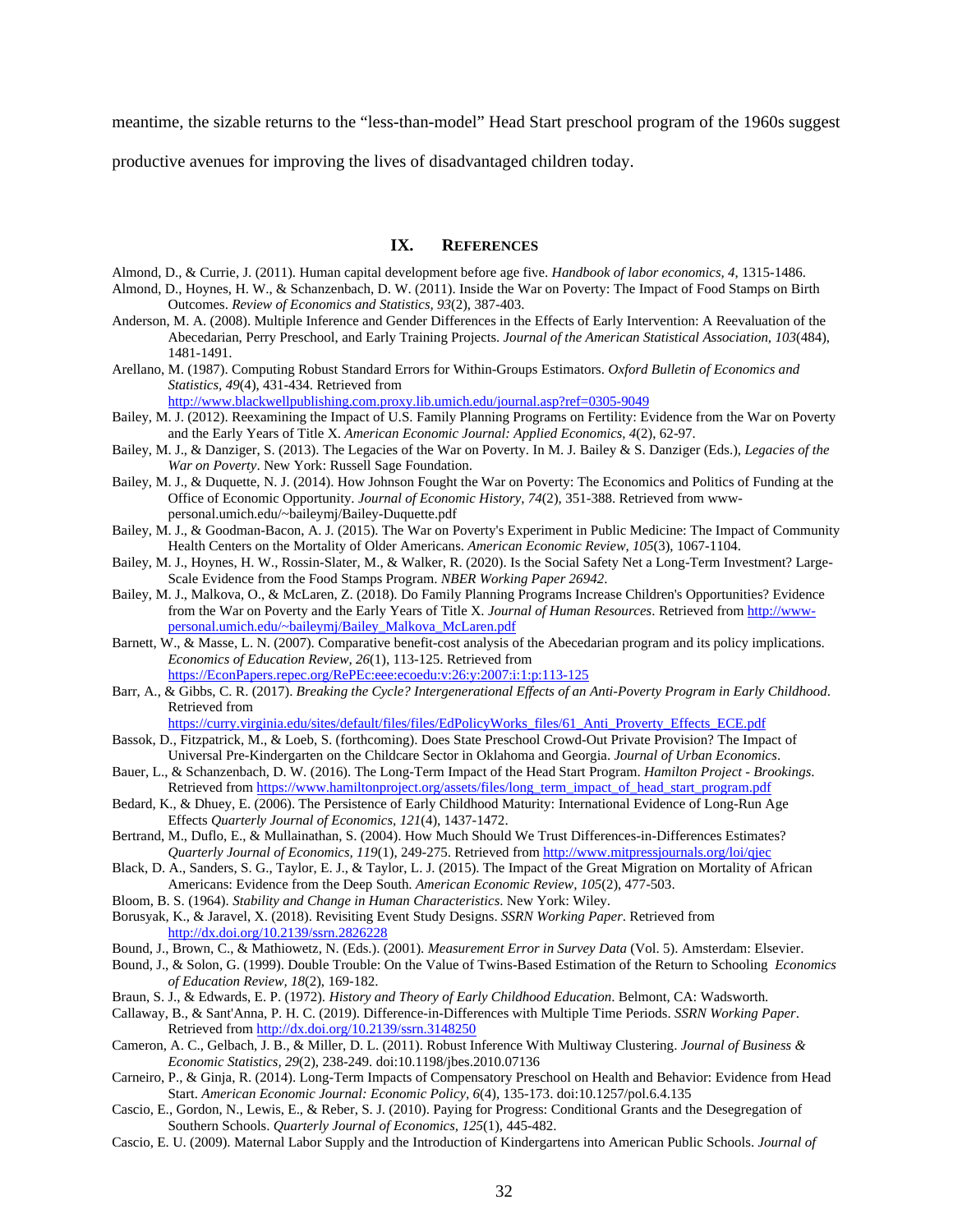*Human Resources, 44*(1), 140-170.

- Cascio, E. U., & Schanzenbach, D. W. (2013). The Impacts of Expanding Access to High-Quality Preschool Education. *Brookings Papers on Economic Activity*, 127-178.
- Cunha, F., & Heckman, J. (2007). The Technology of Skill Formation. *American Economic Review, 97*, 31-47.
- Currie, J. (2001). Early Childhood Education Programs. *Journal of Economic Perspectives, 15*(2), 213-238.
- Currie, J., & Thomas, D. (1995). Does Head Start Make a Difference? . *American Economic Review, 85*(3), 341-364.
- de Chaisemartin, C., & D'Haultfœuille, X. (2020). Two-Way Fixed Effects Estimators with Heterogeneous Treatment Effects. *American Economic Review, 110*(9), 2964-2996. doi:10.1257/aer.20181169
- De Haan, M., & Leuven, E. (2020). Head Start and the Distribution of Long-Term Education and Labor Market Outcomes. *Journal of Labor Economics, 38*(3), 727-765. Retrieved from [https://EconPapers.repec.org/RePEc:ucp:jlabec:doi:10.1086/706090](https://econpapers.repec.org/RePEc:ucp:jlabec:doi:10.1086/706090)
- Deming, D. (2009). Early Childhood Intervention and Life-Cycle Skill Development: Evidence from Head Start *American Economic Journal: Applied Economics, 1*(3), 111-134.
- Duflo, E., Glennerster, R., & Kremer, M. (2007). Chapter 61 Using Randomization in Development Economics Research: A Toolkit. In T. P. Schultz & J. A. Strauss (Eds.), *Handbook of Development Economics* (Vol. 4, pp. 3895-3962): Elsevier.
- Duncan, G. J., & Magnuson, K. (2013). Investing in Preschool Programs. *Journal of Economic Perspectives, 27*(2), 109-132. Retrieved from<http://www.aeaweb.org/articles?id=10.1257/jep.27.2.109>
- Efron, B., & Tibshirani, R. J. (1993). *An Introduction to the Bootstrap*. New York: Chapman & Hall.
- Espinosa, L. M. (2002). High-Quality Preschool: Why We Need It and What it Looks Like. *NIEER Preschool Policy Matters, 1*. Retrieved from<http://nieer.org/wp-content/uploads/2016/08/1.pdf>
- Fosburg, L. B., Goodrich, N. N., Fox, M. K., Granahan, P., Smith, J., Himes, J. H., & Weitzman, M. (1984). The Effects of Head Start Health Services: Report of the Head Start Health Evaluation. In *Report Prepared for the Administration for Children, Youth and Families, U. S. Department of Health and Human Services*. Cambridge, MA: Abt Associates.
- Frisvold, D. E. (2015). Nutrition and cognitive achievement: An evaluation of the School Breakfast Program. *Journal of Public Economics, 124*, 91-104. doi[:https://doi.org/10.1016/j.jpubeco.2014.12.003](https://doi.org/10.1016/j.jpubeco.2014.12.003)
- Garces, E., Thomas, D., & Currie, J. (2002). Longer Term Effects of Head Start. *American Economic Review, 92*(4), 999-1012.
- Gibbs, C., Ludwig, J., & Miller, D. L. (2014). Does Head Start Do Any Lasting Good? In M. J. Bailey & S. Danziger (Eds.), *Legacies of the War on Poverty* (pp. 39-65). New York, NY: Russell Sage Foundation.
- Goodman-Bacon, A. J. (2018). Difference-in-Differences with Variation in Treatment Timing. *NBER Working Paper 25018*. Retrieved from<https://www.nber.org/papers/w25018>
- Griliches, Z. (1979). Sibling Models and Data in Economics: Beginnings of a Survey *Journal of Political Economy, 87*(5, Part 2), S37-S64.
- Hechinger, F. M. (Ed.) (1966). *Pre-School Education Today: New Approaches to Teaching Three-, Four-, and Five-Year-Olds*. New York: Doubleday.
- Heckman, J. J., Moon, S. H., Pinto, R., Savelyev, P. A., & Yavitz, A. (2010). The Rate of the Return to the High Scope Perry Preschool Program *Journal of Public Economics, 94*(1), 114-128.
- Holm, S. (1979). A Simple Sequentially Rejective Multiple Test Procedure. *Scandinavian Journal of Statistics, 6*(2), 65-70. Retrieved from<http://www.jstor.org/stable/4615733>
- Hoynes, H. W., Page, M. E., & Stevens, A. H. (2011). Can Targeted Transfers Improve Birth Outcomes? Evidence from the Introduction of the WIC Program. *Journal of Public Economics, 95*(7), 813-827.
- Hoynes, H. W., & Schanzenbach, D. W. (2009). Consumption Responses to In-Kind Transfers: Evidence from the Introduction of the Food Stamp Program. *American Economic Journal: Applied Economics, 1*(4), 109-139.
- Hoynes, H. W., Schanzenbach, D. W., & Almond, D. (2016). Long Run Impacts of Childhood Access to the Safety Net. *American Economic Review, 106*(4), 903-934.
- Hunt, J. M. (1961). *Intelligence and Experience*. New York: Ronald Press.
- Isen, A., Rossin-Slater, M., & Walker, W. R. (2013). Every Breath You Take-- Every Dollar You'll Make: The Long-Term Consequences of the Clean Air Act of 1970. *NBER Working Paper 19858*.
- Johnson, R., & Jackson, C. K. (2019). Reducing Inequality through Dynamic Complementarity: Evidence from Head Start and Public School Spending. *American Economic Journal - Economic Policy*, 310-349.
- Johnston, J., & DiNardo, J. E. (1997). *Econometric Methods*. New York: McGraw-Hill.
- Kline, P., & Walters, C. (2016). Evaluating Public Programs with Close Substitutes: The Case of Head Start. *Quarterly Journal of Economics, 131*(4), 1795-1848.
- Kling, J. R., Liebman, J. B., & Katz, L. F. (2007). Experimental analysis of neighborhood effects. *Econometrica, 75*(1), 83-119.
- Levine, R. A. (1970). *The Poor Ye Need Not Have with You: Lessons from the War on Poverty*. Cambridge: MIT Press.
- Levitan, S. A. (1969). *The Great Society's Poor Law: A New Approach to Poverty*. Baltimore: Johns Hopkins Press.
- Loeb, S. (2016). Missing the Target: We Need to Focus on Informal Care Rather than Pre-School. *Economic Studies at Brookings, 1*(19).
- Ludwig, J., & Miller, D. L. (2007). Does Head Start Improve Children's Life Chances? Evidence from a Regression Discontinuity Design. *Quarterly Journal of Economics, 122*(1), 159-208.
- Meyer, B. D., Mok, W. K. C., & Sullivan, J. X. (2015). Household Surveys in Crisis. *Journal of Economic Perspectives, 29*(4).
- Miller, D. L., Grosz, M. Z., & Shenhav, N. a. (2019). Selection into Identification in Fixed Effects Models, with Application to Head Start. *NBER Working Paper 26174*.
- Neal, D., & Johnson, W. (1996). The Role of Premarket Factors in Black-White Wage Differences. *Journal of Political*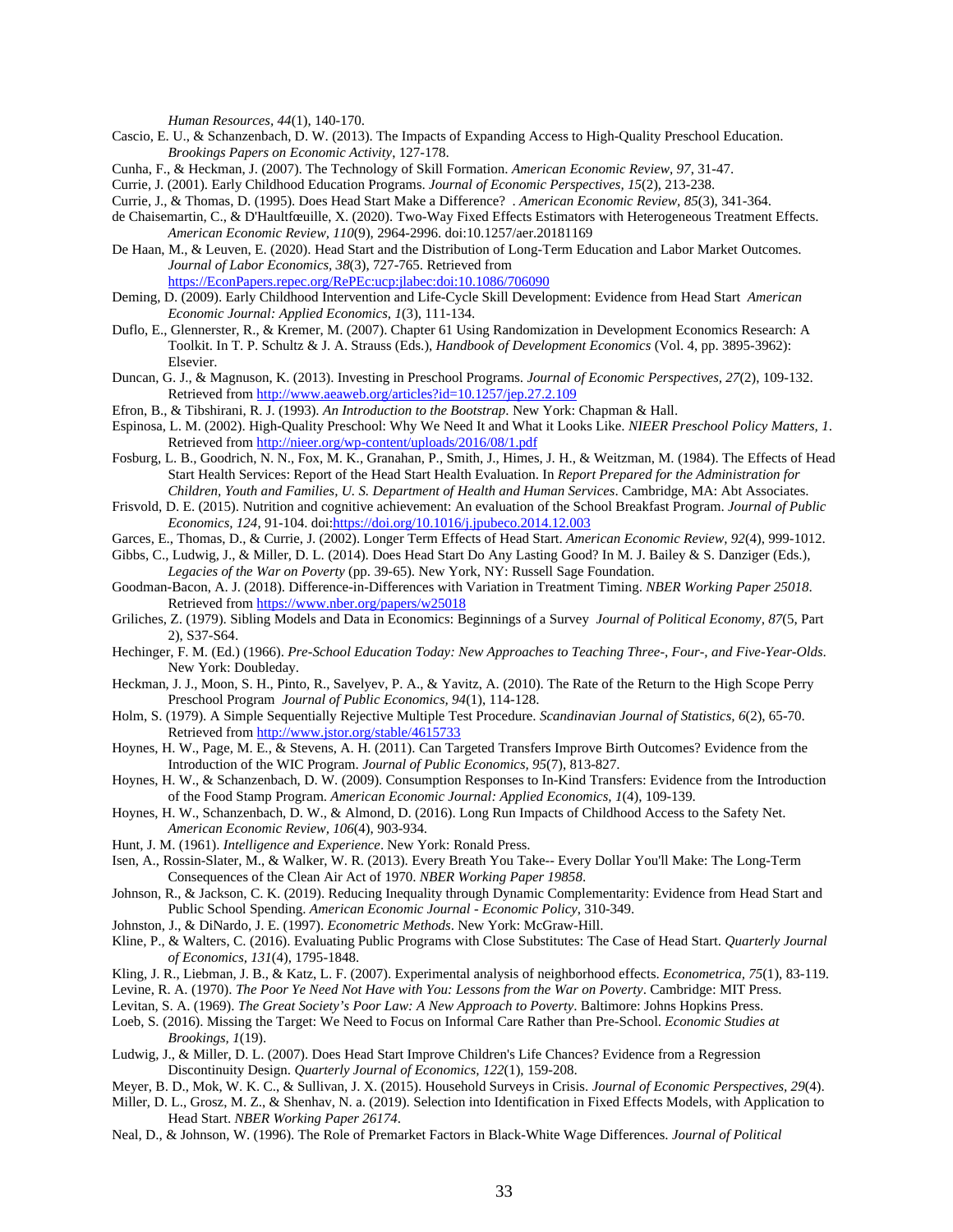*Economy, 104*(5), 869-895. Retrieved from [https://EconPapers.repec.org/RePEc:ucp:jpolec:v:104:y:1996:i:5:p:869-95](https://econpapers.repec.org/RePEc:ucp:jpolec:v:104:y:1996:i:5:p:869-95)

- North, A. F. (1979). Health Services in Head Start. In E. Zigler & J. Valentine (Eds.), *Project Head Start: A Legacy of the War on Poverty*. New York: Free Press.
- OEO. (1965). *1st Annual Report: A Nation Aroused*.
- OEO. (1966). *2nd Annual Report: The Quiet Revolution*.
- OEO. (1967). *3rd Annual Report: The Tide of Progress*.
- OEO. (1968). *4th Annual Report: As the Seed is Sown*.
- OEO. (1970). *Annual Report Fiscal Years 1969-70*.
- Phillips, D. A., Lipsey, M. W., Dodge, K. A., Haskins, R., Bassok, D., Burchinal, M. R., . . . Christina, W. (2017). *The Current State of Scientific Knowledge on Pre-Kindergarten Effects*. The Brookings Institution. Washington, DC. Retrieved fro[m https://www.brookings.edu/wp-content/uploads/2017/04/duke\\_prekstudy\\_final\\_4-4-17\\_hires.pdf](https://www.brookings.edu/wp-content/uploads/2017/04/duke_prekstudy_final_4-4-17_hires.pdf)
- Rambachan, A., & Roth, J. (2020). An Honest Approach to Parallel Trends. *Harvard University Working Paper*. Retrieved from [https://scholar.harvard.edu/files/jroth/files/roth\\_jmp\\_honestparalleltrends\\_main2.pdf](https://scholar.harvard.edu/files/jroth/files/roth_jmp_honestparalleltrends_main2.pdf)
- Ruggles, S., Genadek, K., Grover, J., & Sobek, M. (2015). *Integrated Public Use Microdata Series (Version 6.0) [Machine-Readable database]*. Retrieved from[: http://doi.org/10.18128/D010.V6.0](http://doi.org/10.18128/D010.V6.0)
- Solon, G., Haider, S. J., & Wooldridge, J. M. (2015). What are We Weighting For? *Journal of Human Resources, 50*(2), 301-316.

Taylor, E. J., Stuart, B., & Bailey, M. (2016). Summary of Procedure to Match Numident Place of Birth County to GNIS Places. *U.S. Census Bureau, 1284 Technical Memo #2, May 6*.

- Thompson, O. (2018). Head Start's Long Run Impact: Evidence form the Program's Introduction. *Journal of Human Resources, 53*, 1100-1139. Retrieved from<https://drive.google.com/file/d/0B9lVhfNKAH86YWh1bGlWbDc5c2M/view>
- United States Senate Committee on Labor and Public Welfare. (1964). *Economic Opportunity Act of 1964*. Washington, DC: U.S. Government Printing Office
- Westinghouse Learning Corporation. (1969). *The Impact of Head Start: An Evaluation of the Effects of Head Start on Children's Cognitive and Affective Development (Executive Summary)*. Washington, D.C.: Office of Economic Opportunity, Retrieved from<https://eric.ed.gov/?id=ED036321>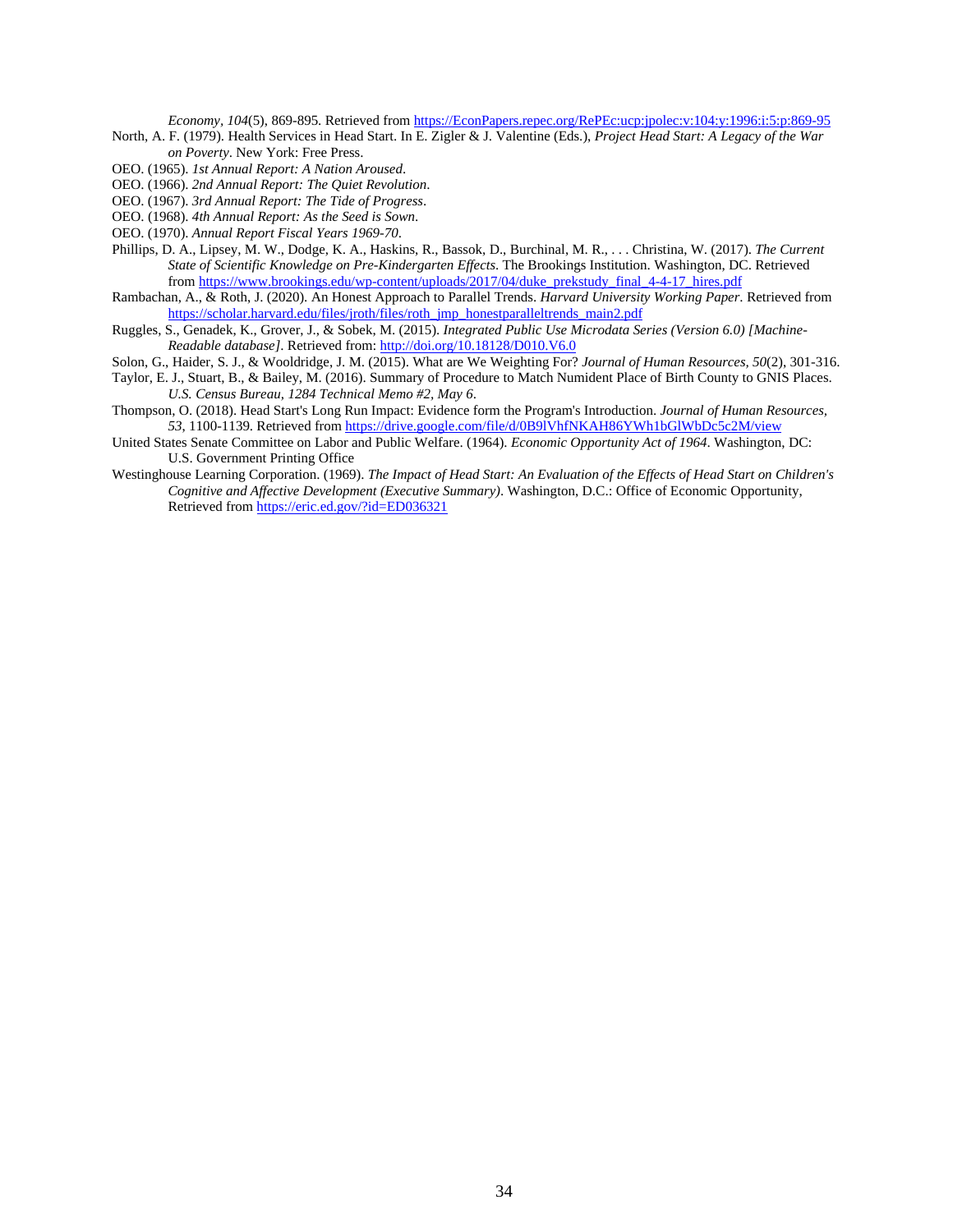



Notes: Counties are grouped by the fiscal year that Head Start launched between 1965 and 1980. Data on federal grants are drawn from the National Archives and Records Administration (NARA). See Bailey and Duquette (2014) and Bailey and Goodman-Bacon (2015) for details on data and variable construction.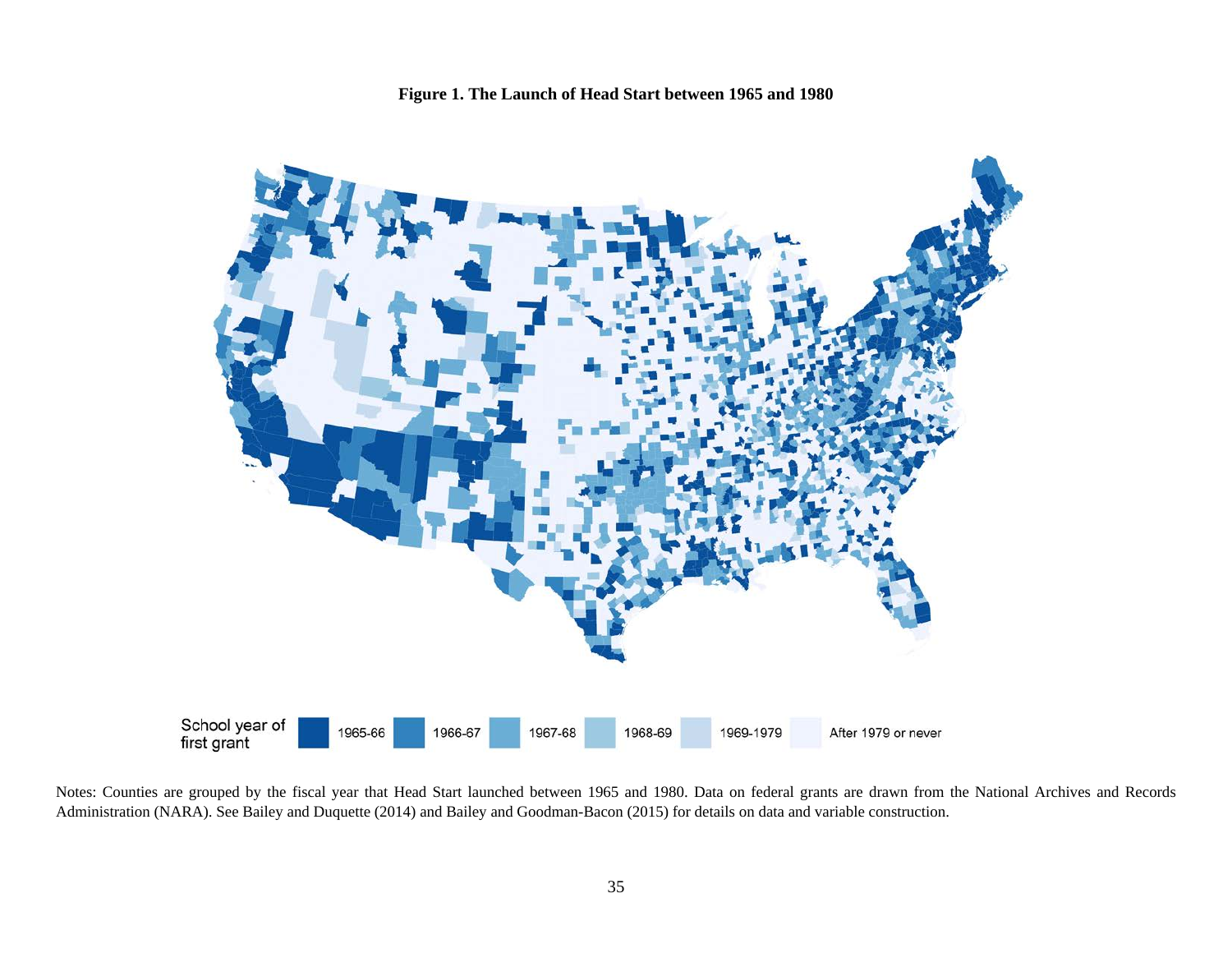# **Figure 2. The Expected Pattern of Head Start's Effects on Adult Outcomes under Different Assumptions**

*A. Constant Intention-to-Treat Effect: No Growth in Program Capacity or Quality; No Sibling Spill-Overs*



*B. Increasing Intention-to-Treat Effect: Growth in Program Capacity and Quality; No Sibling Spill-Overs*



*C. Increasing Intention-to-Treat Effect: Growth in Program Capacity and Quality & Sibling Spill-Overs*



Notes: Figures show hypothetical effects of Head Start by cohort's age (on the date of the school age entry cutoff) when Head Start launched in their county. See text for discussion.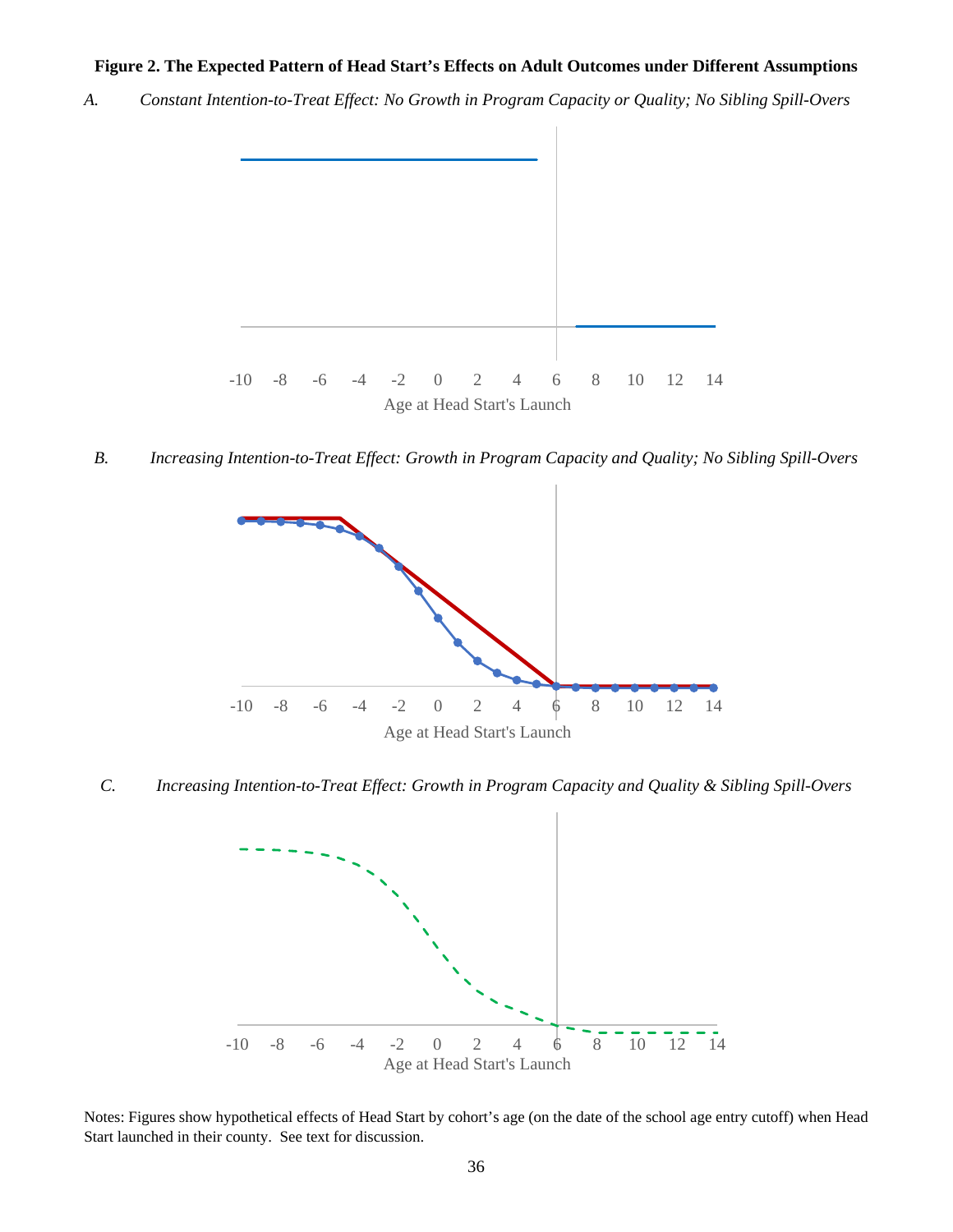# **Figure 3. Funding for Other OEO Programs Relative to the Year Head Start Began**



Notes: Dependent variables are binary variables for whether a county received a grant for the indicated program in the indicated year. Data on federal grants and programs are drawn from the NARA.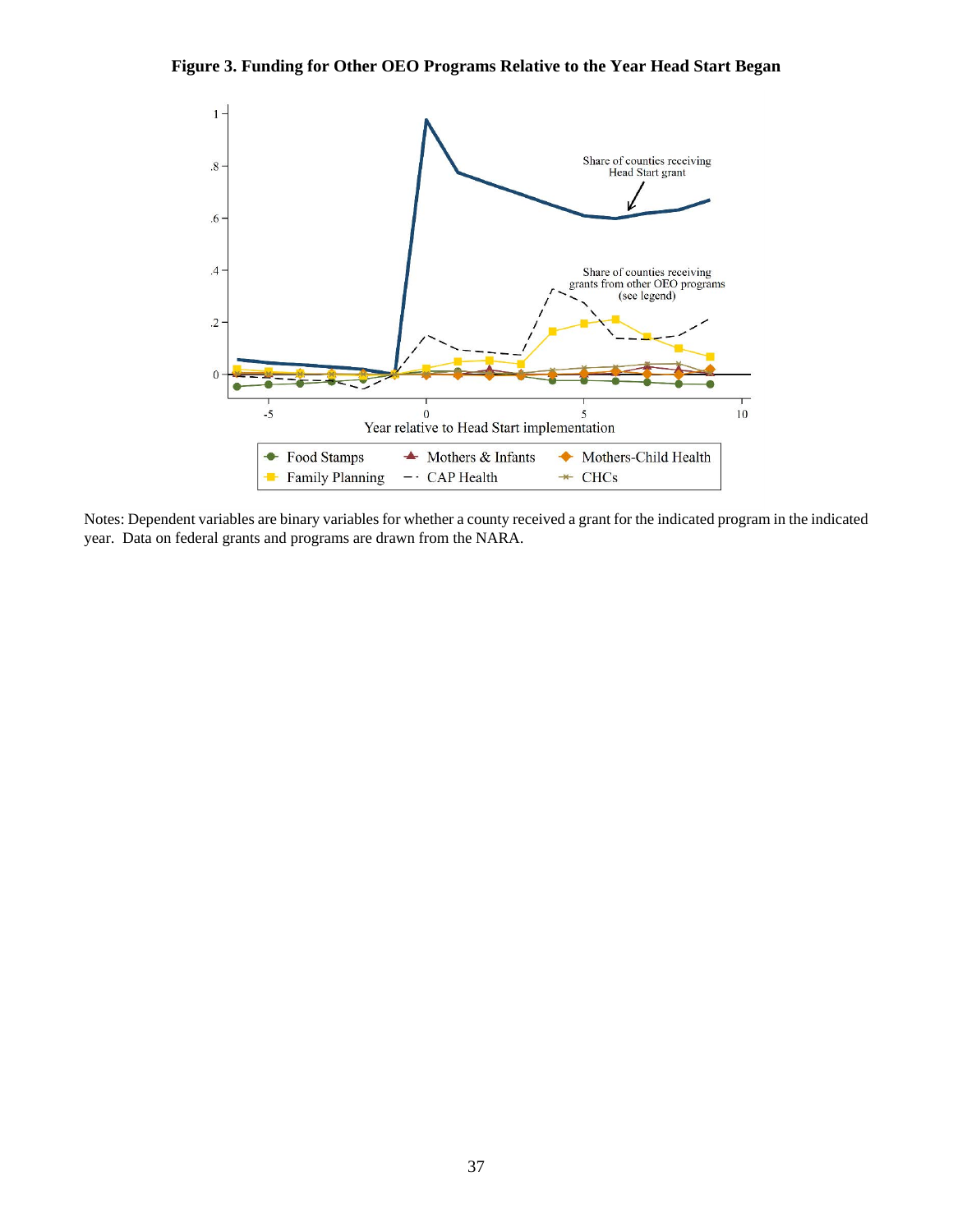# **Figure 4. The Effect of Head Start on Adult Human Capital**



Notes: The figures plot event-study estimates of φ for different outcomes using the specification in equation (1). Long-dashed lines show predicted values from the spline specification in equation (2). Short-dashed lines show 95-percent, point-wise confidence intervals for each event-study estimate. See text for more details.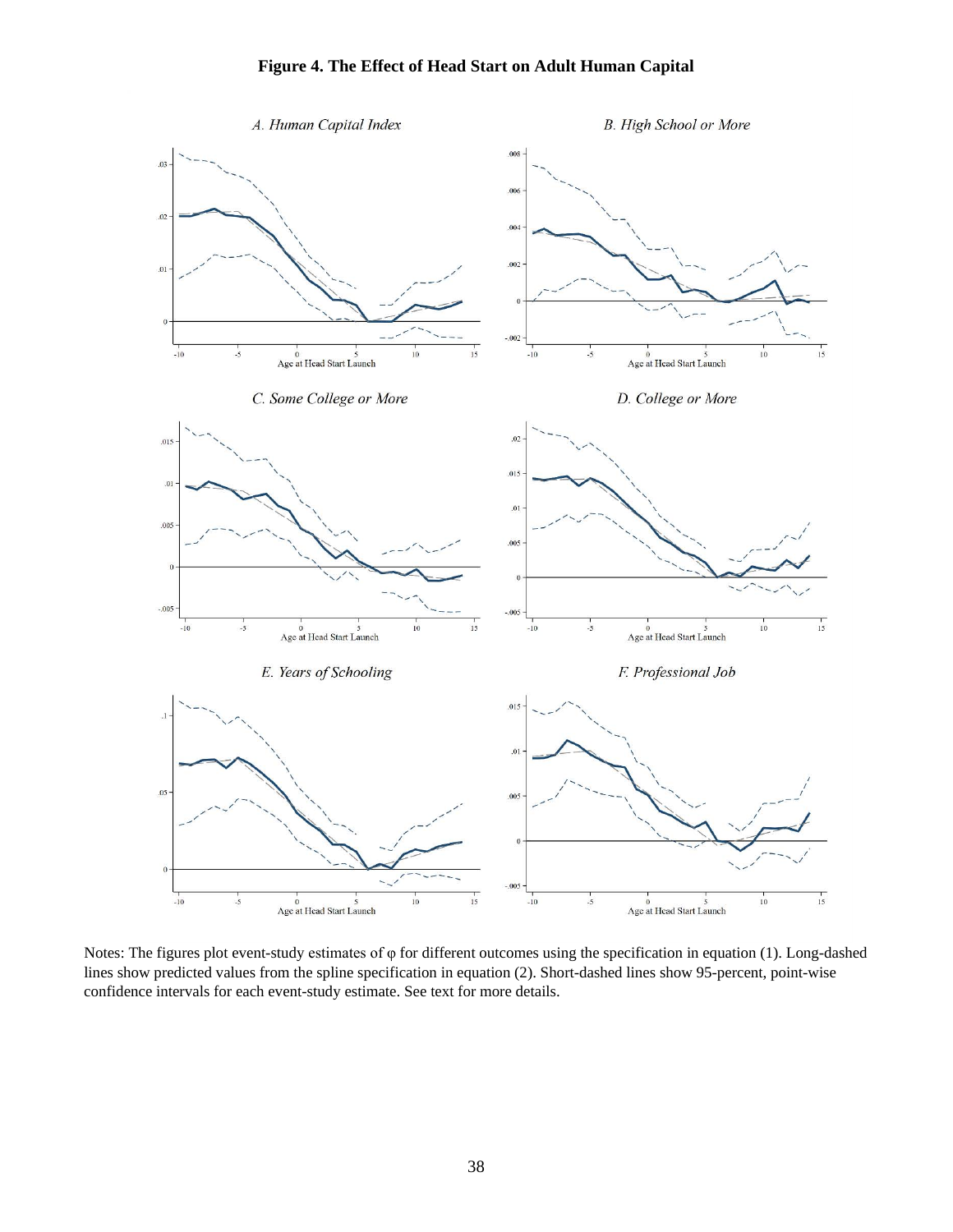



Notes: Circles indicate the reported or derived ATET from different studies. For sibling fixed effect studies, the ATET is directly reported in the papers. For studies reporting an ITT effect, estimates have been converted to an ATET by dividing by the reported first-stage estimate. Bars indicate the 95-percent confidence interval as reported for sibling fixed-effect models or as constructed for the ITT studies using a parametric bootstrap procedure using 10,000 draws from normal distributions with means and standard deviations equal to the point estimates and standard errors from the reduced-form and first-stage estimates (Efron & Tibshirani, 1993). Because Johnson and Jackson (2019) does not report a standard error on the first stage, the confidence interval reported for this study in Panel A does not include this first-stage uncertainty. Bauer and Schanzenbach (2016) do not report standard errors, so confidence intervals are omitted from the figure. We limited the y-axis range so that the confidence intervals for most studies could be read from the figure. The confidence intervals for Ludwig and Miller (2007) fall outside the y-axis range and are  $[-0.54,1.47]$  in panel A and  $[-0.67,1.82]$  in panel B. The confidence intervals for Carneiro and Ginja (2014) are [-0.12,1.21] in panel A and [-0.74,0.52] in panel B. The confidence interval for Barr and Gibbs (2017) is [-0.38,2.08] in panel B. Johnson and Jackson (2019) and Thompson (2018) sample likely eligible samples of the PSID and NLSY79: individuals born to parents in the bottom quartile of the income distribution, and parents with no college education, respectively. Barr and Gibbs (2017) estimates derived from a sample of women with mothers without a high school diploma.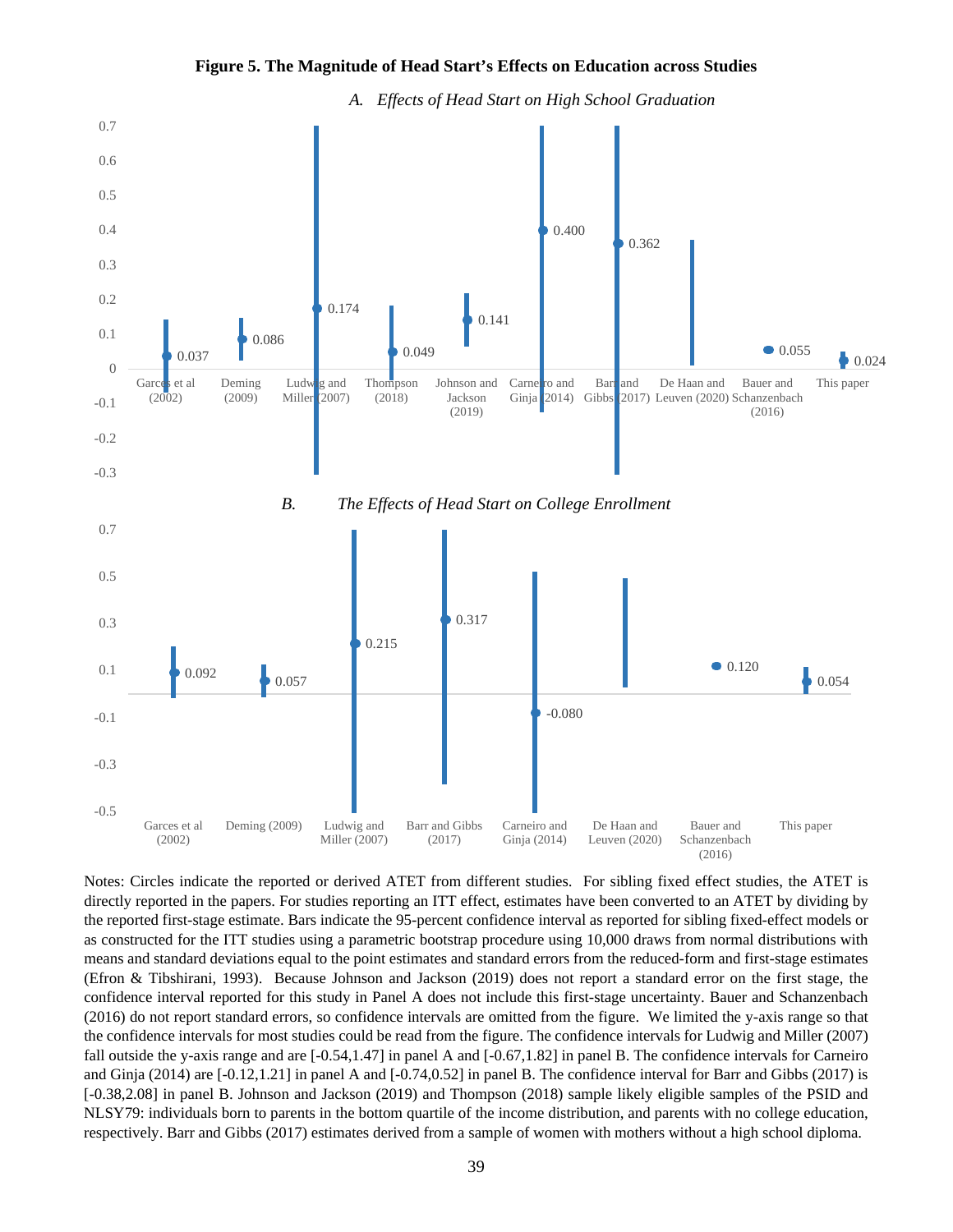# **Figure 6. The Effect of Head Start on Adult Economic Self-Sufficiency**



Notes: See Figure 4 notes.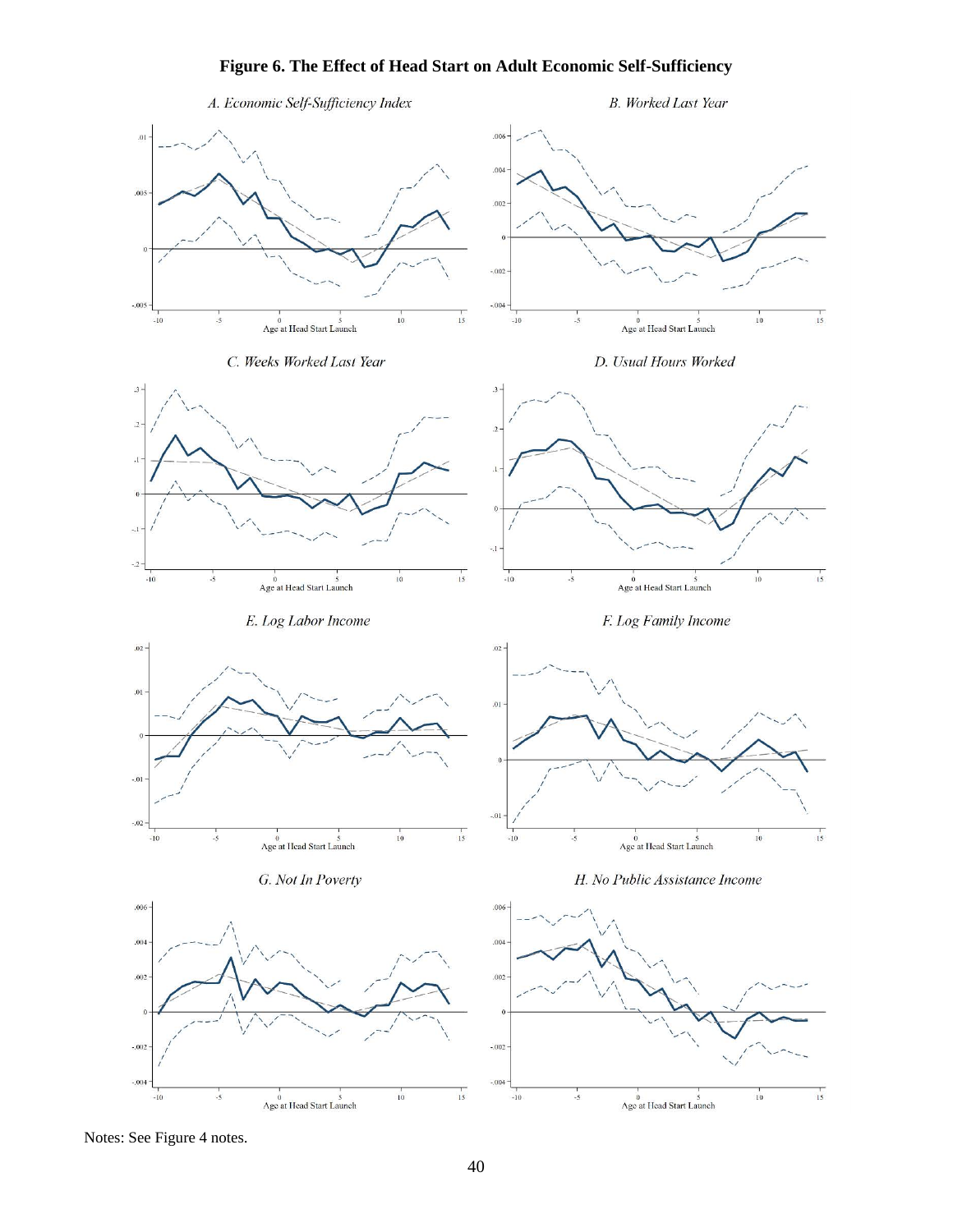|                                 | (1)     | (2)                 | (3)        | (4)            | (5)        | (6)          | (7)    |
|---------------------------------|---------|---------------------|------------|----------------|------------|--------------|--------|
|                                 |         |                     |            | Test of        |            |              |        |
|                                 |         |                     | Slope of   | trend break    | Slope of   |              |        |
|                                 | Control | <b>ITT</b> estimate | pre-trend  | at age 6       | post-trend |              |        |
|                                 | mean    | (s.e.)              | (s.e.)     | $(p$ -val $)$  | (s.e.)     | <b>ATET</b>  | ATET % |
|                                 | (s.d.)  | [BH p-val]          | [BH p-val] | [BH p-val]     | [BH p-val] | [95% CI]     | change |
| Human capital index             |         | 2.7                 | 0.051      | 24             | $-0.040$   | 18           |        |
|                                 |         | (0.54)              | (0.040)    | (<0.001)       | (0.082)    | [9.7, 28]    |        |
| <i><u><b>Subindices</b></u></i> |         |                     |            |                |            |              |        |
| Completed high                  | 92      | 0.36                | 0.0039     | 4.3            | $-0.016$   | 2.4          | 2.7%   |
| school/GED                      | (28)    | (0.17)              | (0.011)    | (0.037)        | (0.029)    | [0.40, 5.2]  |        |
|                                 |         | [0.076]             | $[1.0]$    | [0.075]        | $[1.0]$    |              |        |
| Attended some college           | 64      | 0.80                | $-0.014$   | 3.9            | 0.000      | 5.4          | 8.5%   |
|                                 | (48)    | (0.41)              | (0.027)    | (0.048)        | (0.055)    | [0.092, 11]  |        |
|                                 |         | [0.076]             | $[1.0]$    | [0.075]        | $[1.0]$    |              |        |
| Completed college               | 30      | 1.7                 | 0.030      | 24             | $-0.026$   | 12           | 39%    |
|                                 | (46)    | (0.36)              | (0.027)    | (<0.001)       | (0.052)    | [6.7, 19]    |        |
|                                 |         | [<0.001]            | [0.81]     | [<0.001]       | $[1.0]$    |              |        |
| Prof. or doc. degree            | 2.9     | 0.39                | 0.016      | 13             | $-0.0049$  | 2.6          | 91%    |
|                                 | (17)    | (0.11)              | (0.0075)   | (<0.001)       | (0.012)    | [1.2, 4.6]   |        |
|                                 |         | [0.0010]            | [0.20]     | [0.0010]       | $[1.0]$    |              |        |
| Years of schooling              | 14      | 0.096               | 0.0023     | 25             | $-0.0014$  | 0.65         | 4.8%   |
|                                 | (2.5)   | (0.019)             | (0.0014)   | (<0.001)       | (0.0029)   | [0.40, 1.01] |        |
|                                 |         | [<0.001]            | [0.58]     | [<0.001]       | $[1.0]$    |              |        |
| Has a professional job          | 35      | 1.4                 | 0.033      | 21             | $-0.020$   | 9.5          | 27%    |
|                                 | (48)    | (0.30)              | (0.022)    | (<0.001)       | (0.038)    | [5.3, 15]    |        |
|                                 |         | [<0.001]            | [0.58]     | $\leq 0.001$ ] | $[1.0]$    |              |        |

**Table 1. The Effect of Head Start on Adult Human Capital**

Notes: For the index and all binary outcome variables, means, standard deviations, point estimates, and standard errors in percentage-point units. In column 1, the control mean and standard deviation are calculated using the cohorts from Head Start counties who were ages 6 and 7 at the time the program was launched locally. Column 2 presents the estimated intention-totreat (ITT) effect evaluated for those with full exposure to a fully implemented program. Column 3 presents the spline pretrend estimate (school age 6 and older at implementation). Column 4 presents the F-statistic and p-value for the test of a trendbreak in the spline at age 6. Column 5 presents an estimate of the spline post-trend slope (school age -5 through -10). The ATET estimate in column 6 divides the ITT effect in column 2 by the estimated effect of receiving a Head Start grant on school enrollment ( 0.149, s.e. 0.022) and bootstraps to obtain confidence intervals (see discussion in text). Column 7 computes the percentage increase implied by the ATET relative to the control mean (the ratio of column 6 to column 1) for components of the index. The BH p-values presented in columns 2-5 in brackets use the Bonferroni-Holm method to account for multiple hypothesis testing of individual outcomes within an index.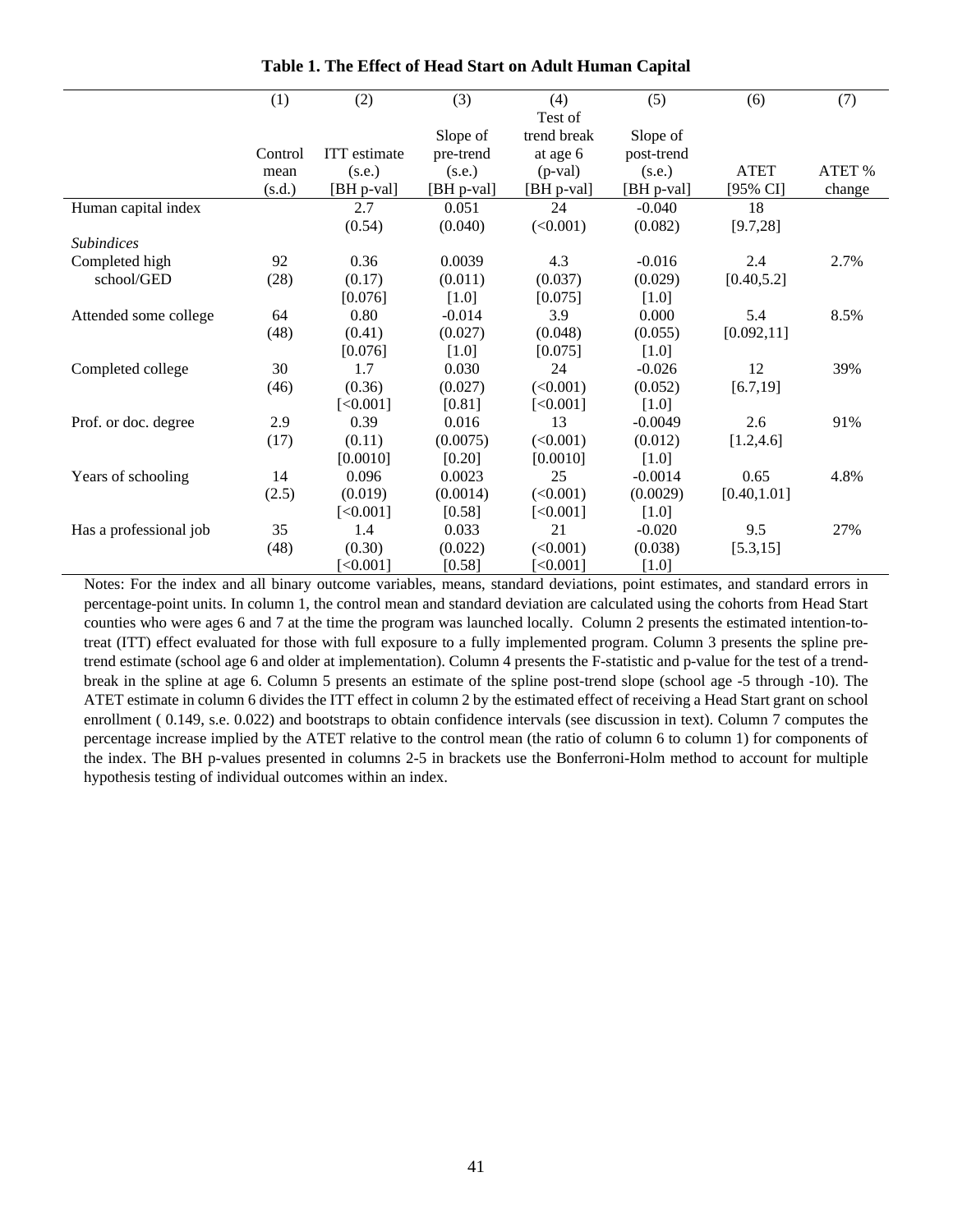|                           | (1)            | (2)                  | (3)                  | (4)                       | (5)                  | (6)                     | (7)              |
|---------------------------|----------------|----------------------|----------------------|---------------------------|----------------------|-------------------------|------------------|
|                           |                |                      |                      | Test of                   |                      |                         |                  |
|                           |                | <b>ITT</b>           | Slope of             | trend break               | Slope of             |                         |                  |
|                           | Control        | estimate             | pre-trend            | at age 6                  | post-trend           |                         |                  |
|                           | mean<br>(s.d.) | (s.e.)<br>[BH p-val] | (s.e.)<br>[BH p-val] | $(p-value)$<br>[BH p-val] | (s.e.)<br>[BH p-val] | <b>ATET</b><br>[95% CI] | ATET %<br>change |
| A. Men                    |                |                      |                      |                           |                      |                         |                  |
| Human capital index       |                | 2.5                  | 0.021                | 15                        | 0.014                | 17                      |                  |
|                           |                | (0.65)               | (0.047)              | (<0.001)                  | (0.088)              | [7.8, 28]               |                  |
| <b>Subindices</b>         |                |                      |                      |                           |                      |                         |                  |
| Completed high school/GED | 91             | 0.42                 | 0.0056               | 3.2                       | $-0.0089$            | 2.8                     | 3.1%             |
|                           | (29)           | (0.23)               | (0.015)              | (0.072)                   | (0.033)              | [0.061, 6.5]            |                  |
|                           |                | [0.10]               | $[1.0]$              | [0.10]                    | $[1.0]$              |                         |                  |
| Attended some college     | 61             | 1.0                  | $-0.0045$            | 3.8                       | 0.0031               | 6.7                     | 11%              |
|                           | (49)           | (0.51)               | (0.034)              | (0.050)                   | (0.062)              | [0.023, 14]             |                  |
|                           |                | [0.10]               | $[1.0]$              | [0.10]                    | $[1.0]$              |                         |                  |
| Completed college         | 29             | 1.6                  | 0.013                | 15                        | $-0.0079$            | 11                      | 37%              |
|                           | (46)           | (0.43)               | (0.032)              | (<0.001)                  | (0.057)              | [5.2, 19]               |                  |
|                           |                | [<0.001]             | $[1.0]$              | [<0.001]                  | $[1.0]$              |                         |                  |
| Prof. or doc. degree      | 3.4            | 0.48                 | 0.016                | 9.2                       | 0.0047               | 3.2                     | 96%              |
|                           | (18)           | (0.16)               | (0.011)              | (0.0025)                  | (0.017)              | [1.2, 6.1]              |                  |
|                           |                | [0.0095]             | [0.91]               | [0.010]                   | $[1.0]$              |                         |                  |
| Years of schooling        | 14             | 0.090                | 0.0014               | 16                        | 0.00011              | 0.61                    | 4.5%             |
|                           | (2.5)          | (0.023)              | (0.0017)             | (<0.001)                  | (0.0031)             | [0.29, 1.0]             |                  |
|                           |                | [<0.001]             | $[1.0]$              | [<0.001]                  | $[1.0]$              |                         |                  |
| Has a professional job    | 33             | 0.98                 | $-0.024$             | 6.6                       | 0.045                | 6.6                     | 20%              |
|                           | (47)           | (0.38)               | (0.027)              | (0.010)                   | (0.047)              | [1.7, 12]               |                  |
|                           |                | [0.031]              | $[1.0]$              | [0.031]                   | $[1.0]$              |                         |                  |
| B. Women                  |                |                      |                      |                           |                      |                         |                  |
| Human capital index       |                | 2.8                  | 0.071                | 21                        | $-0.10$              | 19                      |                  |
|                           |                | (0.60)               | (0.043)              | (<0.001)                  | (0.098)              | [11, 30]                |                  |
| <b>Subindices</b>         |                |                      |                      |                           |                      |                         |                  |
| Completed high school/GED | 93             | 0.39                 | 0.0068               | 4.3                       | $-0.028$             | 2.6                     | 2.8%             |
|                           | (26)           | (0.19)               | (0.013)              | (0.037)                   | (0.032)              | [0.14, 5.5]             |                  |
|                           | 67             | [0.074]              | [0.68]<br>$-0.031$   | [0.075]<br>1.8            | $[1.0]$<br>0.00060   | 3.8                     |                  |
| Attended some college     | (47)           | 0.56<br>(0.42)       | (0.028)              |                           | (0.062)              |                         | 5.6%             |
|                           |                | [0.18]               | [0.68]               | (0.18)<br>[0.18]          | $[1.0]$              | $[-2.5, 10]$            |                  |
| Completed college         | 31             | 1.8                  | 0.035                | 19                        | $-0.039$             | 12                      | 38%              |
|                           | (46)           | (0.41)               | (0.029)              | (<0.001)                  | (0.064)              | [6.2, 19]               |                  |
|                           |                | [<0.001]             | [0.68]               | [<0.001]                  | $[1.0]$              |                         |                  |
| Prof. or doc. degree      | 2.5            | 0.30                 | 0.015                | 8.4                       | $-0.019$             | 2.0                     | 83%              |
|                           | (15)           | (0.11)               | (0.0069)             | (0.0039)                  | (0.013)              | [0.66, 3.8]             |                  |
|                           |                | [0.012]              | [0.15]               | [0.012]                   | [0.69]               |                         |                  |
| Years of schooling        | 14             | 0.10                 | 0.0028               | 22                        | $-0.0031$            | 0.68                    | 5.0%             |
|                           | (2.4)          | (0.0215)             | (0.0015)             | (<0.001)                  | (0.0035)             | [0.39, 1.1]             |                  |
|                           |                | [<0.001]             | [0.26]               | [<0.001]                  | $[1.0]$              |                         |                  |
| Has a professional job    | 37             | 1.8                  | 0.083                | 25                        | $-0.080$             | 12                      | 33%              |
|                           | (48)           | (0.37)               | (0.025)              | (<0.001)                  | (0.047)              | [7.2, 20]               |                  |
|                           |                | [<0.001]             | [0.006]              | [<0.001]                  | [0.53]               |                         |                  |

**Table 2. The Effect of Head Start on Adult Human Capital, by Sex**

Notes: Column 6 scales by an estimate of take up is 0.151 (s.e. 0.022) for men and 0.145 (s.e. 0.022) for women (Appendix Table A5). See also Table 1 notes.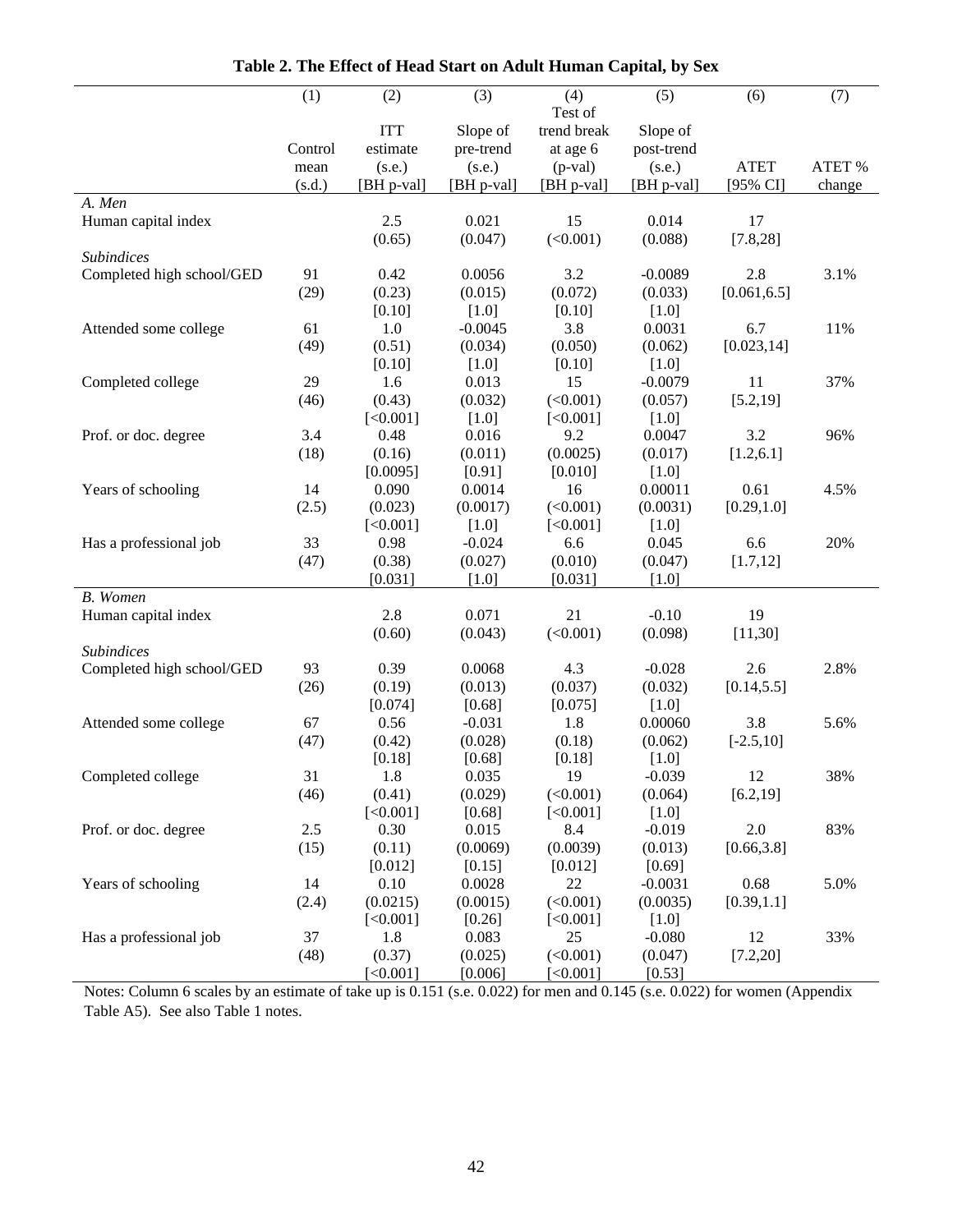|                            | (1)     | (2)        | (3)        | (4)         | (5)        | (6)            | (7)    |
|----------------------------|---------|------------|------------|-------------|------------|----------------|--------|
|                            |         |            |            | Test of     |            |                |        |
|                            |         | <b>ITT</b> | Slope of   | trend break | Slope of   |                |        |
|                            | Control | estimate   | pre-trend  | at age 6    | post-trend |                |        |
|                            | mean    | (s.e.)     | (s.e.)     | $[p-value]$ | (s.e.)     | <b>ATET</b>    | ATET % |
|                            | (s.d.)  | [BH p-val] | [BH p-val] | [BH p-val]  | [BH p-val] | [95% CI]       | change |
| A. Whites                  |         |            |            |             |            |                |        |
| Human capital index        |         | 2.5        | 0.031      | 21          | $-0.038$   | 17             |        |
|                            |         | (0.54)     | (0.040)    | [<0.001]    | (0.079)    | [8.9, 26]      |        |
| <b>Subindices</b>          |         |            |            |             |            |                |        |
| Completed high school/GED  | 93      | 0.25       | $-0.0070$  | 2.3         | $-0.013$   | 1.7            | 1.8%   |
|                            | (26)    | (0.17)     | (0.010)    | [0.13]      | (0.029)    | $[-0.29, 4.2]$ |        |
|                            |         | [0.13]     | $[1.0]$    | [0.13]      | $[1.0]$    |                |        |
| Attended some college      | 65      | 0.77       | $-0.018$   | 3.6         | $-0.0018$  | 5.2            | 7.9%   |
|                            | (48)    | (0.40)     | (0.026)    | [0.057]     | (0.053)    | $[-0.13, 11]$  |        |
|                            |         | [0.11]     | $[1.0]$    | [0.11]      | $[1.0]$    |                |        |
| Completed college          | 31      | 1.7        | 0.023      | 20          | $-0.025$   | 11             | 35%    |
|                            | (46)    | (0.37)     | (0.029)    | [<0.001]    | (0.049)    | [6.0, 18]      |        |
|                            |         | [<0.001]   | $[1.0]$    | [<0.001]    | $[1.0]$    |                |        |
| Prof. or doc. degree       | 3.0     | 0.38       | 0.013      | 11          | 0.00080    | 2.5            | 85%    |
|                            | (17)    | (0.11)     | (0.0079)   | [0.0011]    | (0.011)    | [1.0, 4.6]     |        |
|                            |         | [0.0032]   | [0.61]     | [0.0033]    | $[1.0]$    |                |        |
| Years of schooling         | 14      | 0.091      | 0.0016     | 23          | $-0.0014$  | 0.61           | 4.5%   |
|                            | (2.4)   | (0.0191)   | (0.0015)   | [<0.001]    | (0.0028)   | [0.33, 0.97]   |        |
|                            |         | [<0.001]   | $[1.0]$    | [<0.001]    | $[1.0]$    |                |        |
| Has a professional job     | 37      | 1.4        | 0.029      | 20          | $-0.032$   | 9.5            | 26%    |
|                            | (48)    | (0.32)     | (0.024)    | [<0.001]    | (0.040)    | [5.2, 15]      |        |
|                            |         | [<0.001]   | $[1.0]$    | [<0.001]    | $[1.0]$    |                |        |
| <b>B.</b> Nonwhites        |         |            |            |             |            |                |        |
| Human capital index        |         | 3.4        | 0.25       | 9.0         | $-0.24$    | 23             |        |
|                            |         | (1.1)      | (0.075)    | [0.0027]    | (0.18)     | [8.0, 42]      |        |
| <b>Subindices</b>          |         |            |            |             |            |                |        |
| Completed high school/GED  | 87      | 0.91       | 0.095      | 2.8         | $-0.058$   | 6.1            | 7.0%   |
|                            | (34)    | (0.54)     | (0.037)    | [0.095]     | (0.069)    | $[-1.1, 14]$   |        |
|                            |         | [0.23]     | [0.043]    | [0.23]      | $[1.0]$    |                |        |
| Attended some college      | 59      | 1.1        | 0.070      | 2.4         | $-0.094$   | 7.6            | 13%    |
|                            | (49)    | (0.74)     | (0.051)    | [0.12]      | (0.11)     | $[-3.2, 20]$   |        |
|                            |         | [0.23]     | [0.16]     | [0.23]      | $[1.0]$    |                |        |
| Completed college          | 25      | 2.1        | 0.12       | 14          | $-0.16$    | 14             | 57%    |
|                            | (43)    | (0.58)     | (0.039)    | [<0.001]    | (0.097)    | [6.4, 24]      |        |
|                            |         | [0.0013]   | [0.0097]   | [0.0013]    | [0.64]     |                |        |
| Prof. or doc. degree       | 2.6     | 0.39       | 0.024      | 3.2         | $-0.035$   | 2.6            | 102%   |
|                            | (16)    | (0.22)     | (0.013)    | [0.075]     | (0.030)    | $[-0.31, 5.9]$ |        |
|                            |         | [0.23]     | $[0.12]$   | [0.23]      | $[1.0]$    |                |        |
| Years of schooling         | 13      | 0.11       | 0.0089     | 8.1         | $-0.0068$  | 0.76           | 5.8%   |
|                            | (2.6)   | (0.040)    | (0.0028)   | [0.0044]    | (0.0061)   | [0.23, 1.4]    |        |
|                            |         | [0.022]    | [0.0097]   | [0.022]     | $[1.0]$    |                |        |
| Has a professional job     | 29      | 1.2        | 0.095      | 3.8         | $-0.066$   | 8.0            | 28%    |
|                            | (45)    | (0.61)     | (0.041)    | [0.051]     | (0.098)    | $[-0.24, 17]$  |        |
|                            |         | [0.20]     | [0.063]    | [0.20]      | $[1.0]$    |                |        |
| $S_{\alpha\alpha}$ Table 1 |         |            |            |             |            |                |        |

**Table 3. The Effect of Head Start on Adult Human Capital, by Race**

Notes: See Table 1 notes.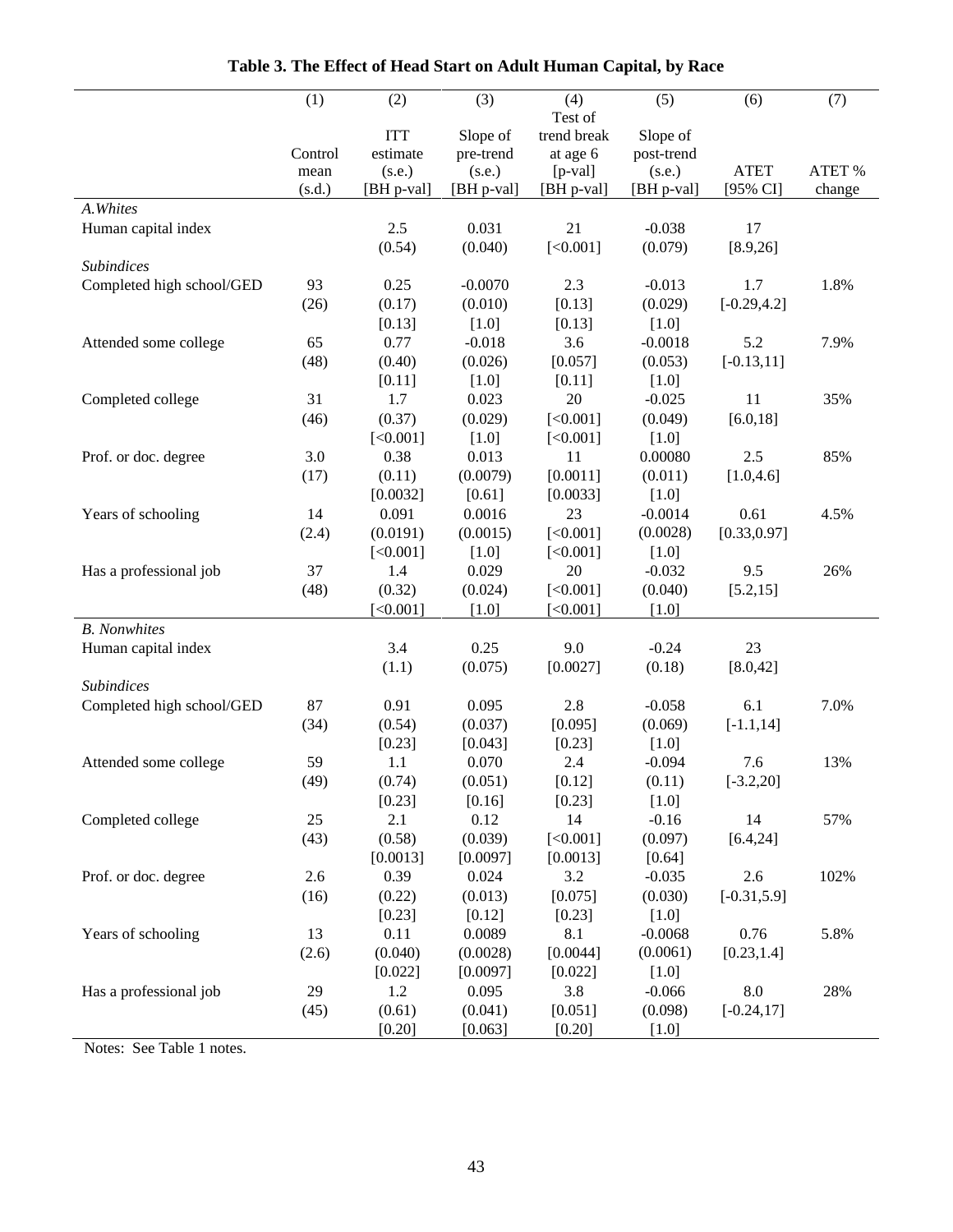|                             | (1)            | (2)        | (3)        | (4)                    | (5)        | (6)              | (7)    |
|-----------------------------|----------------|------------|------------|------------------------|------------|------------------|--------|
|                             |                | <b>ITT</b> | Slope of   | Test of<br>trend break | Slope of   |                  |        |
|                             | Control        | estimate   | pre-trend  | at age 6               | post-trend |                  |        |
|                             |                | (s.e.)     | (s.e.)     | $(p-value)$            | (s.e.)     | <b>ATET</b>      | ATET % |
|                             | mean<br>(s.d.) | [BH p-val] | [BH p-val] | [BH p-val]             | [BH p-val] | [95% CI]         | change |
| ESS index                   |                | 1.4        | 0.057      | 15                     | $-0.015$   | 9.2              |        |
|                             |                | (0.35)     | (0.024)    | (<0.001)               | (0.054)    |                  |        |
| <b>Subindices</b>           |                |            |            |                        |            | [4.1, 15]        |        |
| Worked last year            | 84             | 0.66       | 0.033      | 8.1                    | $-0.072$   | 4.4              | 5.3%   |
|                             | (36)           | (0.23)     | (0.016)    | (0.0045)               | (0.024)    | [1.7, 8.5]       |        |
|                             |                | [0.022]    | [0.21]     | [0.022]                | [0.015]    |                  |        |
| Weeks worked last year      | 40             | 0.34       | 0.018      | 7.3                    | $-0.019$   | 2.3              | 5.6%   |
|                             | (20)           | (0.12)     | (0.0086)   | (0.0068)               | (0.013)    | [0.64, 4.3]      |        |
|                             |                | [0.027]    | [0.21]     | [0.027]                | [0.65]     |                  |        |
| Usual hours works per week  | 35             | 0.45       | 0.024      | 14                     | $-0.018$   | 3.0              | 8.7%   |
|                             | (18)           | (0.12)     | (0.0078)   | (<0.001)               | (0.012)    | [1.4, 5.3]       |        |
|                             |                | [0.0013]   | [0.017]    | [0.0013]               | [0.65]     |                  |        |
| Log labor income            | 11             | 0.0064     | 0.0000     | 1.4                    | 0.0028     | 0.043            |        |
|                             | (0.98)         | (0.0053)   | (0.00038)  | (0.23)                 | (0.00075)  | $[-0.022, 0.12]$ |        |
|                             |                | [0.23]     | $[1.0]$    | [0.23]                 | [0.0012]   |                  |        |
| Log family income/poverty   | 5.8            | 0.011      | 0.0002     | 3.0                    | 0.0007     | 0.071            |        |
|                             | (0.93)         | (0.0060)   | (0.00042)  | (0.082)                | (0.0010)   | $[-0.017, 0.16]$ |        |
|                             |                | [0.16]     | $[1.0]$    | [0.16]                 | $[1.0]$    |                  |        |
| In poverty*                 | 12             | $-0.40$    | $-0.017$   | 6.1                    | $-0.021$   | $-2.7$           | $-23%$ |
|                             | (32)           | (0.16)     | (0.011)    | (0.014)                | (0.027)    | $[-5.2,-0.71]$   |        |
|                             |                | [0.040]    | [0.52]     | [0.041]                | $[1.0]$    |                  |        |
| Received public assistance* | 12             | $-0.48$    | $-0.0027$  | 9.8                    | $-0.013$   | $-3.2$           | $-27%$ |
|                             | (33)           | (0.15)     | (0.010)    | (0.0017)               | (0.019)    | $[-5.7,-1.2]$    |        |
|                             |                | [0.010]    | $[1.0]$    | [0.010]                | $[1.0]$    |                  |        |

**Table 4. The Effect of Head Start on Adult Economic Self-Sufficiency**

Notes: \*In poverty and received public program income are reverse-coded when used in the self-sufficiency index. See also Table 1 notes.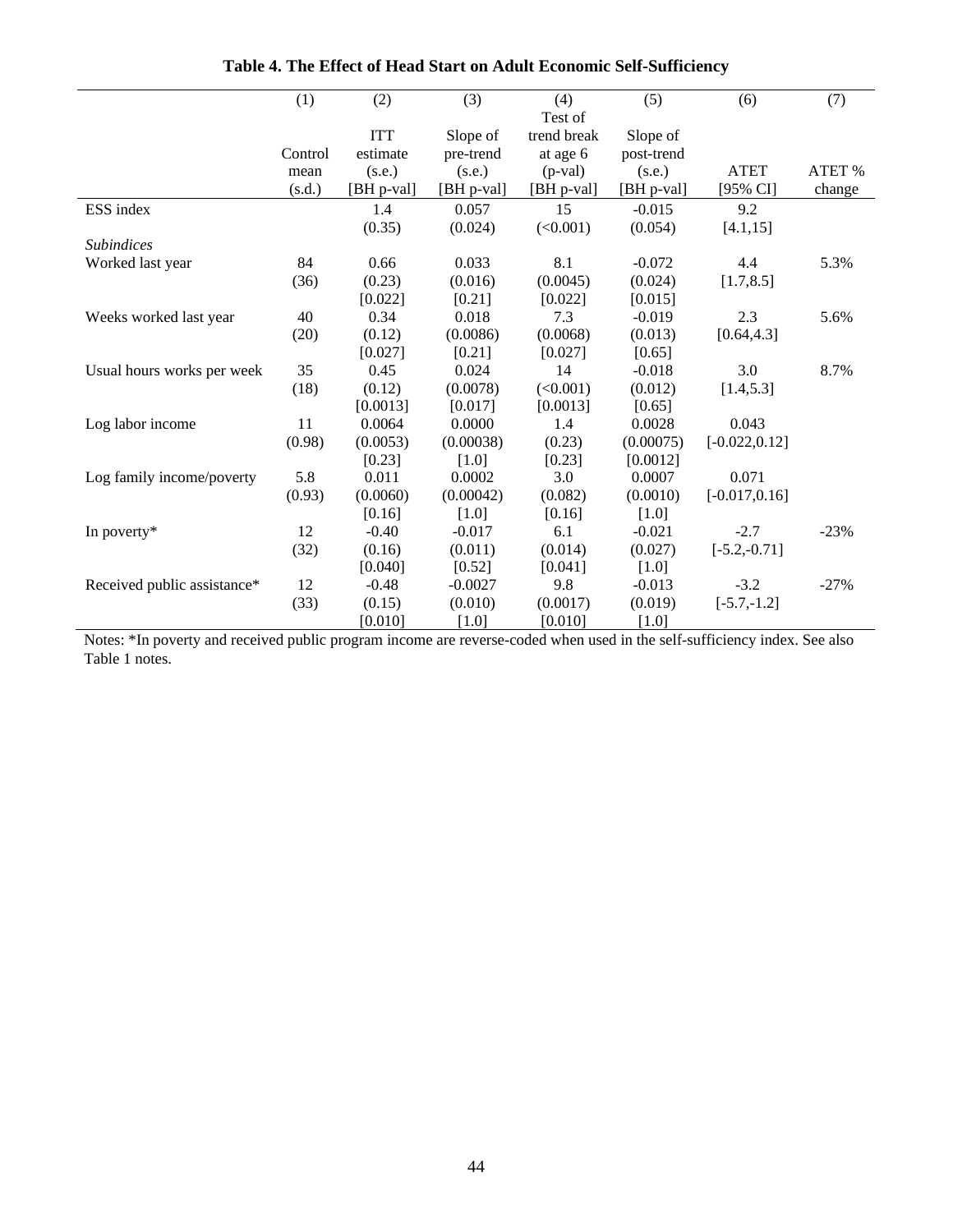|                             | (1)     | (2)        | (3)        | (4)         | (5)        | (6)               | (7)     |
|-----------------------------|---------|------------|------------|-------------|------------|-------------------|---------|
|                             |         |            |            | Test of     |            |                   |         |
|                             |         | <b>ITT</b> | Slope of   | trend break | Slope of   |                   |         |
|                             | Control | estimate   | pre-trend  | at age 6    | post-trend |                   |         |
|                             | mean    | (s.e.)     | (s.e.)     | $(p-value)$ | (s.e.)     | <b>ATET</b>       | ATET %  |
|                             | (s.d.)  | [BH p-val] | [BH p-val] | [BH p-val]  | [BH p-val] | [95% CI]          | change  |
| A. Men                      |         |            |            |             |            |                   |         |
| ESS index                   |         | 0.51       | $-0.0080$  | 1.4         | 0.10       | 3.4               |         |
|                             |         | (0.44)     | (0.030)    | (0.24)      | (0.054)    | $[-2.8, 9.7]$     |         |
| Subindices                  |         |            |            |             |            |                   |         |
| Worked last year            | 90      | 0.38       | 0.0016     | 3.2         | 0.0038     | 2.5               | 2.8%    |
|                             | (30)    | (0.21)     | (0.014)    | (0.076)     | (0.024)    | [0.035, 6.0]      |         |
|                             |         | [0.38]     | $[1.0]$    | [0.38]      | $[1.0]$    |                   |         |
| Weeks worked last year      | 44      | 0.19       | 0.0017     | 2.5         | 0.023      | 1.3               | 2.9%    |
|                             | (17)    | (0.12)     | (0.0078)   | (0.11)      | (0.014)    | $[-0.27, 3.1]$    |         |
|                             |         | [0.45]     | $[1.0]$    | [0.45]      | [0.49]     |                   |         |
| Usual hours works per week  | 40      | 0.36       | 0.0094     | 8.2         | 0.026      | 2.4               | 6.0%    |
|                             | (17)    | (0.13)     | (0.0080)   | (0.0042)    | (0.015)    | [0.67, 4.6]       |         |
|                             |         | [0.025]    | $[1.0]$    | [0.025]     | [0.49]     |                   |         |
| Log labor income            | 11      | $-0.0041$  | $-0.00077$ | 0.34        | 0.0039     | $-0.027$          |         |
|                             | (0.88)  | (0.0070)   | (0.00049)  | (0.56)      | (0.00091)  | $[-0.12, 0.072]$  |         |
|                             |         | $[1.0]$    | $[0.80]$   | $[1.0]$     | [<0.001]   |                   |         |
| Log family income/poverty   | 5.9     | 0.0069     | 0.000010   | 1.0         | 0.00029    | 0.046             |         |
|                             | (0.87)  | (0.0068)   | (0.00049)  | (0.31)      | (0.0010)   | $[-0.052, 0.14]$  |         |
|                             |         | [0.93]     | $[1.0]$    | [0.93]      | $[1.0]$    |                   |         |
| In poverty*                 | 8.9     | $-0.070$   | 0.0016     | 0.14        | $-0.024$   | $-0.47$           | $-5.3%$ |
|                             | (28)    | (0.19)     | (0.012)    | (0.71)      | (0.026)    | $[-3.1, 1.9]$     |         |
|                             |         | $[1.0]$    | $[1.0]$    | $[1.0]$     | $[1.0]$    |                   |         |
| Received public assistance* | 11      | $-0.72$    | $-0.019$   | 12          | $-0.017$   | $-4.9$            | $-43%$  |
|                             | (32)    | (0.21)     | (0.014)    | (<0.001)    | (0.025)    | $[-8.4,-2.1]$     |         |
|                             |         | [0.0042]   | $[1.0]$    | [0.0042]    | $[1.0]$    |                   |         |
| B. Women<br>ESS index       |         | 1.8        | 0.097      | 15          | $-0.11$    | 12                |         |
|                             |         | (0.47)     | (0.033)    | (<0.001)    | (0.055)    | [5.7, 21]         |         |
| <b>Subindices</b>           |         |            |            |             |            |                   |         |
| Worked last year            | 79      | 0.79       | 0.058      | 5.1         | $-0.15$    | 5.3               | 6.7%    |
|                             | (41)    | (0.35)     | (0.024)    | (0.024)     | (0.039)    | [0.27, 11]        |         |
|                             |         | [0.12]     | [0.093]    | [0.12]      | [0.00]     |                   |         |
| Weeks worked last year      | 37      | 0.39       | 0.030      | 4.3         | $-0.064$   | 2.6               | 7.0%    |
|                             | (22)    | (0.19)     | (0.013)    | (0.037)     | (0.021)    | [0.16, 5.4]       |         |
|                             |         | [0.15]     | [0.093]    | [0.15]      | [0.013]    |                   |         |
| Usual hours works per week  | 30      | 0.42       | 0.032      | 6.2         | $-0.062$   | 2.8               | 9.4%    |
|                             | (18)    | (0.17)     | (0.011)    | (0.013)     | (0.018)    | [0.61, 5.7]       |         |
|                             |         | [0.075]    | [0.028]    | [0.075]     | [0.0039]   |                   |         |
| Log labor income            | 10      | 0.014      | 0.00071    | 3.5         | 0.0014     | 0.094             |         |
|                             | (1.01)  | (0.0076)   | (0.00050)  | (0.063)     | (0.0010)   | $[-0.0029, 0.21]$ |         |
|                             |         | [0.19]     | [0.47]     | [0.19]      | [0.55]     |                   |         |
| Log family income/poverty   | 5.7     | 0.011      | 0.00024    | 2.3         | 0.0011     | 0.077             |         |
|                             | (0.98)  | (0.0076)   | (0.00050)  | (0.13)      | (0.0013)   | $[-0.025, 0.19]$  |         |
|                             |         | [0.27]     | [0.63]     | [0.27]      | $[1.0]$    |                   |         |
| In poverty*                 | 14      | $-0.64$    | $-0.034$   | 8.2         | $-0.011$   | $-4.3$            | $-31%$  |
|                             | (35)    | (0.22)     | (0.015)    | (0.0042)    | (0.037)    | $[-8.2,-1.3]$     |         |
|                             |         | [0.029]    | $[0.11]$   | [0.029]     | $[1.0]$    |                   |         |
| Received public assistance* | 13      | $-0.19$    | 0.015      | 0.83        | $-0.0041$  | $-1.3$            | $-10%$  |
|                             | (33)    | (0.21)     | (0.014)    | (0.36)      | (0.025)    | $[-4.7, 1.5]$     |         |
|                             |         | [0.36]     | [0.52]     | [0.36]      | $[1.0]$    |                   |         |

**Table 5. The Effect of Head Start on Adult Economic Self-Sufficiency, by Sex**

 $\overline{a}$ 

Ĭ.

Notes: \* In poverty and received public program income are reverse-coded when used in the self-sufficiency index. See also Table 1 notes.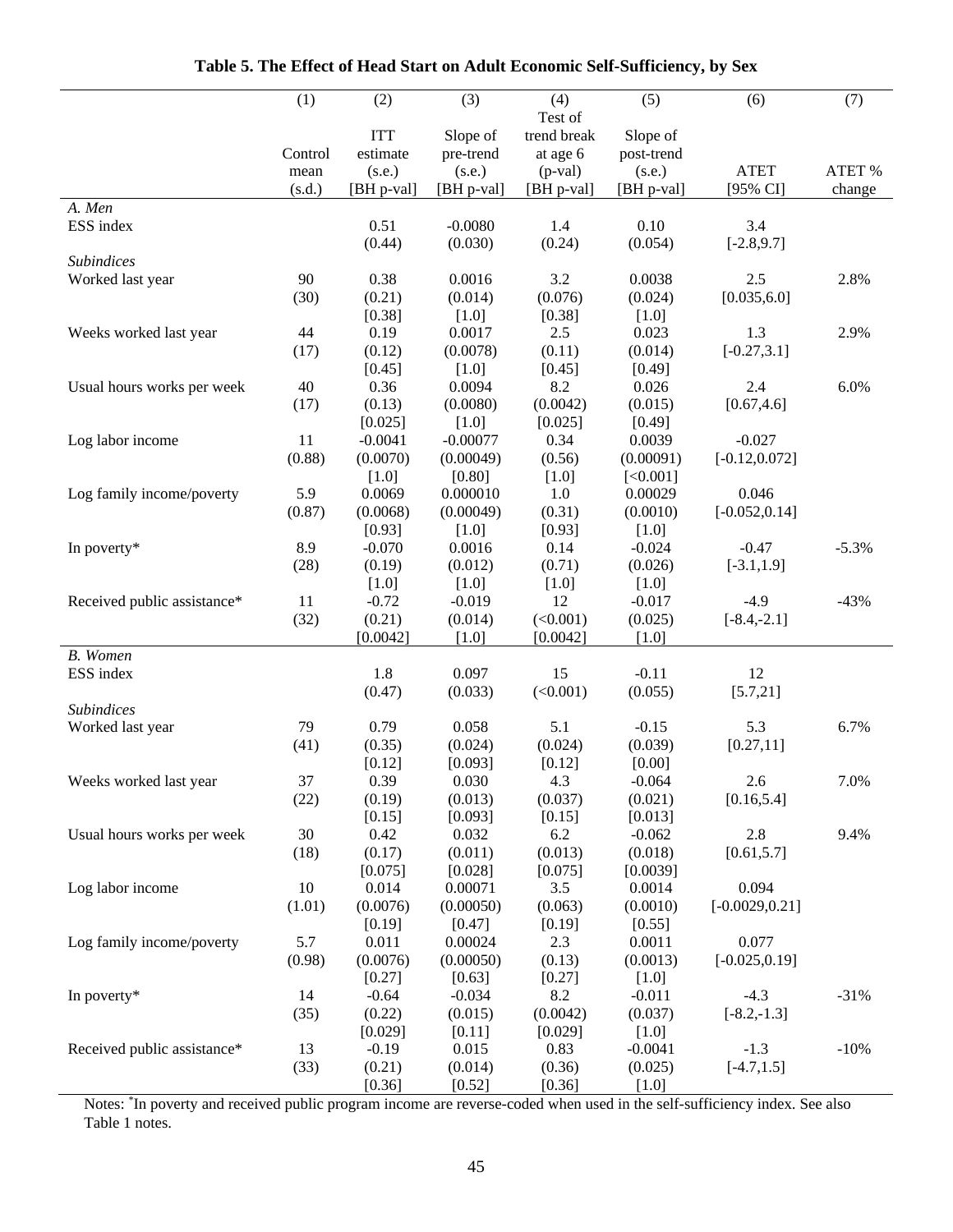|                    | (1)                       | (2)                              | (3)                             | (4)<br>Test of                        | (5)                              | (6)                       | (7)              |
|--------------------|---------------------------|----------------------------------|---------------------------------|---------------------------------------|----------------------------------|---------------------------|------------------|
|                    | Control<br>mean<br>(s.d.) | <b>ITT</b><br>estimate<br>(s.e.) | Slope of<br>pre-trend<br>(s.e.) | trend break<br>at age 6<br>$[p$ -val] | Slope of<br>post-trend<br>(s.e.) | <b>ATET</b><br>[95% CI]   | ATET %<br>change |
| <b>Full Sample</b> | 1.2<br>(11)               | $-0.058$<br>(0.061)              | $-0.0021$<br>(0.0046)           | 0.92<br>[0.34]                        | 0.0018<br>(0.0080)               | $-0.39$<br>$[-1.2, 0.49]$ | $-32.6%$         |
| White females      | 0.17<br>(4.1)             | 0.032<br>(0.037)                 | 0.00080<br>(0.0025)             | 0.76<br>[0.38]                        | 0.0017<br>(0.0044)               | 0.22<br>$[-0.24, 0.74]$   | 128.2%           |
| White males        | 1.3<br>(11)               | $-0.17$<br>(0.11)                | $-0.0095$<br>(0.0073)           | 2.47<br>[0.12]                        | 0.014<br>(0.012)                 | $-1.1$<br>$[-2.8, 0.24]$  | $-85.8%$         |
| Nonwhite females   | 0.50<br>(7.1)             | $-0.13$<br>(0.19)                | $-0.014$<br>(0.013)             | 0.46<br>[0.50]                        | $-0.0035$<br>(0.020)             | $-0.88$<br>$[-3.6, 1.8]$  | $-176.9\%$       |
| Nonwhite males     | 6.5<br>(25)               | 0.17<br>(0.75)                   | $-0.018$<br>(0.055)             | 0.050<br>[0.82]                       | 0.076<br>(0.083)                 | 1.1<br>$[-10, 12]$        | 17.1%            |

**Table 6. Effects of Head Start on Incarceration in Adulthood**

Notes: Dependent variable is a binary variable for being incarcerated at the time of observation. Incarceration is measured using group quarters residence in 2000 Census and 2005-2018 American Community Survey. All estimates are shown in percentage point units. See also Table 1 notes.